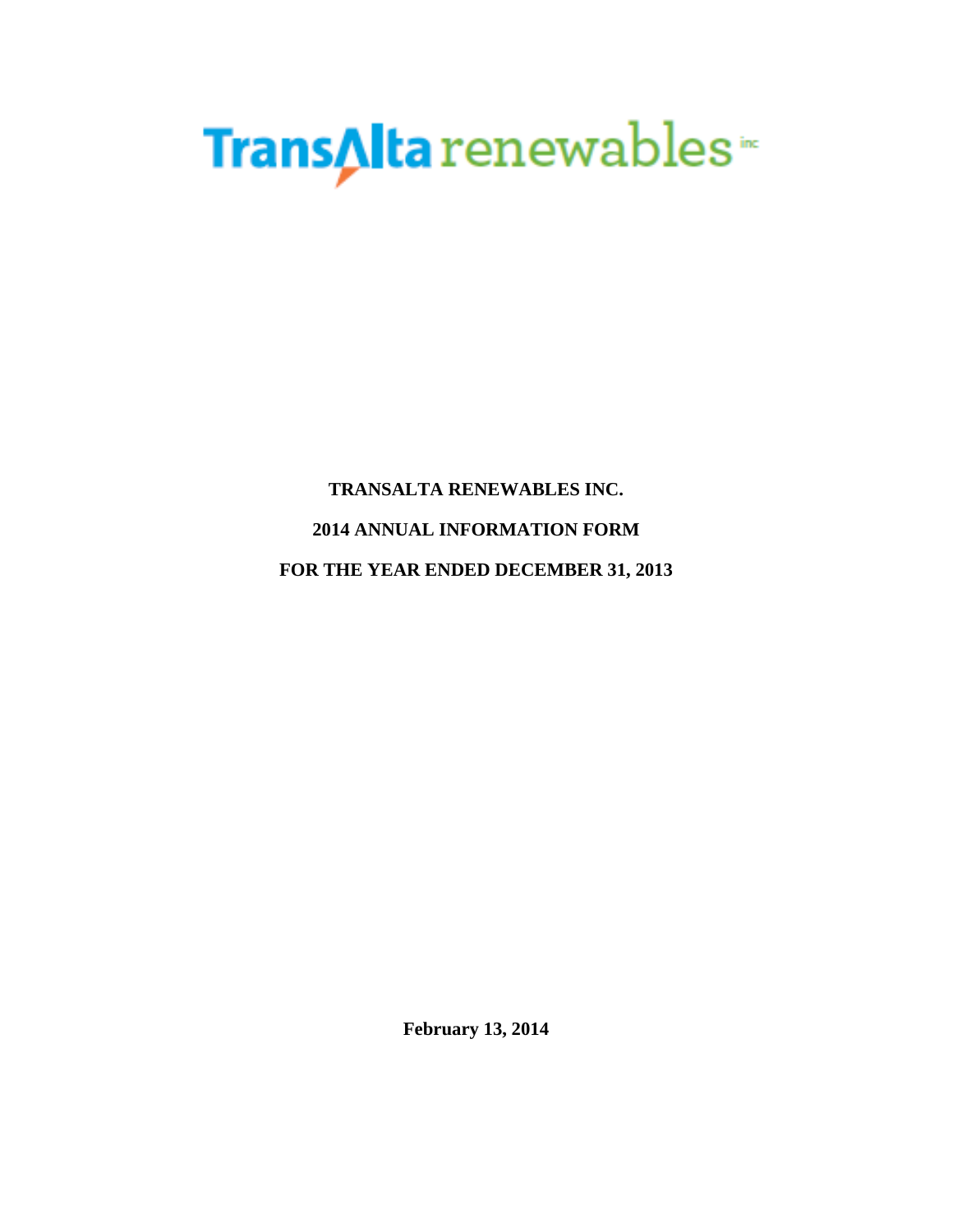# **TABLE OF CONTENTS**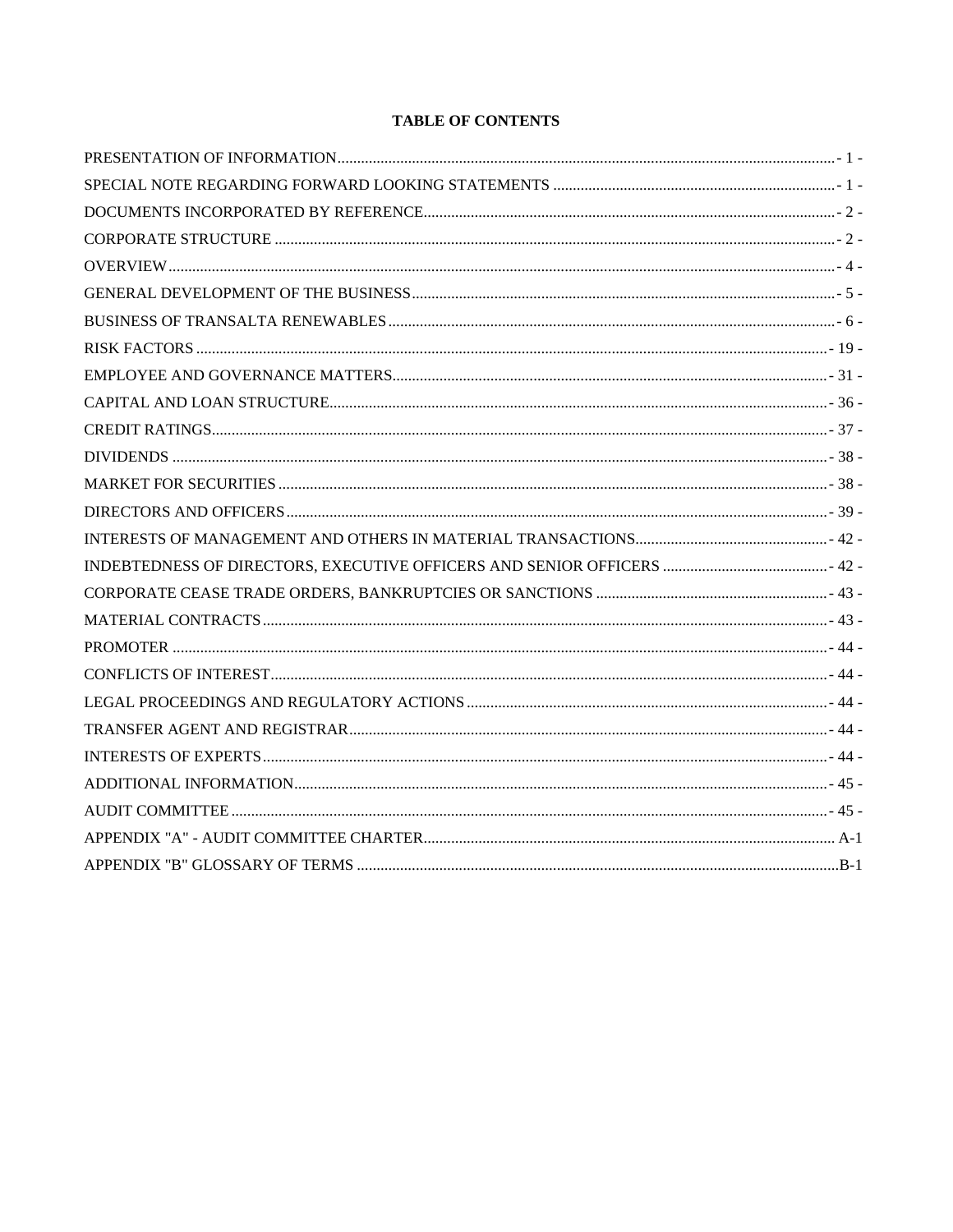# **PRESENTATION OF INFORMATION**

Unless otherwise noted, the information contained in this annual information form ("Annual Information Form" or "AIF") is given as at or for the year ended December 31, 2013. Unless the context otherwise requires, all references to the "Company" and to "TransAlta Renewables", "we", "our" and "us" herein refer to TransAlta Renewables Inc. and its subsidiaries on a consolidated basis and, when in reference to information prior to August 9, 2013, includes reference to TransAlta Corporation and its subsidiaries on a consolidated basis to the extent that such reference is in relation to the Initial Assets (as defined herein) that were subsequently acquired by TransAlta Renewables on August 9, 2013. References to "TransAlta" herein refer to TransAlta Corporation and its subsidiaries, other than the Company. In this AIF, references to "\$" or "dollars" are to Canadian dollars and all amounts in this AIF are stated in Canadian dollars unless otherwise indicated. TransAlta Renewables prepares its financial statements in accordance with International Financial Reporting Standards as issued by the International Accounting Standards Board ("IFRS").

# **SPECIAL NOTE REGARDING FORWARD LOOKING STATEMENTS**

Certain statements contained in this Annual Information Form and the documents incorporated herein by reference constitute forward-looking statements. These statements relate to future events or the Company's future performance. All statements other than statements of historical fact are forward-looking statements. The use of any of the words "anticipate", "plan", "contemplate", "continue", "estimate", "expect", "intend", "propose", "might", "may", "will", "shall", "project", "should", "could", "would", "believe", "predict", "forecast", "pursue", "potential" and "capable" and similar expressions are intended to identify forward-looking statements. These statements involve known and unknown risks, uncertainties and other factors that may cause actual results or events to differ materially from those anticipated in such forward-looking statements. No assurance can be given that these expectations will prove to be correct and such forward-looking statements included in this Annual Information Form should not be unduly relied upon. These statements speak only as of the date of this Annual Information Form. In addition, this Annual Information Form may contain forward-looking statements attributed to thirdparty industry sources.

In particular, this Annual Information Form contains forward-looking statements pertaining to the following: expectations and plans for future growth, including expansion into existing and new markets and other forms of power generation and acquisition activities; the need for additional capital and the expected sources of, and access to, such capital; the availability of sufficient liquidity for future growth and payment of dividends to shareholders; the Company's dividend policy and the amounts expected to be paid under that policy; the Company's expectations regarding currency and interest rate fluctuations; the Company's expectations regarding future G&A Reimbursement Fees; possible changes in the regulatory regimes of the jurisdictions in which the Company operates or intends to operate; the Company's expectations regarding the ability of TransAlta Corporation ("TransAlta") to operate the Company's renewable assets effectively; expectations for the growth in demand for electricity in Canada and the U.S.; the possibility of transferring assets held by TransAlta to the Company; the Company's expectations regarding the availability of industry consolidation opportunities in the future; expectations in relation to the effect of government regulation, incentives and taxation regimes on the Company's revenues, expenses and cash dividends; expectations in relation to the cost competitiveness of renewable power relative to other sources of power generation; expectations on life span of assets in operation; expectations for the retirement of aging energy facilities and the development, construction or operation of new renewable energy facilities including TransAlta's involvement in sourcing opportunities for the Company; the potential for a new power purchase and sale agreement with British Columbia Hydro Power Authority ("BC Hydro") in respect to the Akolkolex hydro facility; expectations of the Company with respect to the SGER (as defined herein); expectations of management of the Company with respect to the average annual long-term generation from the Company's generation facilities; and expectations regarding TransAlta's continued ownership of common shares in the capital of TransAlta Renewables ("Common Shares").

With respect to forward-looking statements contained in this Annual Information Form and the documents incorporated by reference herein, assumptions have been made regarding, among other things, the matters referred to below: that the cost and availability of materials used in the construction of renewable energy facilities in the jurisdictions in which the Company conducts and intends to conduct its business will remain consistent in all material respects with the current environment for the cost and availability of such materials; that the production from the Company's operating facilities will be consistent in all material respects with the Company's expectations; that there will be no material changes to existing legislation, including the regulatory framework governing electricity generation, transmission and distribution, taxation of renewable power producers,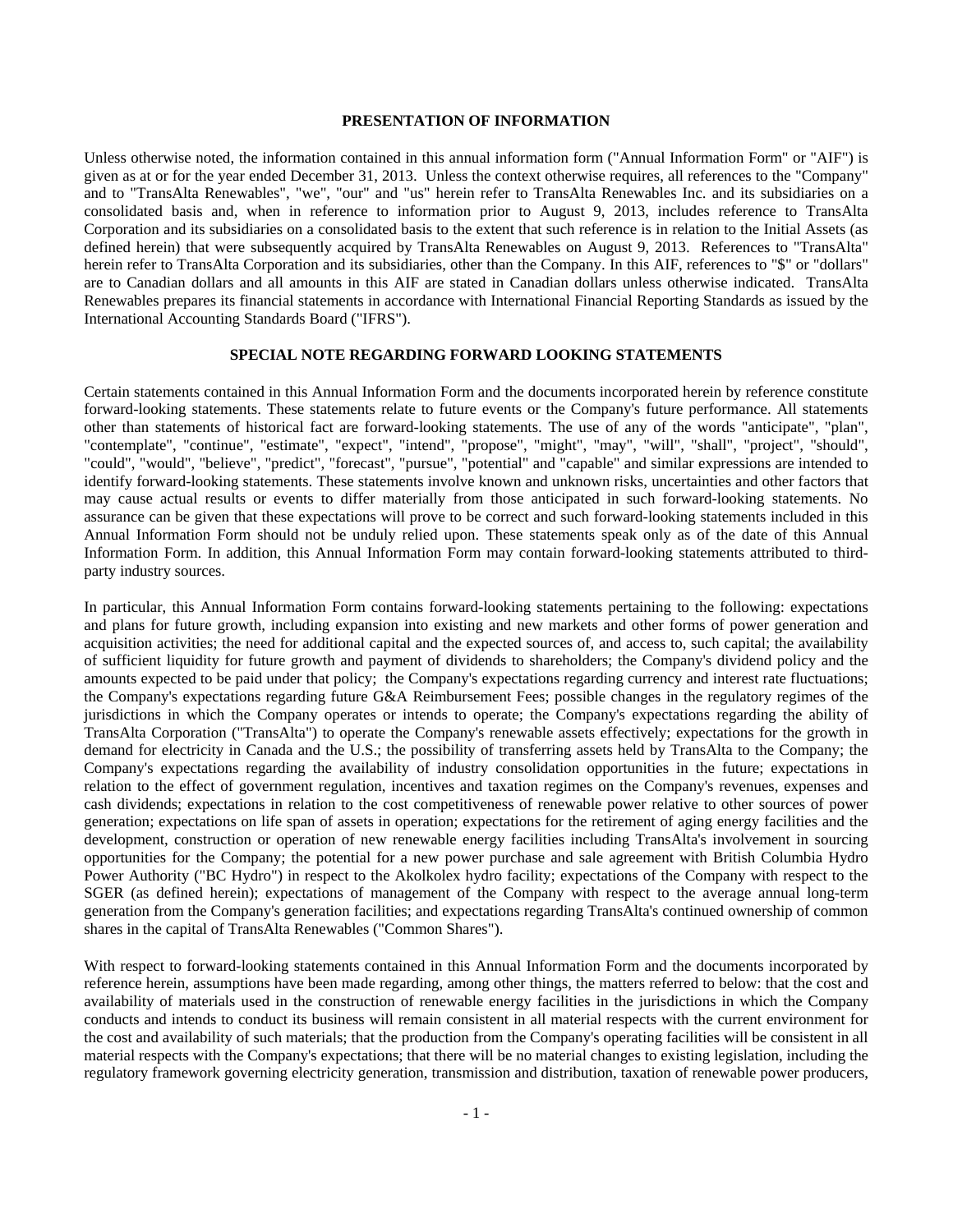renewable power incentive programs or environmental matters that could adversely impact the renewable power sector as a whole or the applicable tariffs and incentives in any of the jurisdictions in which the Company conducts and will conduct its business; that there will be no material defaults by the counterparties to agreements with the Company and such agreements will not be terminated prior to their scheduled expiry; that TransAlta will have the ability to obtain qualified personnel and equipment in a timely and cost-efficient manner in order to provide services to the Company in accordance with the terms of the Management and Operational Services Agreement (as defined herein); that TransAlta will make available to the Company acquisition or growth opportunities from time to time to facilitate growth of the Company; that the Company will continue to have access to wind and water resources in amounts consistent with the amounts expected by the Company and required to fulfill the obligations of the Company under its PPAs (as defined herein); that general economic and industry conditions in the jurisdictions in which the Company conducts and will conduct its business will remain stable in relation to current general and industry conditions; that the operating and maintenance costs of the Company will be consistent in all material respects with the Company's budgeted amounts; and the continued management and support of the Company by TransAlta.

Actual results could differ materially from those anticipated in these forward-looking statements. Factors that may adversely impact our forward-looking statements include risks relating to: fluctuations in market prices; the regulatory and political environments in the jurisdictions in which the Company operates; environmental requirements and changes in, or liabilities under, these requirements; changes in general economic conditions including interest rates; operational risks involving the Company's facilities; disruptions in the transmission and distribution of electricity; the effects of weather; disruptions in the source of water or wind required to operate our facilities; natural disasters; equipment failure; industry risk and competition; the need for additional financing; structural subordination of securities; counterparty credit risk; insurance coverage; reliance on key personnel; labour relations matters; and development projects and acquisitions. The foregoing risk factors, among others, are described in further detail under the heading "Risk Factors" in this Annual Information Form and in the documents incorporated by reference in this Annual Information Form, including our Management's Discussion and Analysis for the year ended December 31, 2013 (the "Annual MD&A").

Readers are urged to consider these factors carefully in evaluating the forward looking statements and are cautioned not to place undue reliance on these forward looking statements. The forward looking statements included in this AIF are made only as of the date hereof and we do not undertake to publicly update these forward looking statements to reflect new information, future events or otherwise, except as required by applicable laws. In light of these risks, uncertainties and assumptions, the forward looking events might occur to a different extent or at a different time than we have described or might not occur at all. We cannot assure that projected results or events will be achieved.

## **DOCUMENTS INCORPORATED BY REFERENCE**

TransAlta Renewables' audited consolidated financial statements for the year ended December 31, 2013 and related Annual MD&A are hereby specifically incorporated by reference in this AIF. Copies of these documents are available on the System for Electronic Document Analysis and Retrieval ("SEDAR") under TransAlta Renewables' SEDAR profile at www.sedar.com.

# **CORPORATE STRUCTURE**

## **Name and Incorporation**

TransAlta Renewables was incorporated under the Canada Business Corporation Act (the "CBCA") on May 28, 2013 as 8532290 Canada Ltd. On June 18, 2013, the Company amended its articles, changing its name to TransAlta Renewables Inc. The head and registered office of the Company is located at 110 – 12th Avenue S.W., Calgary, Alberta T2P 2M1.

On August 9, 2013 we indirectly acquired 28 wind and hydroelectric generating assets from TransAlta (the "Initial Assets") by purchasing all of the issued and outstanding shares in Western Sustainable Power Inc. ("Western Sustainable Power") and Canadian Hydro Developers, Inc. ("CHD") pursuant to a purchase and sale agreement dated August 9, 2013 between the Company and TransAlta Corporation (the "Purchase and Sale Agreement"). The aggregate purchase price for the Initial Assets was approximately \$1.7 billion, which was satisfied through the issuance of Common Shares, through entering into various short term and long term loan agreements, and the assumption of certain outstanding indebtedness.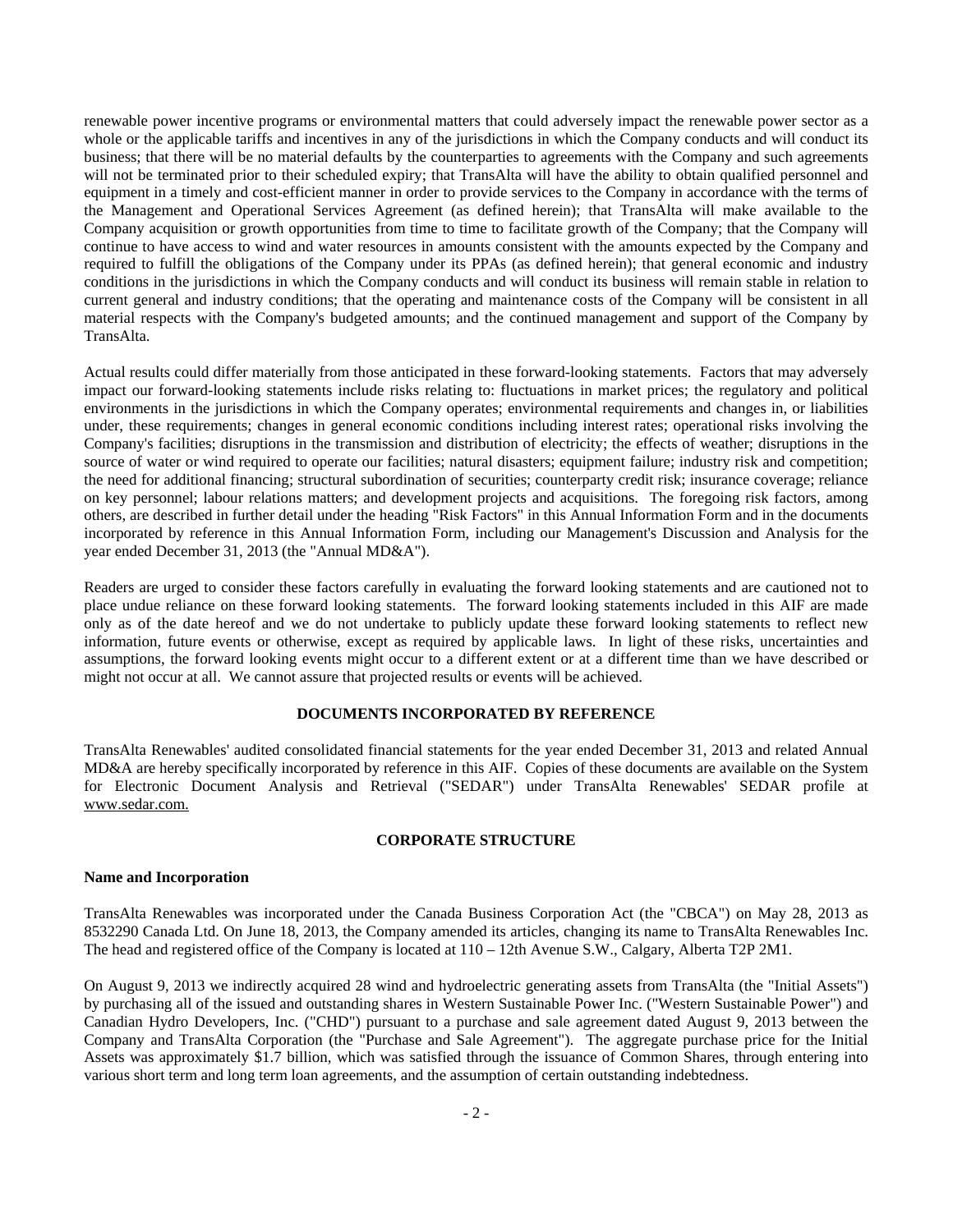# **Acquisition of Economic Interest in Wyoming Wind Farm**

On December 20, 2013, we completed the acquisition of an economic interest in a 144 megawatt ("MW") wind farm in Wyoming. The wind farm was purchased by a subsidiary of TransAlta. We acquired the economic interest in the Wyoming Wind Farm through our U.S. \$102.7 million (\$109.7 million) investment in the Class A Preferred Shares of a TransAlta subsidiary (the "Wyoming Wind Preferred Shares"). The Wyoming Wind Preferred Shares effectively transfer all of the free cash flow from the Wyoming Wind Farm to the Company, through dividends based on the pre-tax net earnings generated by the wind farm, and the return of capital provisions. We funded the acquisition of the economic interest through a U.S.\$102.0 million (\$108.9 million) loan from TransAlta. As a result, all references to production, installed capacity, number of facilities and other attributes related to the assets of the Company do not include the Wyoming Wind Farm, unless specifically indicated otherwise.

As of December 31, 2013, the principal subsidiaries of TransAlta Renewables and their respective jurisdictions of formation are set out below:

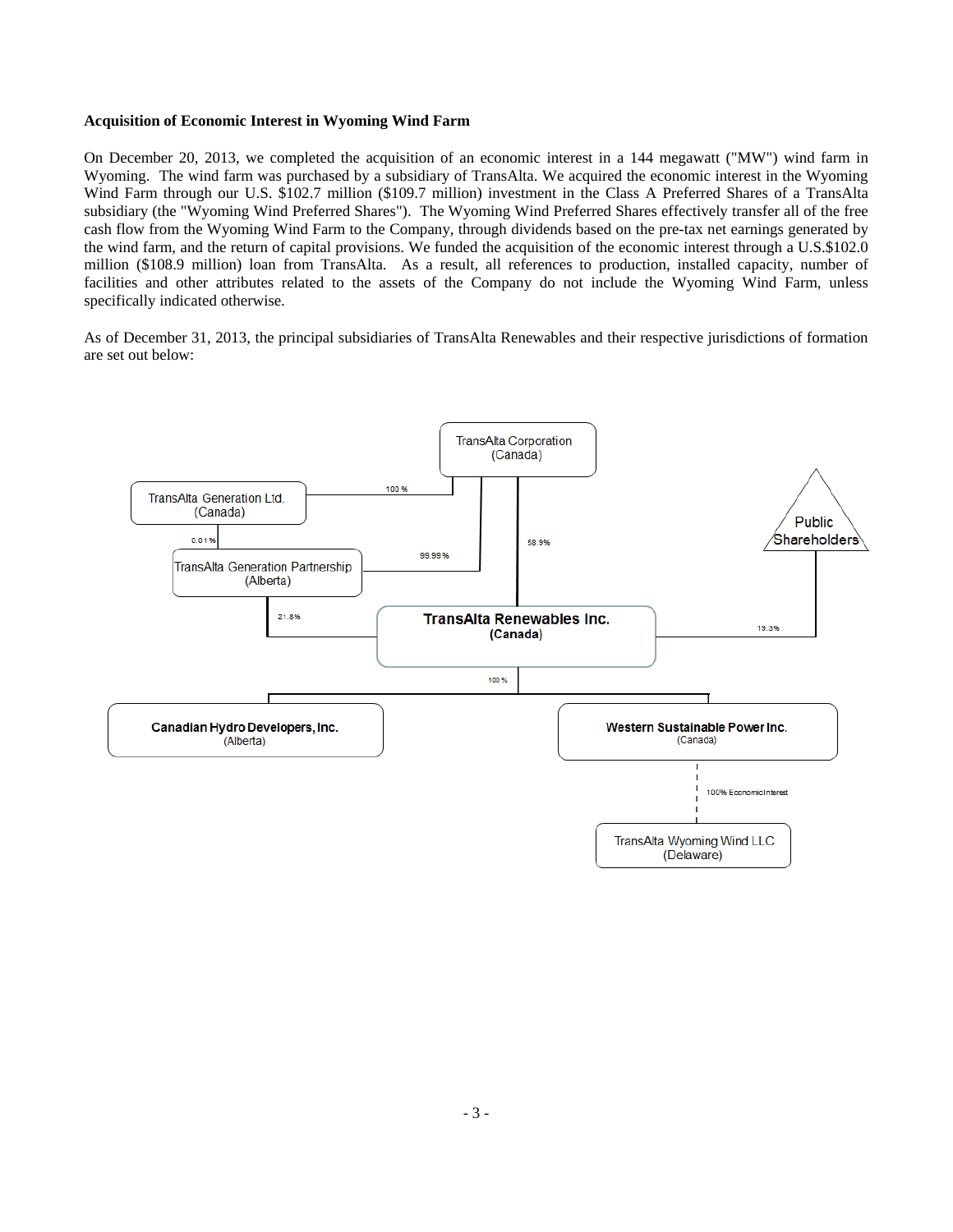# **OVERVIEW**

TransAlta Renewables is the largest generator of wind power in Canada and is among the largest publicly traded renewable power generation companies in Canada. Our asset platform is diversified in terms of geography, generation and counterparties consisting of 16 wind facilities and 12 hydroelectric facilities with an ownership interest of 1,111 MW of net generating capacity, located in the provinces of British Columbia, Alberta, Ontario, Québec and New Brunswick. In addition, we also hold an economic interest in the 144 MW Wyoming Wind Farm. Our assets have established operating histories and performance. The assets have been in operation from one year to 23 years, with the weighted average years of operation by capacity being 6.8 years, including the Wyoming Wind Farm.

The Company was formed to own a portfolio of renewable power generation facilities. Our objectives are to (i) create stable, consistent returns for investors through the ownership of contracted renewable power generation assets that provide stable cash flow through long-term power purchase and sale agreements ("PPA") with creditworthy counterparties, including TransAlta; (ii) pursue and capitalize on strategic growth opportunities in the renewable power generation sector; and (iii) pay out a portion of cash available for distribution to our shareholders on a monthly basis.

Generation output from our assets is sold pursuant to long-term PPAs with investment grade counterparties, including public power authorities and load-serving utilities. We have entered into long-term PPAs with TransAlta for those assets which, prior to August 9, 2013, were not subject to a PPA. Pursuant to the PPA with TransAlta, TransAlta is obligated to purchase, for a fixed price, all of the power produced from such facilities. In addition to contracting for power, long-term and shortterm contracts have been entered into to sell the environmental attributes from certain of our wind and hydroelectric facilities. For 2014, approximately 76 per cent of the environmental attributes from the wind facilities and 95 per cent of the environmental attributes from the hydroelectric facilities have been sold to date. See "*Business of TransAlta Renewables - Power Sales, Grants and Incentives*".

## **TransAlta Renewables Map of Operations**

The following map depicts our operations as of December 31, 2013. It also includes the Wyoming Wind Farm in which we own an economic interest.

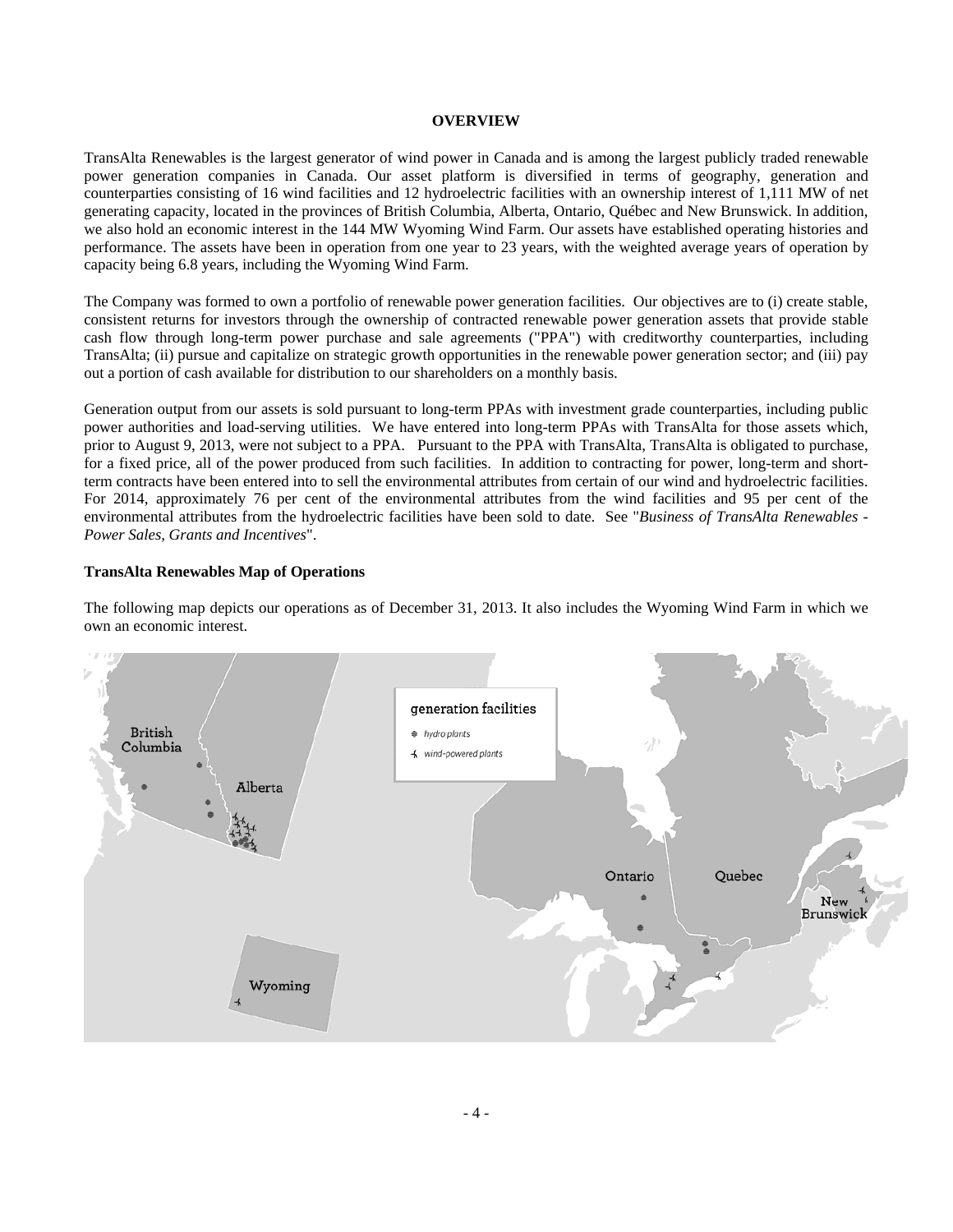# **GENERAL DEVELOPMENT OF THE BUSINESS**

The Company was formed on May 28, 2013. On August 9, 2013, immediately before closing the \$200 million initial public offering of our Common Shares, we indirectly acquired wind and hydroelectric assets from TransAlta. The significant events and conditions affecting our business are as follows:

# **2013**

#### **Monthly Dividend Increase**

On December 20, 2013, the Company announced that the Board of Directors (the "Board") declared dividends of \$0.06416 per Common Share payable on each of February 28, 2014, March 28, 2014 and April 30, 2014 to shareholders of record at the close of business on February 3, 2014, March 3, 2014 and April 1, 2014, respectively. This results in an annualized dividend of \$0.77 per share and an increase of 2.7 per cent compared to the prior annualized dividend.

# **Acquisition of Economic Interest in Wyoming Wind Farm**

On December 20, 2013, we completed the acquisition of an economic interest in a 144MW wind farm in Wyoming. The wind farm was purchased by a subsidiary of TransAlta. We acquired the economic interest in the Wyoming Wind Farm through our U.S. \$102.7 million (\$109.7 million) investment in the Wyoming Wind Preferred Shares. The Wyoming Wind Preferred Shares effectively transfer all of the free cash flow from the Wyoming Wind Farm to the Company, through dividends based on the pre-tax net earnings generated by the wind farm, and the return of capital provisions. We funded the acquisition of the economic interest through a U.S.\$102.0 million (\$108.9 million) loan from TransAlta. The wind farm is fully operational and contracted under a long-term PPA until 2028 with an investment grade counterparty.

#### **Ice Storm – Eastern Canada**

In late December 2013, extreme weather conditions impacted our operations in parts of Ontario and Atlantic Canada, causing icing on turbine blades and consequently requiring us to shut down some of the wind turbines. The impact ranged from 7 to 12 days of downtime at each of the affected facilities, a total of 25.6 GWh of lost production, and approximately \$2.6 million in total lost revenues. Operations at all impacted sites have returned to normal.

#### **Acquisition of the Initial Assets from TransAlta**

On August 9, 2013 we indirectly acquired 28 wind and hydroelectric generating assets from TransAlta (the "Initial Assets") by purchasing all of the issued and outstanding shares in Western Sustainable Power and CHD pursuant to a purchase and sale agreement dated August 9, 2013 between the Company and TransAlta (the "Purchase and Sale Agreement"). The aggregate purchase price for the Initial Assets was approximately \$1.7 billion, which was satisfied through the issuance of Common Shares, through entering into various short term and long term loan agreements and the assumption of certain outstanding indebtedness.

The Company filed a Business Acquisition Report in respect of the acquisition of the Initial Assets, a copy of which may be found on www.sedar.com.

# **Initial Public Offering of Common Shares**

On August 9, 2013, we completed an initial public offering of 20.0 million common shares at \$10.00 per share (the "Offering") for gross proceeds of \$200.0 million. On August 29, 2013, the underwriters partially exercised their over-allotment option to purchase an additional 2.1 million Common Shares at the offering price of \$10.00 per Common Share for gross proceeds of \$21.0 million. We used the net proceeds received from the Offering to repay indebtedness issued in connection with our acquisition of the Initial Assets.

After closing of the Offering, including the over-allotment, TransAlta, directly and indirectly, held 92.6 million common shares, representing approximately 80.7 per cent of our issued and outstanding Common Shares.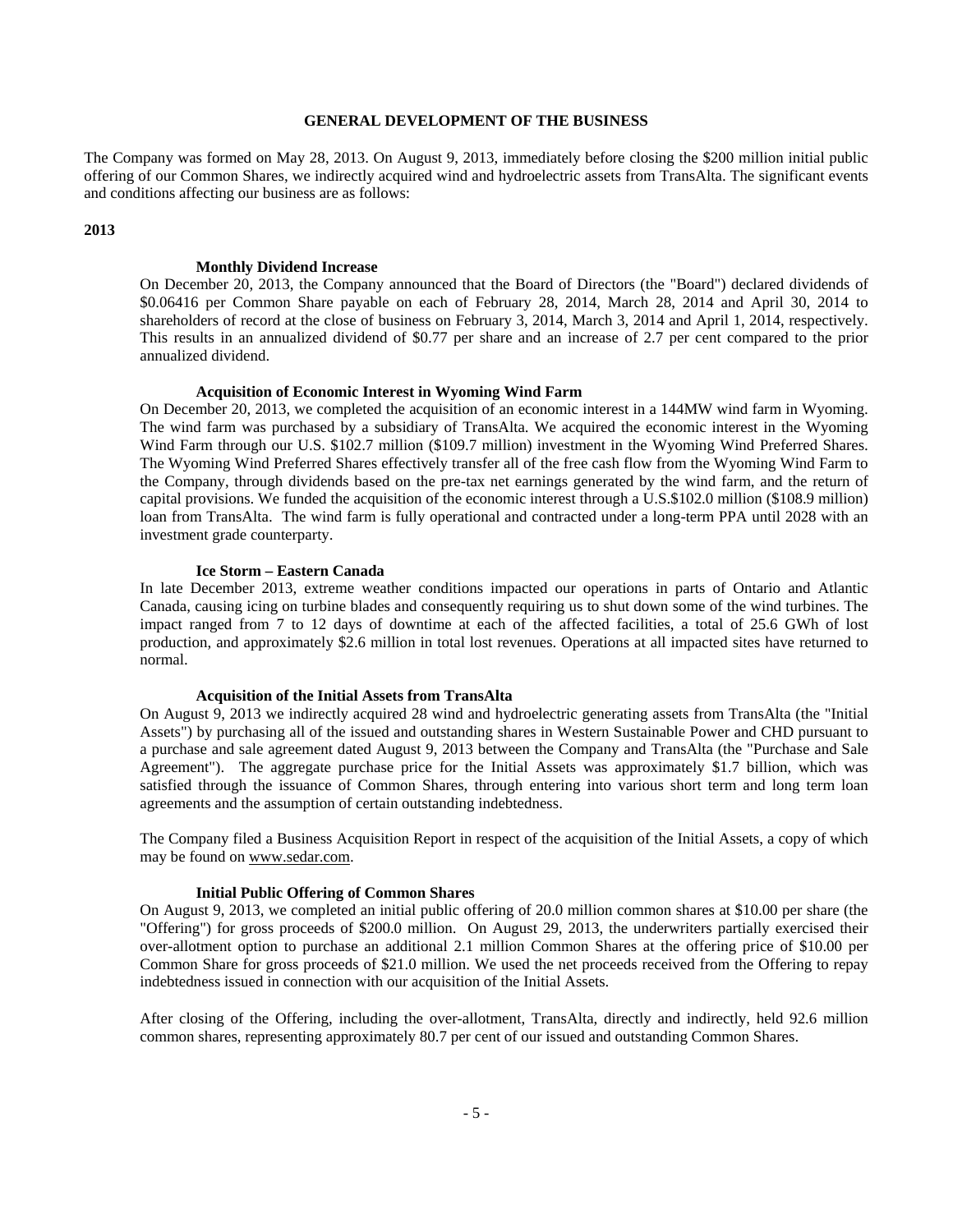# **New Richmond**

On March 13, 2013, our 68 MW New Richmond wind farm began commercial operations. The total cost of the project was approximately \$226.8 million.

## **2011**

#### **Bone Creek**

On June 1, 2011, the 19 MW Bone Creek hydro facility began commercial operations. The total capital cost of the project was approximately \$52 million.

# **Taylor Hydro**

On November 1, 2011, CHD purchased the remaining 50 per cent of the Taylor Hydro joint operation from the joint venture partner for \$7.4 million.

#### **BUSINESS OF TRANSALTA RENEWABLES**

#### **Asset Platform**

Our generation facilities consist of 16 wind facilities and 12 hydroelectric facilities located in the provinces of British Columbia, Alberta, Ontario, Québec, and New Brunswick. The Company also holds an economic interest in a wind facility in the State of Wyoming. The following information summarizes our wind and hydroelectric facilities as at December 31, 2013.

#### *Wind Facilities*

TransAlta Renewables owns approximately 1,007 MW of net wind generation capacity in 16 wind farms, with 10 wind farms in Alberta, three in Ontario, one in Québec, and two in New Brunswick. We also hold an economic interest in The Wyoming Wind Farm. All of the wind projects are managed by TransAlta pursuant to the Management and Operational Services Agreement (as defined herein) and are situated on lands owned by unrelated parties and subject to long-term leases (see "*Material Contracts - Management and Operational Services Agreement*"). All of the facilities have also entered into longterm service agreements with TransAlta or independent third parties, which expire at different times. Upon expiry, we expect that these existing agreements will be renewed with either TransAlta or with independent third parties, provided that reasonable commercial terms can be obtained.

As well as contracting for power, we enter into long-term and short-term contracts to sell the environmental attributes from our merchant wind facilities. These activities help to ensure earnings consistency from these assets. For 2013, we sold approximately 100 per cent of the environmental attributes from our wind facilities. For 2014, we have sold approximately 76 per cent of the environmental attributes from our wind facilities to date. Generally, for facilities under long-term contract, the benefit of the environmental attributes generated flow through to the contract holder. See "*Business of TransAlta Renewables - Power Sales, Grants and Incentives*".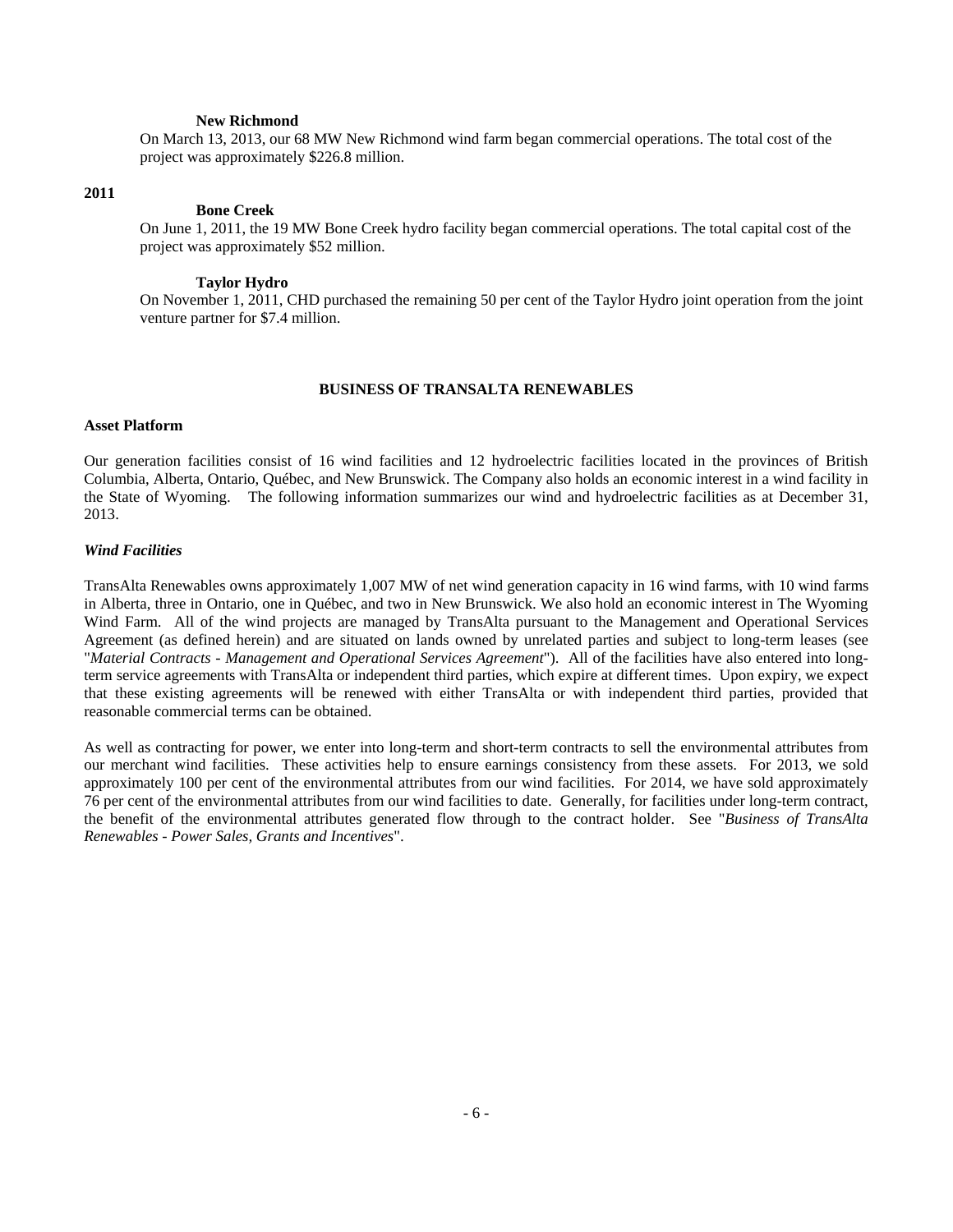The following table summarizes our wind generation facilities:

| <b>Facility Name</b>             | <b>Province</b> /<br><b>State</b> | Ownership<br>$\frac{9}{6}$ | <b>Net Capacity</b><br>Ownership<br>Interest $(MW)^{(1)}$ | Commercial<br><b>Operation Date</b> | <b>PPA Counterparty</b> | <b>Contract</b><br><b>Expiry Date</b> |
|----------------------------------|-----------------------------------|----------------------------|-----------------------------------------------------------|-------------------------------------|-------------------------|---------------------------------------|
|                                  | AB                                | 100                        | 69                                                        | 2010                                | TransAlta               | 2033                                  |
|                                  | AB                                | 100                        | 66                                                        | 2009                                | TransAlta               | 2033                                  |
|                                  | AB                                | 100                        | 44                                                        | 1997, 2001                          | TransAlta               | 2027                                  |
|                                  | AB                                | 100                        | 20                                                        | 2001                                | TransAlta               | 2031                                  |
|                                  | AB                                | 100                        | 3                                                         | 2005                                | TransAlta               | 2033                                  |
|                                  | AB                                | 50                         | 38                                                        | 2003                                | Enmax                   | 2023                                  |
|                                  | AB                                | 100                        |                                                           | 2001                                | TransAlta               | 2031                                  |
|                                  | AB                                | 50                         | 35                                                        | 2006                                | TransAlta               | 2033                                  |
|                                  | AB                                | 100                        | 70                                                        | 2004                                | TransAlta               | 2033                                  |
|                                  | AB                                | 100                        | 66                                                        | 2010                                | TransAlta               | 2033                                  |
|                                  | <b>ON</b>                         | 100                        | 68                                                        | 2006                                | <b>OPA</b>              | 2026                                  |
|                                  | <b>ON</b>                         | 100                        | 132                                                       | 2008                                | <b>OPA</b>              | 2028                                  |
|                                  | ON                                | 100                        | 198                                                       | 2009                                | <b>OPA</b>              | 2029                                  |
|                                  | OC                                | 100                        | 68                                                        | 2013                                | Hydro Québec            | 2033                                  |
|                                  | NB                                | 83                         | 80                                                        | 2008                                | NB Power                | 2033                                  |
|                                  | NB                                | 83                         | 45                                                        | 2010                                | NB Power                | 2035                                  |
| Wyoming Wind Farm <sup>(2)</sup> | WY                                | 100                        | 144                                                       | 2003                                | <b>Investment Grade</b> | 2028                                  |
|                                  |                                   |                            |                                                           |                                     | Counterparty            |                                       |
| Total Wind Net Capacity          |                                   |                            | 1,151                                                     |                                     |                         |                                       |

Notes:

(1) MW are net amounts and are rounded to the nearest whole number; column does not add due to rounding.

(2) The Company holds an economic interest in this facility, and does not hold this facility directly or indirectly. See "*Corporate Structure – Acquisition of Economic Interest in Wyoming Wind Farm*."

## *Ardenville*

The 69 MW Ardenville wind facility is a wholly owned facility that is comprised of 23, 3.0 MW Vestas V90 wind turbines on 80 metre towers, and is located approximately eight kilometres south of Fort Macleod, Alberta, adjacent to the Company's Macleod Flats wind facility. This facility began commercial operations in November 2010. Generation from this facility is subject to the terms of a PPA with TransAlta ("TransAlta PPA") that terminates in 2033. The Ardenville wind farm creates offset credits until 2022, and is entitled to receive EcoENERGfY (as defined herein) payments until 2020.

# *Blue Trail*

The 66 MW Blue Trail wind facility is a wholly owned facility that is comprised of 22, 3.0 MW Vestas V90 wind turbines on 80 metre towers, and is located in southern Alberta, near Fort Macleod. This facility began commercial operations in November 2009. Generation from this facility is subject to the terms of a TransAlta PPA that terminates in 2033. The Blue Trail wind farm creates offset credits until 2021, and is entitled to receive EcoENERGY payments until 2019.

# *Castle River*

The 44 MW Castle River wind facility is a wholly owned facility that is comprised of 66 Vestas wind turbines (3 Vestas V44 600 kilowatt ("kW") wind turbines and 63 Vestas V47 660 kW wind turbines) on 50 metre towers, and is located southwest of Pincher Creek, Alberta. This facility also includes an additional six turbines, totalling 4 MW, that are located individually in the Cardston County and Hillspring areas of south western Alberta. This facility began commercial operations in stages from November 1997 through to July 2001. Generation from this facility is subject to the terms of a TransAlta PPA that terminates in 2027.

# *Cowley North*

The 20 MW Cowley North wind facility is a wholly owned facility that is comprised of 15, 1.3 MW Nordex N60 wind turbines on 65 metre towers, and is located near the towns of Cowley and Pincher Creek, in southern Alberta. This facility began commercial operations in the fall of 2001. Generation from this facility is subject to the terms of a TransAlta PPA that terminates in 2031.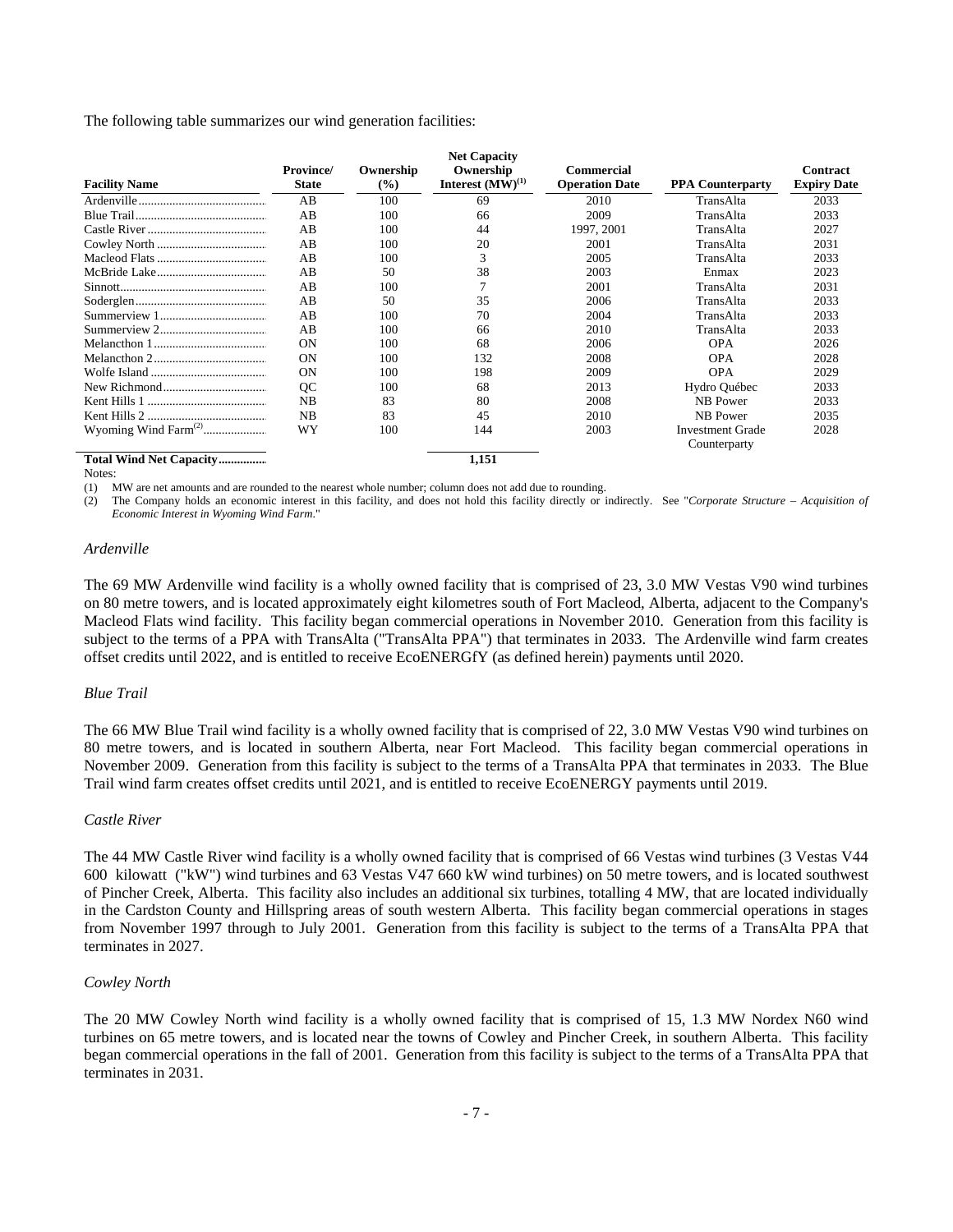# *Macleod Flats*

The 3 MW Macleod Flats wind facility is wholly owned, consisting of a single 3.0 MW Vestas V90 wind turbine on a 67 metre tower, and is located south of Fort Macleod, Alberta. This facility began commercial operations in January 2005. Generation from this facility is subject to the terms of a TransAlta PPA that terminates in 2033.

## *McBride Lake*

The 75 MW McBride Lake wind facility, which is equally owned with ENMAX Green Power Inc., is comprised of 114 Vestas V47 (660kW) wind turbines on 50 metre towers, and is located south of Fort Macleod, Alberta. This facility began commercial operations in June 2003. Generation from this facility is sold under a 20-year PPA with ENMAX Energy Corp. that terminates in 2023.

#### *Sinnott*

The 7 MW Sinnott wind facility is a wholly owned facility that is comprised of five, 1.3 MW Nordex N60 wind turbines on 65 metre towers, and is located directly east of Cowley North and north of Pincher Creek, Alberta. This facility began commercial operations in the fall of 2001. Generation from this facility is subject to the terms of a TransAlta PPA that terminates in 2031.

## *Soderglen*

The 71 MW Soderglen wind facility, which is equally owned with Nexen Inc., is comprised of 47, 1.5 MW GE SLE wind turbines on 65 metre towers, and is located southwest of Fort Macleod. This facility began commercial operations in September 2006. Generation from this facility is subject to the terms of a TransAlta PPA that terminates in 2033. Soderglen is entitled to receive WPPI (as defined herein) payments until 2016.

## *Summerview*

#### *Summerview 1*

The 70 MW Summerview 1 wind facility is a wholly owned facility that is comprised of 39, 1.8 MW Vestas V80 wind turbines on 67 metre towers, and is located approximately 15 kilometres northeast of Pincher Creek, Alberta. This facility began commercial operations in September, 2004. Generation from this facility is subject to the terms of a TransAlta PPA that terminates in 2033. Summerview 1 creates offset credits until 2016 and is entitled to receive WPPI payments until 2014.

#### *Summerview 2*

The 66 MW Summerview 2 wind facility is a wholly owned facility that is comprised of 22, 3.0 MW Vestas V90 wind turbines on 80 metre towers, and is also located northeast of Pincher Creek, Alberta. This facility began commercial operations in February 2010. Generation from this facility is subject to the terms of a TransAlta PPA that terminates in 2033. The Summerview 2 wind farm expansion creates offset credits until 2022, and is entitled to receive EcoENERGY payments until 2020.

#### *Melancthon*

#### *Melancthon 1*

The 68 MW Melancthon 1 wind facility is a wholly owned facility that is comprised of 45, 1.5 MW GE wind turbines on 80 metre towers, and is located in Melancthon Township near Shelburne, Ontario. This facility began commercial operations in March 2006. Generation from this facility is sold to the Ontario Power Authority (the "OPA") pursuant to a PPA that terminates in 2026. Melancthon 1 is entitled to receive WPPI payments until 2016.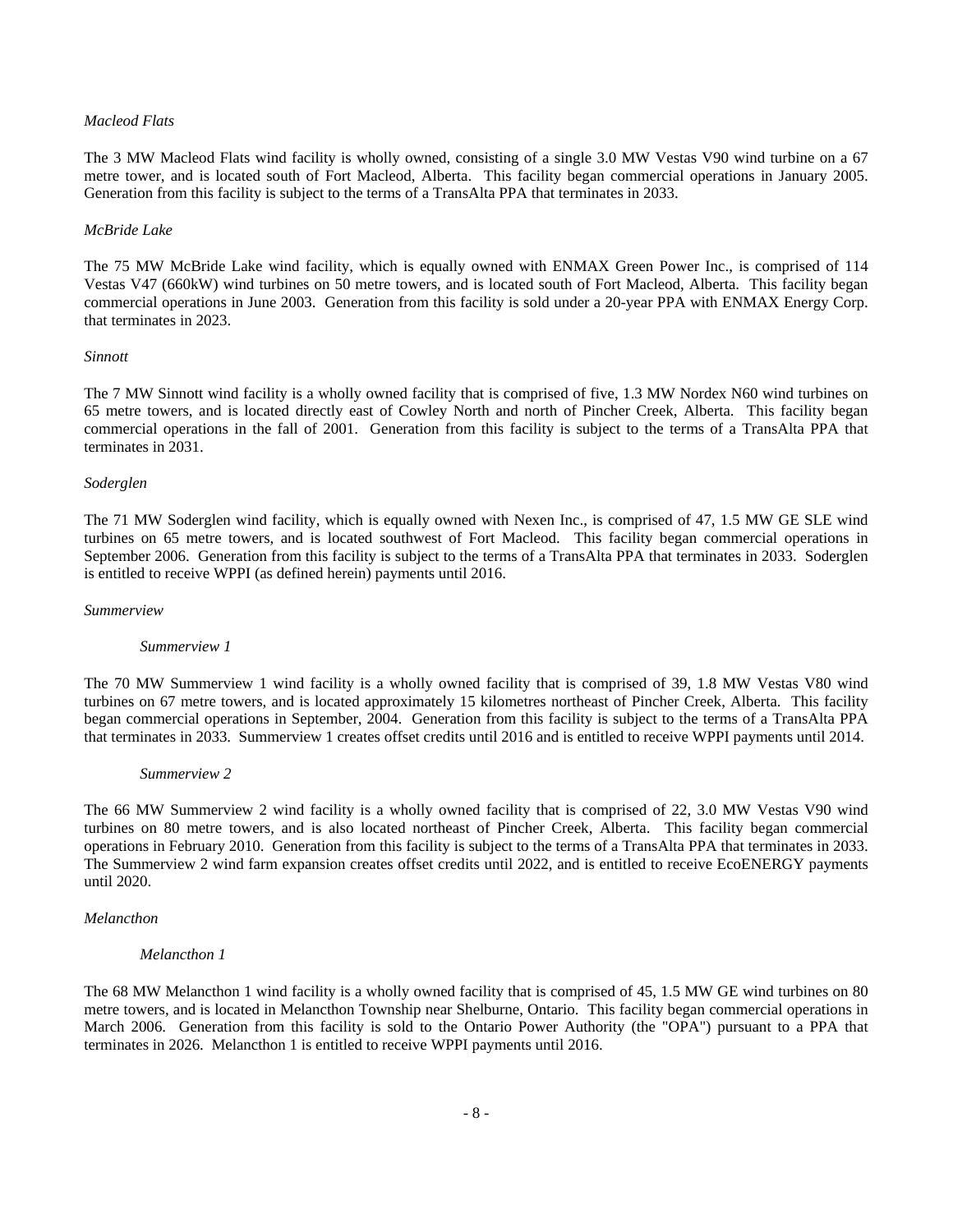# *Melancthon 2*

The 132 MW Melancthon 2 wind facility is a wholly owned facility that is comprised of 88, 1.5 MW GE wind turbines on 80 metre towers, and is located adjacent to Melancthon 1, in Melancthon and Amaranth Townships, Ontario. This facility began commercial operations in November 2008. Generation from this facility is sold to the OPA pursuant to a PPA that terminates in 2028. Melancthon 2 is entitled to receive EcoENERGY payments until 2018.

# *Wolfe Island*

The 198 MW Wolfe Island wind facility is a wholly owned facility that is comprised of 86, 2.3 MW Siemens SWT 93 wind turbines on 80 metre towers, and is located on Wolfe Island, near Kingston, Ontario. This facility began commercial operations in June 2009. Generation from this facility is sold to the OPA pursuant to a PPA that terminates in 2029. Wolfe Island is entitled to receive EcoENERGY payments until 2019.

# *New Richmond*

The 68 MW New Richmond wind facility is a wholly owned facility that is comprised of 27, 2.0 MW and 6, 2.3 MW Enercon E82 wind turbines on 100 metre towers, and is located in New Richmond, Québec. This facility began commercial operations in March 2013. Generation from this facility is sold under a 20-year Electricity Supply Agreement with Hydro Québec Distribution that terminates in 2033.

# *Kent Hills*

# *Kent Hills 1*

The 96 MW Kent Hills 1 wind facility, in which the Company has an 83% interest, is comprised of 32, 3.0 MW Vestas V90 wind turbines on 80 metre towers, and is located near Moncton, New Brunswick. This facility began commercial operations in December 2008. Natural Forces Technologies Inc., an Atlantic Canada based wind developer, co-developed this project with TransAlta and exercised its option to purchase up to 17% of the Kent Hills 1 project in May 2009. Generation from this facility is sold under a 25-year PPA with New Brunswick Power that terminates in 2033. Kent Hills 1 is entitled to receive EcoENERGY payments until 2018.

# *Kent Hills 2*

The 54 MW Kent Hills 2 wind facility expansion, in which the Company has an 83% interest, is comprised of 18, 3.0 MW Vestas V90 wind turbines on 80 metre towers. Natural Forces Technologies Inc. owns the remaining 17% interest. The facility began commercial operations in November 2010. Generation from this facility is sold under a 25-year PPA with New Brunswick Power that terminates in 2035. Kent Hills 2 is entitled to receive EcoENERGY payments until 2020.

All of the electricity generated and sold by our Canadian wind division with the exception of Macleod Flats and New Richmond are from facilities that are EcoLogo ("Ecologo") certified. The New Richmond facility currently has an application under review to become EcoLogo certified. We are an EcoLogo certified distributor of Alternative Source Electricity through Environment Canada's Environmental Choice program. EcoLogo certification is granted to products with environmental performance that meet or exceed all government, industrial safety and performance standards.

# *Wyoming*

The 144 MW Wyoming wind facility is comprised of 80, 1.8 MW Vestas V80 wind turbines on 67 meter towers, and is located near Evanston, Wyoming. It began commercial operations in December 2003. The Company owns the economic interest in this facility through its ownership of the Wyoming Wind Preferred Shares. Generation from this facility is sold under a PPA with an investment grade counterparty which terminates in 2028. See "*Corporate Structure – Acquisition of Economic Interest in Wyoming Wind Farm.*"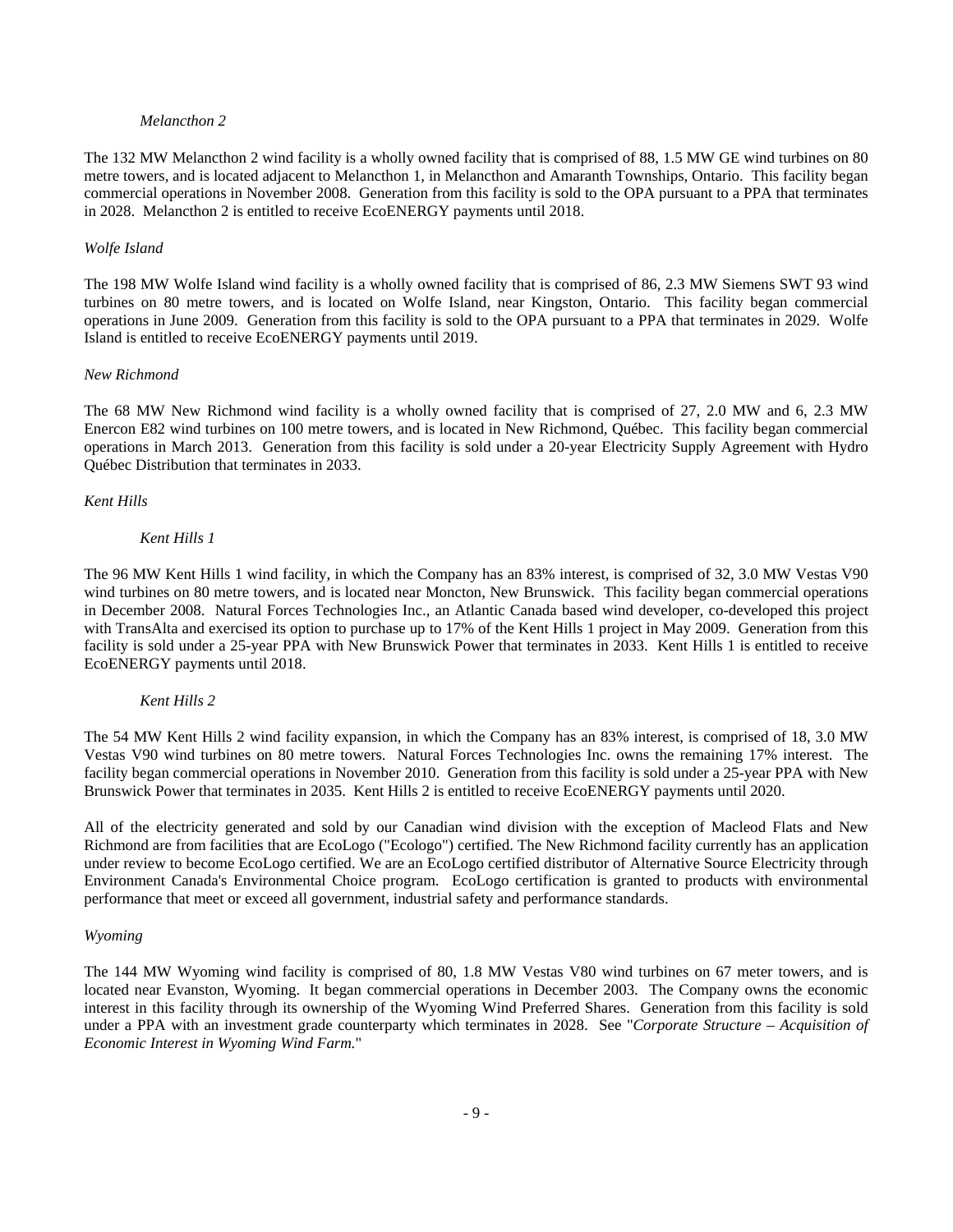# *Hydroelectric Facilities*

We own approximately 105 MW of net hydroelectric generation capacity across nine different river systems in the provinces of British Columbia, Alberta and Ontario. All of the hydroelectric facilities are run-of-river, and the electricity generated and sold by these assets are from facilities that are EcoLogo certified. All of the hydroelectric facilities are operated by TransAlta under the terms of the Management and Operational Services Agreement, and are situated on lands subject to long-term leases.

As well as contracting for power, we enter into long-term and short-term contracts to sell the environmental attributes from our hydro facilities. These activities help to ensure earnings consistency from these assets. For 2013, we sold approximately 94 per cent of the available environmental attributes from our hydro facilities. For 2014, we have sold approximately 95 per cent of the environmental attributes from our merchant hydro facilities to date. Generally, for facilities under long-term contract, the benefit of the environmental attributes generated flow through to the contract holder.

The following table summarizes our hydroelectric facilities:

|                                         |                 | Ownership      | <b>Net Capacity</b><br>Ownership | Commercial            |                         | Contract           |
|-----------------------------------------|-----------------|----------------|----------------------------------|-----------------------|-------------------------|--------------------|
| <b>Facility Name</b>                    | <b>Province</b> | $\binom{0}{0}$ | Interest $(MW)^{(1)}$            | <b>Operation Date</b> | <b>PPA Counterparty</b> | <b>Expiry Date</b> |
|                                         | ВC              | 100            | 10                               | 1995                  | <b>BC</b> Hydro         | 2015               |
|                                         | ВC              | 100            | 19                               | 2011                  | <b>BC</b> Hydro         | 2031               |
|                                         | BC              | 50             | 23                               | 2003, 2004            | <b>BC</b> Hydro         | 2023               |
|                                         | BC              | 100            | 25                               | 2005                  | <b>BC</b> Hydro         | 2025               |
|                                         | AB              | 100            |                                  | 1991                  | TransAlta               | 2033               |
|                                         | AB              | 100            |                                  | 1992                  | TransAlta               | 2033               |
|                                         | AB              | 100            |                                  | 2000                  | TransAlta               | 2033               |
|                                         | AВ              | 100            |                                  | 1992                  | TransAlta               | 2033               |
|                                         | <b>ON</b>       | 100            |                                  | 1994                  | <b>OPA</b>              | 2030               |
|                                         | <b>ON</b>       | 100            |                                  | 1998                  | <b>OPA</b>              | 2030               |
|                                         | <b>ON</b>       | 100            |                                  | 2003                  | <b>OPA</b>              | 2027               |
|                                         | <b>ON</b>       | 100            |                                  | 1997                  | <b>OPA</b>              | 2030               |
| <b>Total Hydroelectric Net Capacity</b> |                 |                | 105                              |                       |                         |                    |

Note:

(1) MW are net amounts and are rounded to the nearest whole number; column does not add due to rounding.

# *Akolkolex*

Akolkolex is a run-of-river hydroelectric facility with installed capacity of 10 MW, located on the Akolkolex River, south of Revelstoke, British Columbia. This wholly owned facility utilizes two horizontal Chongqing Francis turbines on a common shaft with a single Chongqing generator. This facility began commercial operations in April 1995. Generation from this facility is sold to BC Hydro under a PPA that terminates in 2015. Preliminary discussions with BC Hydro have begun on a new PPA for Akolkolex that would commence upon expiry of the existing PPA.

# *Bone Creek*

Bone Creek is a run-of-river hydroelectric facility with installed capacity of 19 MW, located on Bone Creek, 90 kilometres south of the town of Valemount, British Columbia. The wholly owned facility utilizes two 9.5 MW horizontal turbine generator units, with twin Francis double draft tube Litostroj turbines and direct drive INDAR horizontal generators. This facility began commercial operations in June 2011. Generation from the facility is sold to BC Hydro under a PPA that terminates in 2031. Bone Creek is entitled to receive EcoENERGY incentive payments until 2020.

# *Pingston*

Pingston is a run-of-river hydroelectric facility with installed capacity of 45 MW, located on Pingston Creek, southwest of Revelstoke, British Columbia and down river of the Company's Akolkolex facility. Pingston, which is equally owned with Brookfield Renewable Power Inc., utilizes three 15 MW horizontal Pelton turbines and Leroy Somer generators. This facility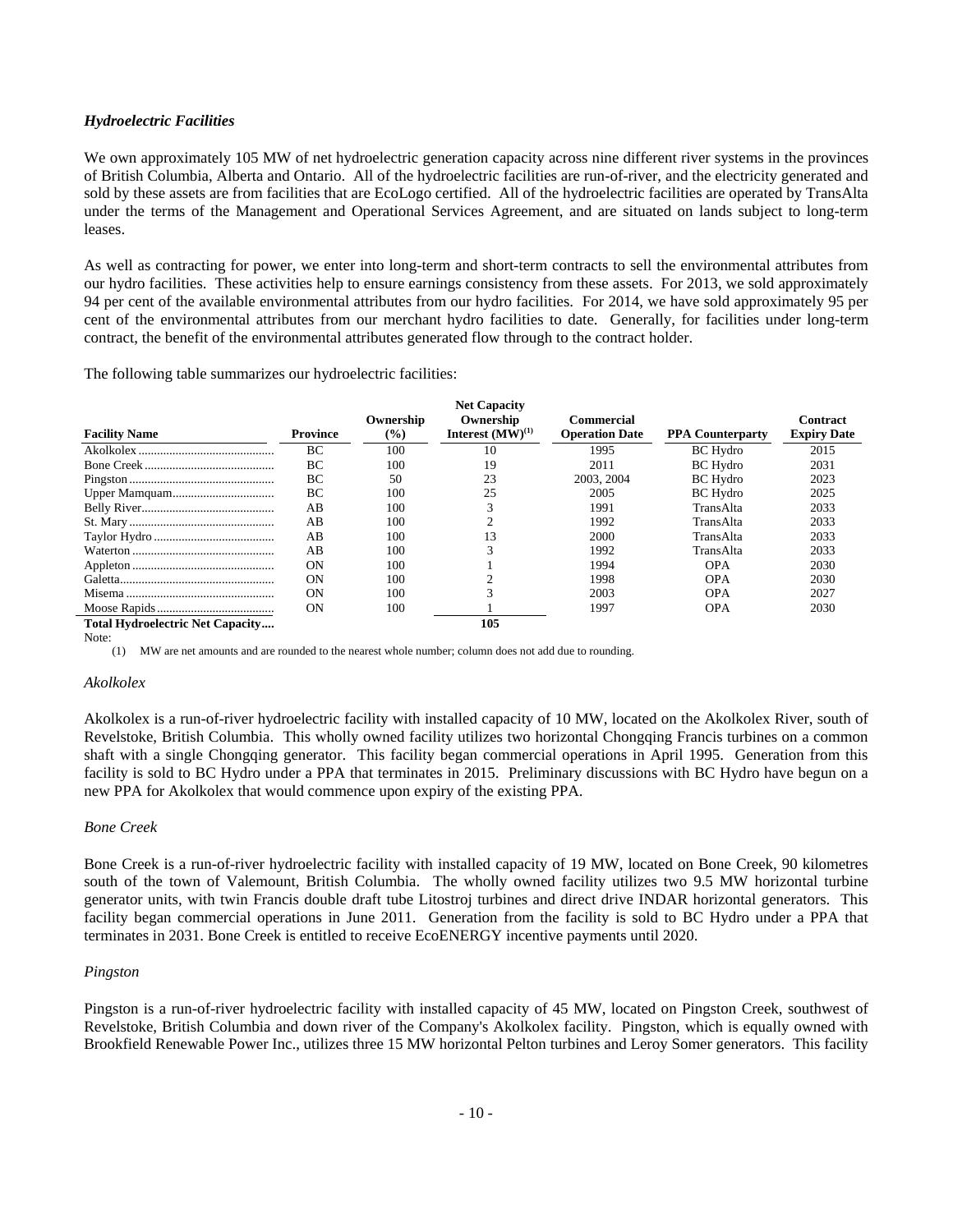began commercial operations in May 2003. Generation from the facility is sold to BC Hydro under a PPA that terminates in 2023.

# *Upper Mamquam*

Upper Mamquam is a run of-river hydroelectric facility with installed capacity of 25 MW, located on the Mamquam River, east of Squamish, British Columbia, and north of Vancouver. The wholly owned facility utilizes two horizontal axis double Litostroj Francis turbines and Leroy Somer generators. This facility began commercial operations in July 2005. Generation from the facility is sold to BC Hydro under a PPA that terminates in 2025.

# *Belly River*

Belly River is a run-of-river hydroelectric facility with installed capacity of three MW, located on the Waterton St. Mary Headworks Irrigation Canal System, east of the Waterton Reservoir, approximately 75 kilometres southwest of Lethbridge, Alberta. This wholly owned facility utilizes a double Alstom Francis turbine and an Alstom generator. This facility began commercial operations in March 1991. Generation from this facility is subject to the terms of a TransAlta PPA that terminates in 2033.

# *St. Mary*

St. Mary is a run-of-river hydroelectric facility with installed capacity of two MW, located at the base of the St. Mary Dam on the Waterton Reservoir, near Magrath, in Southern Alberta. This wholly owned facility utilizes a horizontal double Alstom Francis turbine and a Kato generator. This facility began commercial operations in December 1992. Generation from this facility is subject to the terms of a TransAlta PPA that terminates in 2033.

# *Taylor Hydro*

The Taylor facility is a run-of-river hydroelectric facility with installed capacity of 13 MW, and is located adjacent to the Taylor Coulee Chute on the Waterton St. Mary Headworks Irrigation Canal System, which is owned by the Government of Alberta. The wholly owned facility utilizes a horizontal Andritz Kaplan turbine and a GE generator. This facility began commercial operations in May 2000. Generation from this facility is subject to the terms of a TransAlta PPA that terminates in 2033.

# *Waterton*

Waterton is a run-of-river hydroelectric facility with installed capacity of three MW, located at the base of the Waterton Dam on the Waterton Reservoir, near Hillspring, southwest of Lethbridge, Alberta. This wholly owned facility utilizes a horizontal double Alstom Francis turbine and a Kato generator. This facility began commercial operations in November 1992. Generation from this facility is subject to the terms of a TransAlta PPA that terminates in 2033.

# *Appleton*

Appleton is a run-of-river hydroelectric facility with installed capacity of one MW, located on the Mississippi River, near Almonte, Ontario. This wholly owned facility utilizes two, Canadian Hydro Components, fixed blade propeller turbines and one adjustable speed Andritz Kaplan turbine, with three Siemens generators. This facility began commercial operations in March 1994. Generation from this facility is sold to the OPA pursuant to a PPA that terminates in 2030.

# *Galetta*

Galetta is a run-of-river hydroelectric facility with installed capacity of two MW, located on the Mississippi River, near Galetta, Ontario. This wholly owned facility utilizes two fixed blade propeller turbines and two horizontal quad-Francis camel-back Canadian Hydro Components turbines, with four Siemens generators. This facility was originally built in 1907 and retrofitted in 1998. Generation from this facility is sold to the OPA pursuant to a PPA that terminates in 2030.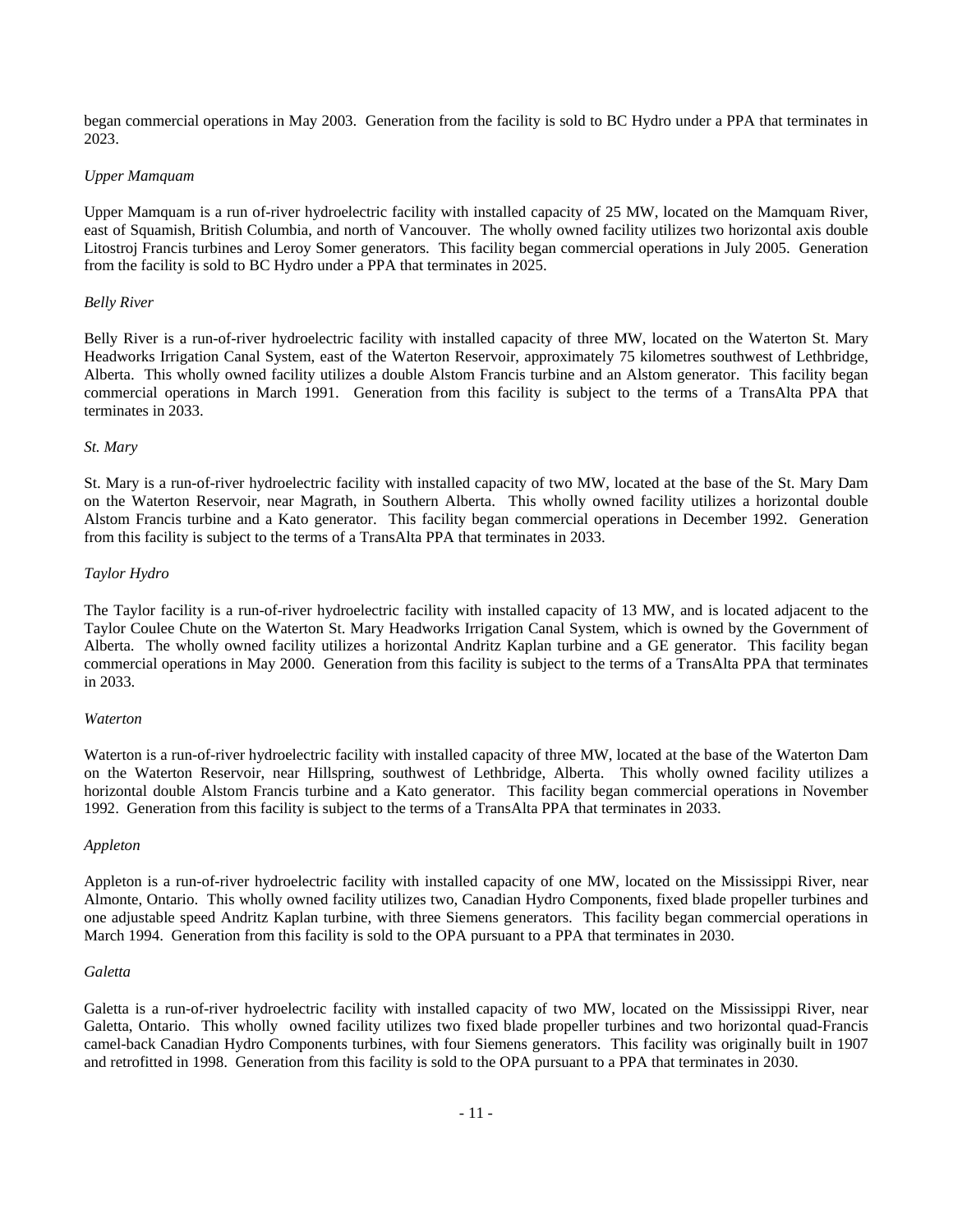# *Misema*

Misema is a run-of-river hydroelectric facility with installed capacity of three MW, located on the Misema River, close to Englehart, in northern Ontario. This wholly owned facility utilizes one horizontal axis double Litostroj Francis turbine with a Leroy Somer generator. This facility began commercial operations in April 2003. Generation from this facility is sold to the OPA pursuant to a PPA that terminates in 2027.

# *Moose Rapids*

Moose Rapids is a run-of-river hydroelectric facility with installed capacity of one MW, located on the Wanapitei River, near Sudbury, in northern Ontario. This wholly owned facility utilizes two, Canadian Hydro Components, slant axis fixed blade propeller mini-turbines and one slant axis adjustable speed Andritz Kaplan mini turbine with three Siemens generators. This facility began commercial operations in November 1997. Generation from this facility is sold to the OPA pursuant to a PPA that terminates in 2030.

# **TransAlta Power Purchase and Sale Agreements**

On August 9, 2013, certain of our subsidiaries (each a "Merchant Subsidiary") entered into a TransAlta PPA providing for the purchase by TransAlta, for a fixed price, of all of the power produced by the facilities whose power had previously been sold on a merchant basis (a "Merchant Facility").

The price payable by TransAlta for output under each TransAlta PPA was initially set at \$30.00/MWh for wind facilities and \$45.00/MWh for hydroelectric facilities, which amounts are adjusted annually for changes in the consumer price index ("CPI").

Under the terms of each TransAlta PPA, the applicable Merchant Subsidiary agrees to use its reasonable commercial efforts to maximize the amount of energy generated at its Merchant Facilities over the term of the applicable TransAlta PPA; however, the Merchant Subsidiary is under no obligation to deliver any specified amount of energy and, in no event, shall any penalties or curtailment payments be payable under the applicable TransAlta PPA. The Merchant Subsidiaries assume all operating and generating risk and TransAlta will only be required to purchase power that is actually produced.

Each Merchant Subsidiary retains all the environmental attributes (including any renewable energy credits ("RECs")) derived from or arising in connection with its Merchant Facilities; however, TransAlta is obligated to use reasonable commercial efforts to sell such environmental attributes for and on behalf of such Merchant Subsidiary in a timely manner as and when they come into existence, with the full proceeds in connection with any such sales being for the benefit of the applicable Merchant Subsidiary.

TransAlta has dispatch rights for hydroelectric output produced by the Merchant Subsidiaries under the applicable TransAlta PPAs. Though wind output is not currently dispatchable, TransAlta also has dispatch rights for wind output produced by the Merchant Subsidiaries under the applicable TransAlta PPAs in the event wind output becomes dispatchable. TransAlta is also obligated to pay for available output not dispatched by TransAlta in the event that power generation from wind facilities becomes dispatchable.

Each TransAlta PPA has a term of 20 years or end of asset life, where end of asset life is less than 20 years. Each TransAlta PPA may be terminated by: (a) the mutual agreement of the parties; (b) the Merchant Subsidiary upon the occurrence of a material default by TransAlta; and (c) TransAlta (i) upon the occurrence of a material default by the Merchant Subsidiary; (ii) upon a "Change of Control" of the Company, being the acquisition by any person or group of persons acting jointly and in concert (other than TransAlta and its affiliates) of more than 50% of the issued and outstanding Common Shares; or (iii) upon a "Change of Control" of the Merchant Subsidiary, being the acquisition by any person or group of persons acting jointly and in concert (other than the Company and its affiliates) of more than 50% of the issued and outstanding voting securities of the Merchant Subsidiary.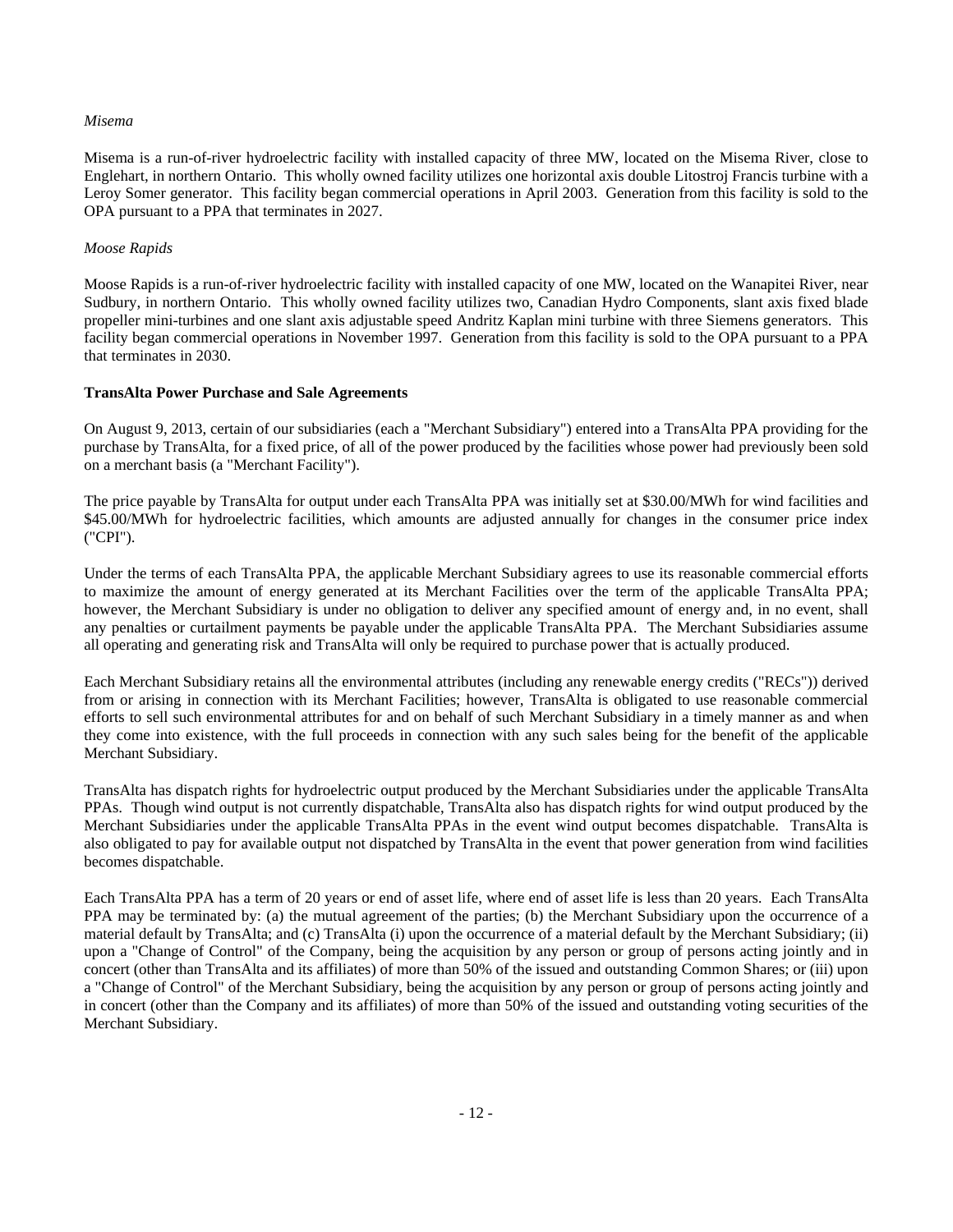## **Power Sales, Grants and Incentives**

There are a number of means of generating revenue and utilizing incentives across the power generation industry. In the renewable generation sector, government support to promote investment into renewable power generation sources has been evidenced through long-term PPAs or alternative contracts such as those pursuant to the feed-in-tariff programs, a government policy mechanism used to support the adoption of renewable power ("FIT"). For facilities not subject to a PPA, the facility's owner may elect to use derivative contracts, such as power hedge contracts, to secure a fixed price for its power production or alternatively sell its production at prevailing market prices.

In addition to government supported PPAs, additional incentives supported by governments have been used to stimulate investment in renewable power. These incentives have typically included incentive payments based on generation from renewable power facilities, capital cost grants, tax credits and environmental attributes to meet certain emission standards.

Governments may provide tax incentives or cash grants to promote and facilitate investment in renewable power. In Canada, several federal and provincial programs have been commissioned to promote the development of renewable power, such as the wind power production incentive of the Canadian federal government ("WPPI") and EcoENERGY, an incentive program sponsored by the Canadian federal government to encourage the development of clean power generation projects ("EcoENERGY") (each as described below), as well as tax credits such as accelerated depreciation incentives which enable renewable power producers to deduct the capital cost of these assets at a rate faster than accounting depreciation, which benefits a project's economics.

# *WPPI and EcoENERGY*

The WPPI program is a Canadian federal government program that provides incentive payments to producers of wind energy for eligible wind projects for the first 10 years of the project's operating life. The Canadian government initially targeted \$920 million in incentives over 15 years to develop 4.0 GW of wind power generation, equivalent to the amount of power needed by approximately one million average Canadian homes. Under the program, wind power projects were eligible to receive an incentive payment of between \$0.008/kWh and \$0.012/kWh for the first 10 years of operation, depending upon the commissioning date. The WPPI program was replaced by the EcoENERGY program in 2007, but this change did not affect the existing entitlements of projects receiving payment under the original WPPI program.

On January 19, 2007, the Canadian federal government announced the \$1.48 billion EcoENERGY program to encourage the development of clean power generation projects including wind, small hydro, biomass, solar, geothermal, tidal and wave technologies that generate very low emissions in Canada. An incentive of \$0.01/kWh for up to 10 years was offered to eligible projects with the program intending to support 4.0 GW of new renewable energy capacity. No new contribution agreements were signed after March 31, 2011, but EcoENERGY payments will carry on for existing eligible projects until March 31, 2021. At March 31, 2011, 104 projects qualified for approximately \$1.4 billion in funding from the EcoENERGY program, representing the investment of nearly 4.5 GW of renewable capacity.

The following facilities are currently receiving payments under the WPPI program or the EcoENERGY program. See "*Asset Platform*".

| <b>Assets of the Company Receiving WPPI Payments</b> |                | <b>Assets of the Company Receiving EcoENERGY Payments</b> |                |
|------------------------------------------------------|----------------|-----------------------------------------------------------|----------------|
| • Summerview 1                                       | • Melancthon 1 | • Wolfe Island                                            | • Melancthon 2 |
| Soderglen                                            |                | • Kent Hills 1 and 2                                      | • Ardenville   |
|                                                      |                | • Summerview 2                                            | • Blue Trail   |
|                                                      |                | $\bullet$ Bone Creek                                      |                |

#### *Accelerated depreciation*

The Canadian federal government provides for accelerated depreciation for tax purposes for the full range of renewable power generation projects, as well as certain high-efficiency cogeneration equipment. Class 43.1 depreciation was introduced in 1994 and provides a 30% declining balance accelerated capital cost allowance rate for renewable assets. Class 43.2 was introduced in 2005 and allows for depreciation of up to 50% for renewable investments made before 2020.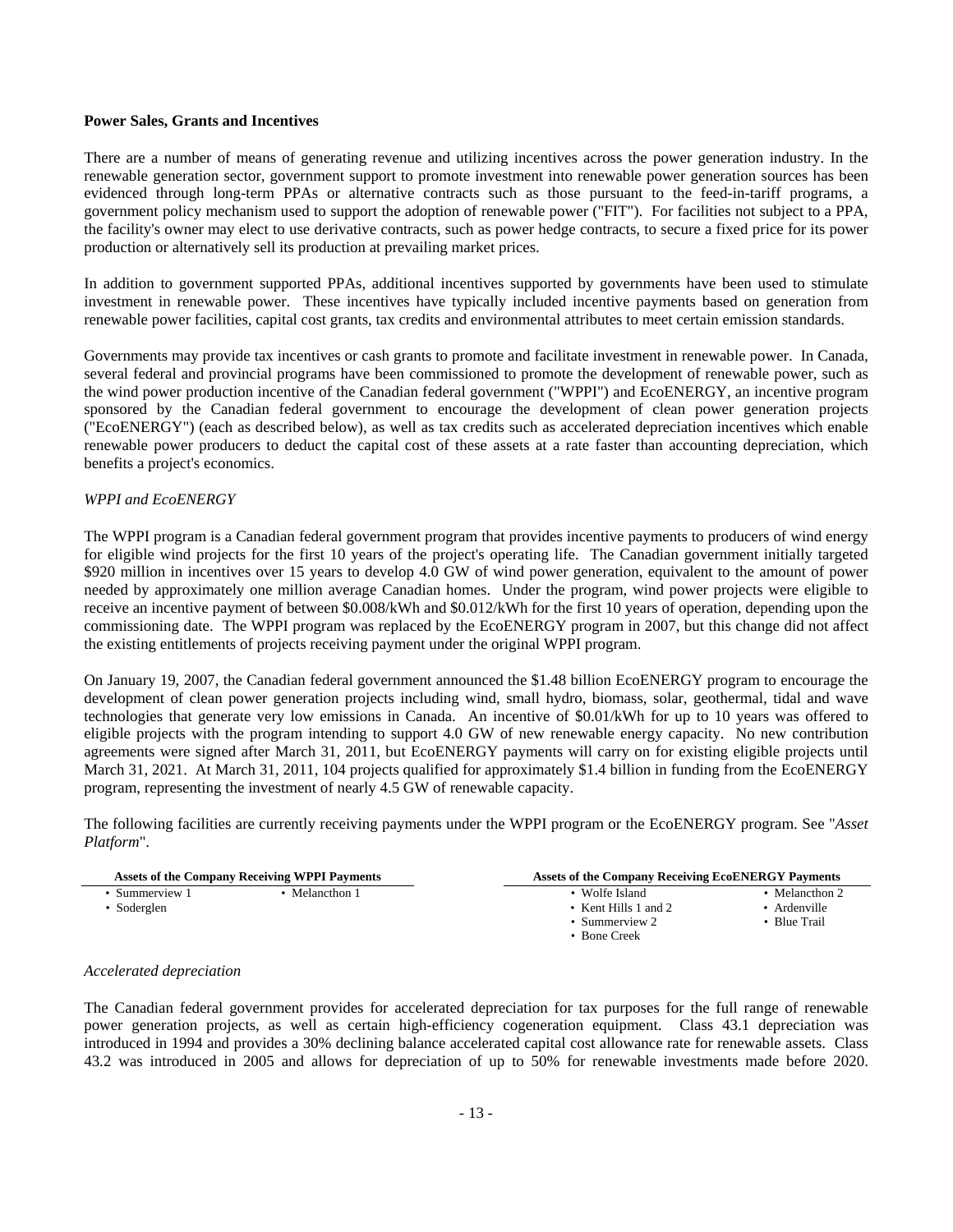Additionally, in Canada, certain expenses incurred by IPPs during the pre-production development phase may qualify for the Canadian Renewable and Conservation Expense, which provides a 100% tax deduction for a portion of the overall costs to develop the project and can be carried forward indefinitely.

## *Offset credits*

In 2007, the Alberta government initiated the Specified Gas Emitters Regulation, a greenhouse gas regulatory scheme launched by the Government of Alberta (the "SGER"). The SGER regulates industrial facilities that emit greenhouse gases above a specified threshold. The regulated facilities are required to meet annual greenhouse gas limits by reducing their emission intensity, purchasing emission offsets or paying \$15 per tonne of excess emission into the Climate Change and Emissions Management Fund. The SGER allows for some renewable generating facilities in Alberta to create emission offsets for a period of up to 13 years. The SGER is presently set to expire in September 2014; however, we believe that this program may be extended. From 2007 through 2011, the use of offset credits to meet compliance increased by 112%. A number of our facilities are based in Alberta and generate offset credits. See "*Asset Platform*".

## **Assets of the Company Generating Offset Credits**

Summerview 1 and 2 **Castle River** 

Ardenville Macleod Flats

• Blue Trail

## *Renewable energy credit sales*

RECs may be used for a buyer's voluntary or mandatory compliance needs, and are typically subject to independent verification against predetermined criteria that varies by the applicable REC program. Value is generally determined by vintage (year of creation), eligibility in compliance regimes, technology/method used to create the credit, and other region/buyer specific parameters. Generally, the stricter the criteria for creating a REC, the higher is the obtainable price for the REC. RECs may be bundled for sale with power in a PPA or other bilateral contract, or they may be exchanged in isolation.

# **Competitive Environment**

We are among the largest publicly traded renewable power generation companies in Canada. We own 16 wind facilities and 12 hydroelectric facilities located in the provinces of British Columbia, Alberta, Ontario, Québec, and New Brunswick. We also hold the economic interest in a wind farm in the State of Wyoming.

Significant investment requirements for new generation are expected to be required in the coming years, creating strong growth opportunities for those IPPs with the capabilities to meet market requirements. Capacity growth is primarily driven by two key factors: first, capacity requirements to meet increased demand and sufficient reserve margins; and second, the need to replace retired power facilities, ensuring that economic, environmental, and reliability targets are met. Many of the expected retirements will come from the coal fleet in Canada as federal policy has mandated a greening of the power sector through fixed retirement dates for coal plants. According to the National Energy Board in Canada ("NEB") and the United States Energy Information Administration, renewable power generation is expected to be one of the fastest growing sources of power generation in both Canada and the U.S., increasing at a compound annual growth rate of 1.3% in Canada and 2.5% in the U.S. from 2012 to 2035.

# *Canadian Power Industry*

The NEB has estimated that between \$240 billion and \$294 billion of electricity infrastructure spending will be required to meet Canada's electricity needs between 2013 and 2035, with power generation representing approximately 67% of the required investment, or between \$160 billion and \$197 billion. Capacity increases are expected to be required in all provinces and territories, led by the largest markets of Ontario, Québec, British Columbia and Alberta. The NEB expects Canada will shift its power generation portfolio mix towards cleaner power generation sources.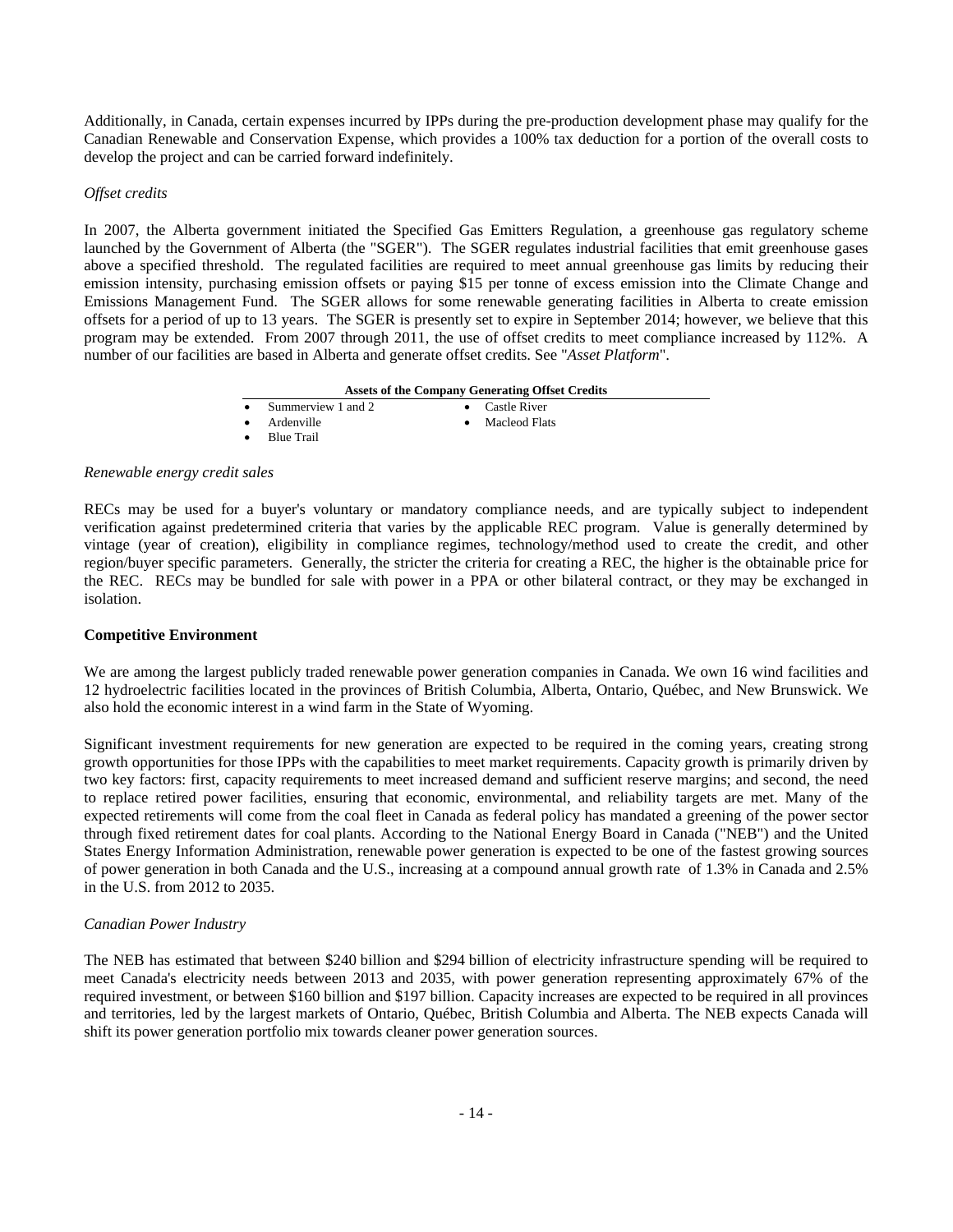The Canadian power generation market is largely comprised of geographically distinct markets, with wide variance in terms of electricity supply mix among the provinces and territories. Each province has developed a power sector driven by its unique economic, natural resource, regulatory and geographic make-up.

The abundance of hydroelectric resources in British Columbia, Manitoba, Québec and Newfoundland and Labrador has contributed to a generation fleet driven primarily by hydroelectric power in those provinces. Alberta, Nova Scotia and Saskatchewan have historically relied more heavily on coal power. Ontario and New Brunswick have relatively diversified generation fleets, relying on nuclear, coal, wind and hydroelectric power. Although the sources are diversified, all markets have experienced significant growth in renewable energy capacity including wind, solar, and bio-energy, and the Company believes that this growth in renewable power capacity will continue.

# *Wind Generation in Canada*

According to the Canadian Wind Energy Association ("CanWEA"), Canada is the ninth largest producer of wind energy in the world, with installed capacity of 6.5 GW as of January 2013. According to CanWEA, the wind industry in Canada has experienced 27.5% growth per annum on average since 2007. Installed wind capacity continues to grow rapidly with over \$2.0 billion in investment in 2012, resulting in the addition of 936 MW of wind generation capacity, a 20% increase yearover-year.

Growth in wind generation in Canada is expected to continue, with CanWEA forecasting installed wind capacity to reach 12 GW by 2016, nearly doubling the January 2013 capacity. The NEB predicts similarly robust growth for the future, forecasting wind generation capacity to climb to 16 GW by 2035. This growth in wind generation capacity through 2035 is expected to increase wind generation capacity as a percent of total power generation capacity from 4% in 2012 to over 9% by 2035.

# *Hydro Generation in Canada*

Canada is a world leader in hydroelectric power generation and the NEB forecasts that hydro will continue as a principal source of power generation through 2035. Each of Manitoba, Québec and Newfoundland and Labrador produce over 90% of their respective electricity needs from hydroelectric power generation. Given provincial planned projects, Canadian hydro-based capacity is expected to expand significantly, from 77 GW in 2012 to 85 GW by 2035, and continue to represent the majority of power generation capacity in Canada.

# *U.S. Power Industry*

The Energy Information Association (the "EIA") is projecting overall electricity generation to increase by approximately 0.9% annually between 2012 and 2040, with renewable energy and natural gas representing the fastest growing segments of power generation, with production expected to increase at a CAGR of 1.8%and 2.2% respectively, during this period. According to the EIA, renewable energy generation in the U.S. currently accounts for 12% of total power generation and is expected to represent approximately 16% of total electricity generation by 2040. The contribution of renewables to total generation in the electric power sector varies widely at the state level due to geographical limitations, availability of resources, and government policy considerations.

The Company believes that renewable energy production in the U.S. will continue to grow; such growth being driven by the continuing increase in demand for electricity, the retirement of coal and nuclear power generation facilities, implementation of RPS in 29 states as well as other government incentive programs, improvement in the cost and competitiveness of renewable energy generation technologies and the potential continuation of government incentive programs.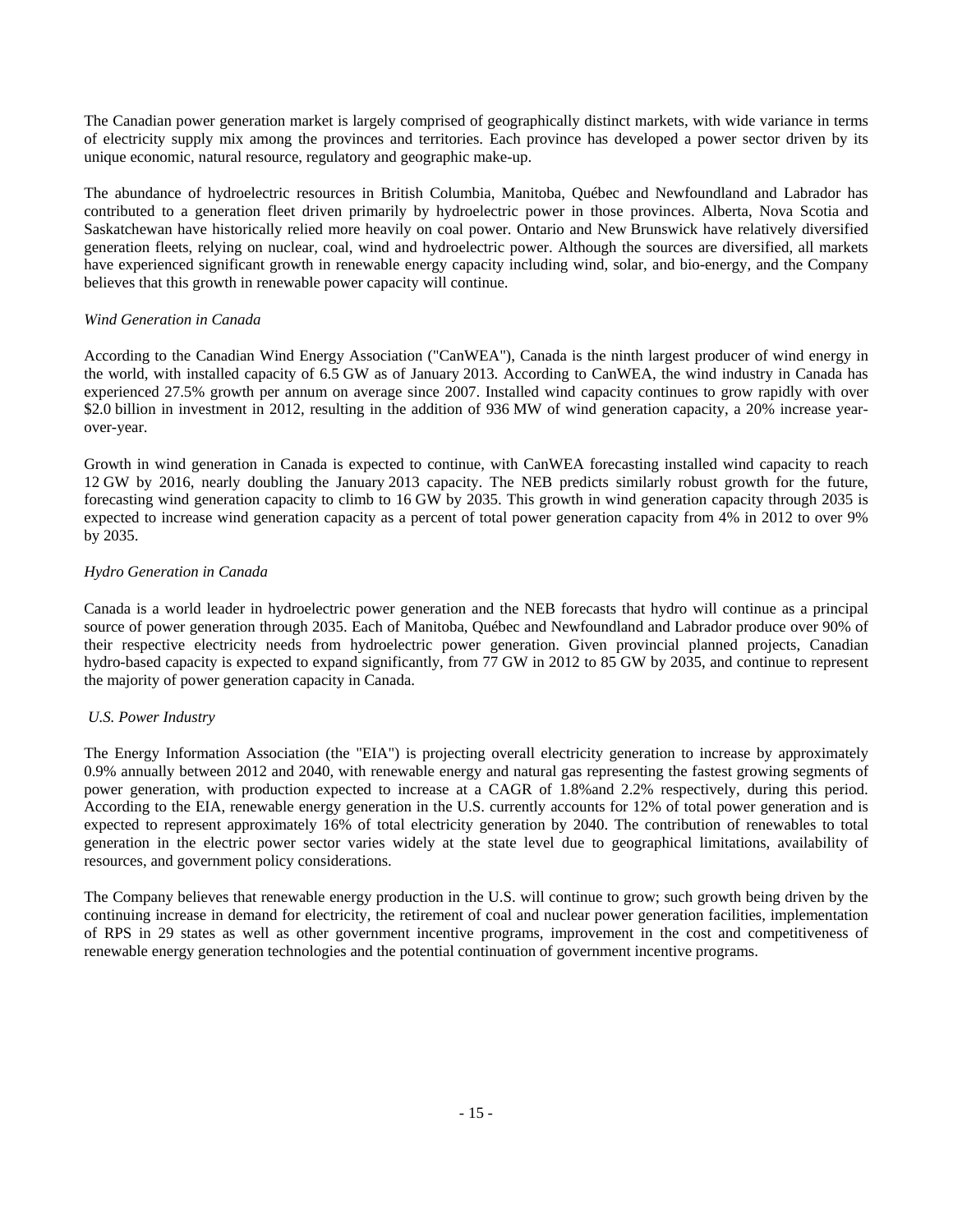# **Competitive Strengths**

We believe that we are well positioned to achieve our business strategy due to our competitive strengths, which include the following:

*Wind Generation* – We are the largest owner and operator of wind generation in Canada. Our management team has developed key relationships with customers, and suppliers that provide a competitive advantage in the development, operations and marketing of wind generation.

*Significant scale and diversified portfolio* - Our asset platform is diversified in terms of geography, generation and counterparties. We own 16 wind facilities and 12 hydroelectric facilities with an ownership interest of 1,111 MW of net generating capacity, located in the provinces of British Columbia, Alberta, Ontario, Québec, New Brunswick, and the state of Wyoming. This scale and diversification provides cash flow stability and reduces risk associated with operating facilities in a single jurisdiction and fuel type.

*Established operating history* - Our assets have an established operating and performance history. The assets have been in operation from one year to 23 years, with the weighted average years of operation by capacity being 6.8 years, which includes the Wyoming Wind Farm. Furthermore, the average availability of the wind assets for the year ended December 31, 2012 was 96.3 per cent and for the year ended December 31, 2013 was 95.1 per cent. With this history of generation production, we are better able to predict future production.

*Strategic sponsorship with industry leader and experienced operator* – TransAlta, our manager and operator, and its predecessors, have been engaged in the production and sale of electric energy since 1909, with its first operations being in hydroelectric generation. TransAlta is among Canada's largest non-regulated electricity generation and energy marketing companies with approximately 8,964 MW of net generating capacity. TransAlta has been operating hydroelectric facilities for more than 100 years and was the first company to own and operate more than 1,000 net MW of wind generation capacity in Canada. TransAlta has significantly grown its renewables business from approximately 800 net MW in 2000 to over 2,200 net MW as at December 31, 2013 (including the Initial Assets for this purpose).

*Growth in target markets and technologies* - We anticipate a significant need for investment in power generation infrastructure in Canada and the U.S., principally driven by the replacement of aging facilities and an anticipated increase in industrial activity and population growth. In addition, we anticipate that clean power generation sources, including both renewables and natural gas facilities, will experience the largest percentage growth, as jurisdictions continue to establish environmental based production targets.

*Industry consolidation* - We believe that we are well-positioned to pursue consolidation opportunities, given our scale and financial flexibility, as well as our relationship with TransAlta. In Canada and the U.S., there is over 60 GW of installed wind capacity with over 200 unique owners of projects greater than 20 MW, and over 170 GW of hydroelectric power capacity (including pumped storage), with more than 160 unique owners of projects greater than 10 MW. These owners and their projects are expected to provide us with acquisition opportunities.

*Additional markets and technologies* - While we presently intend to focus primarily on Canada and the U.S., we may consider expanding our operations into new markets. We will also assess growth opportunities in other forms of clean power generation, including solar, geothermal and gas powered facilities, as well as other power related infrastructure assets, such as transmission. Our manager and operator, TransAlta, has experience in many of these clean power generating technologies.

*Stable cash flow base* – Through the use of PPAs, 100% of our capacity is currently contracted. The Company's PPAs have a weighted average remaining term of approximately 17 years (based on net capacity and including the Wyoming Wind Farm). The net revenue received under these contractual arrangements helps to minimize short-term revenue fluctuations due to the variable price of electricity.

*Management team* – Our management team has substantial industry, international, government, investment and market experience.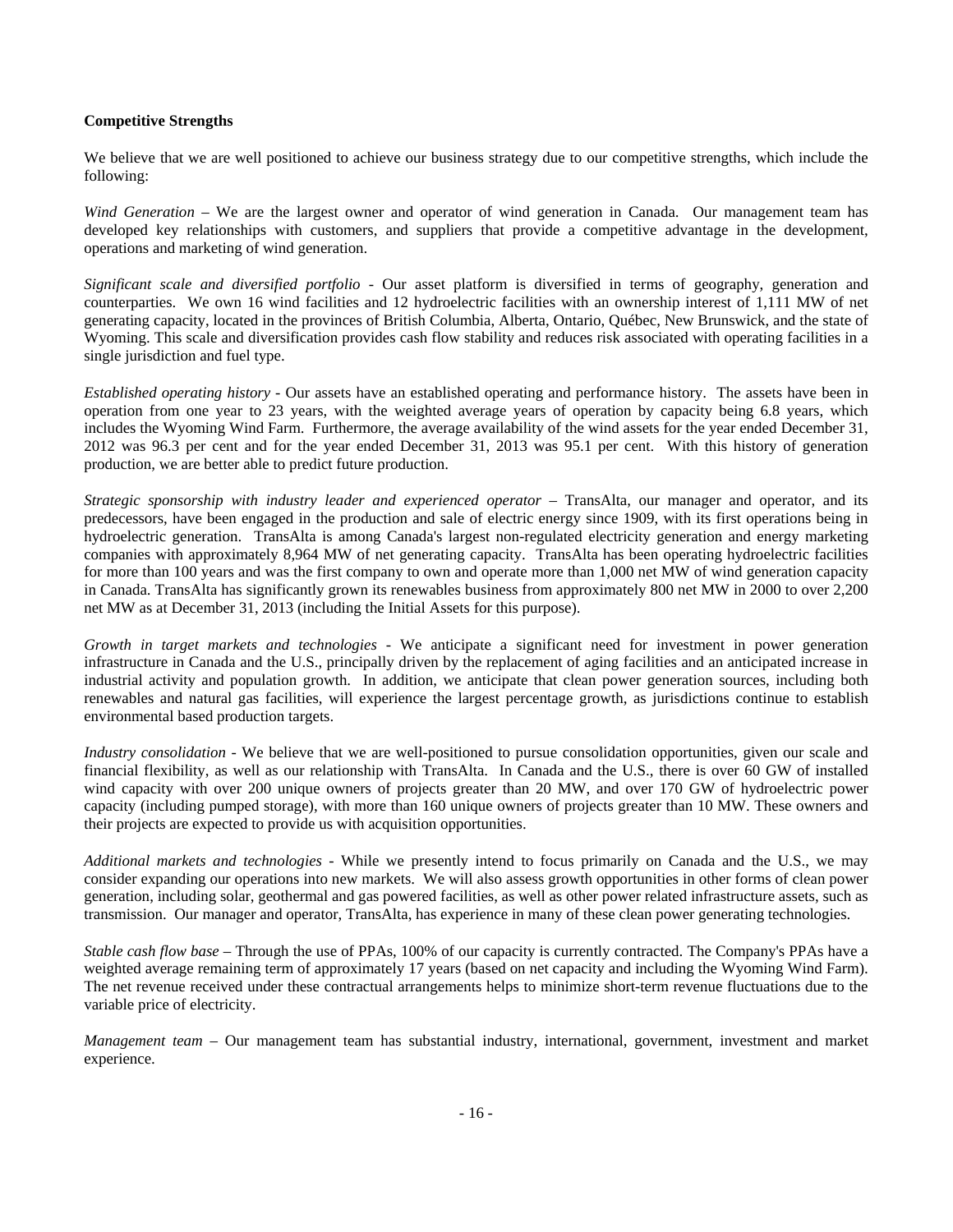*Environment* – We are a recognized leader in sustainable development and we have taken early preventative action on a number of environmental fronts in advance of regulation.

# **Seasonality and Cyclicality**

The business of the Company is cyclical due to: (i) the nature of electricity, which cannot be stored; and (ii) the nature of wind and run-of-river hydroelectric resources, which fluctuate based on both seasonal patterns and annual weather variation.

The Company's combination of wind and hydroelectric assets favours more stable cash flows throughout the fiscal year, compared to a portfolio resourced solely from wind or hydroelectric generation assets. Typically, run-of-river hydroelectric facilities generate most of their electricity and revenues during the spring and summer months when the melting snow starts feeding the watersheds and the rivers. Inversely, wind speeds are historically greater during the cold winter months when the air density is at its peak. The Company's strategy of technological and geographical diversification reduces the Company's exposure to the variations of any one natural resource in any one region. Since the Company's operations are presently based mainly on power generation from wind, its financial results in any one quarter may not, however, be representative of all quarters. See "*Risk Factors*".

# **Environmental Risk Management**

We are subject to environmental regulation governing the construction and operation of our asset base, which requires us to obtain operating licenses and permits. To ensure compliance, we work closely with local and regional authorities to address all environmental matters and to comply with licensing and permitting requirements.

# **Ongoing and Recently Passed Environmental Legislation**

Changes in current environmental legislation do have, and will continue to have, an impact upon our operations and our business. The regulatory framework applying to electricity generation varies between regions. Over the past few decades, a number of regions have restructured their power markets, allowing power to be generated by IPPs. Generally, there has been broad support from governments to facilitate growth in renewable power generation through the development of incentives and long-term revenue arrangements designed to encourage the adoption of renewable power.

# **Regulatory Framework**

# *Alberta*

Since January 1, 1996, new generating capacity initiatives in Alberta have been undertaken by IPPs and have been subject to market forces, rather than rate regulation. Power from commercial generation is cleared through a wholesale electricity market. Power is dispatched in accordance with an economic merit order administered by the Alberta Electric System Operator ("AESO"), based upon offers by generators to sell power. The Market Surveillance Administrator ("MSA") for the Province of Alberta is an independent entity responsible for monitoring and investigating the market behaviour of market participants, including the AESO and the Balancing Pool, and enforcing compliance with all applicable legislation, regulations, and AESO and Alberta Utilities Commission ("AUC") rules. The AUC oversees electricity industry matters, including new power plant and transmission facilities, the distribution and sale of electricity and retail natural gas. The AUC is also responsible for approving the AESO's rules and for determining penalties and sanctions on any participant found to have contravened market rules.

# *Ontario*

Ontario's electricity market is a hybrid market that includes a wholesale spot electricity market, as well as regulated prices for certain electricity consumers and long-term contracts for the purchase of power issued by the OPA. The OPA has been given a mandate to increase the amount of clean and renewable energy in the province's electric system. The Ontario Ministry of Energy takes a lead role in defining the electricity mix to be procured by the OPA, which has the mandate to develop a detailed integrated power supply plan, to procure the electricity generation in that plan and to manage contracts for privately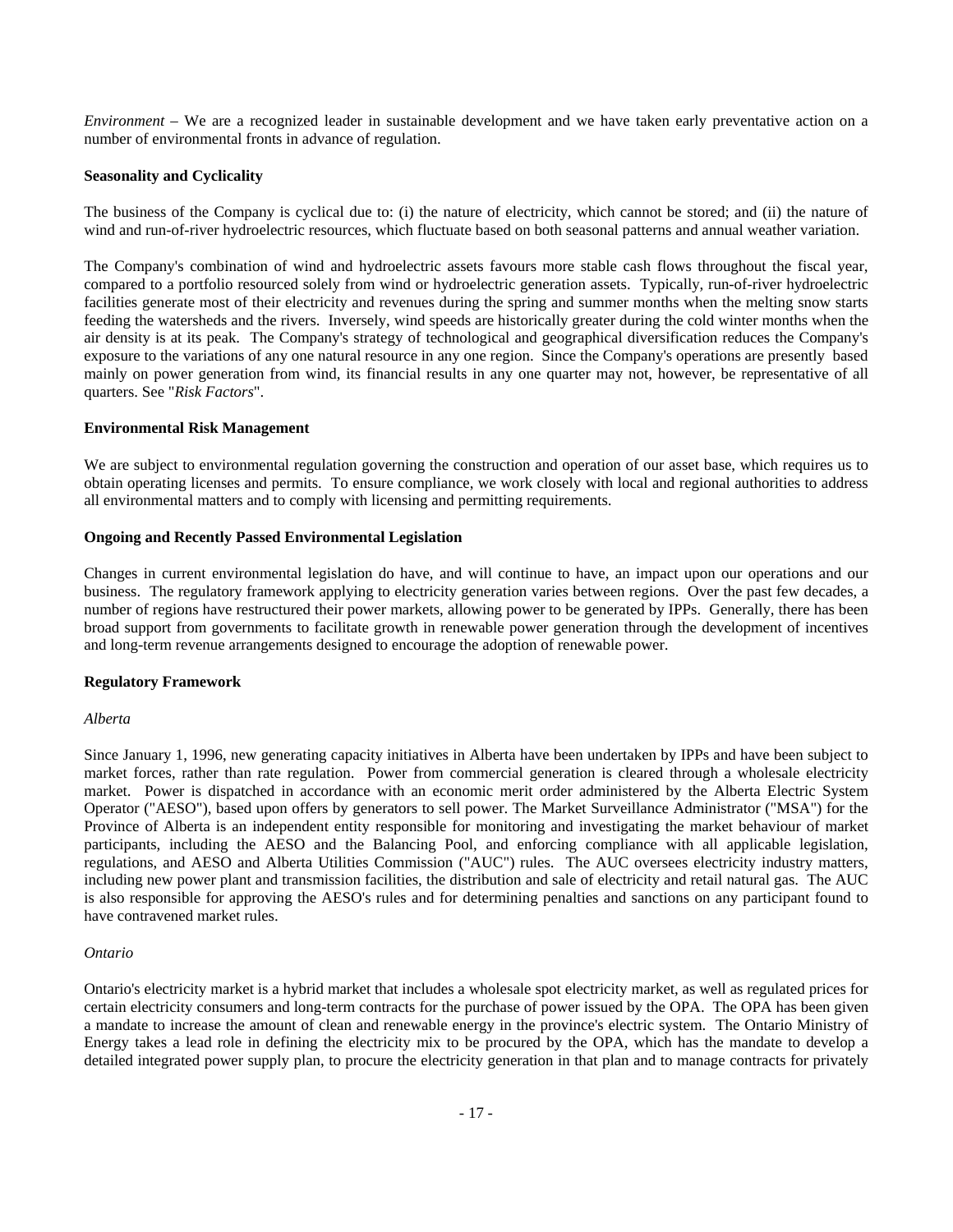owned generation. The Independent Electric System Operator in Ontario is responsible for managing the Ontario wholesale market and for ensuring the reliability of the electric system in Ontario. Hydro One Inc. operates over 97% of Ontario's transmission capacity. The electricity sector is regulated by the Ontario Energy Board. Ontario's Long-Term Energy Plan, released in December 2013, calls for a target of 10.7 GW of renewable energy capacity from wind, solar and bio-energy by 2021. The current level of renewable energy capacity from wind, solar and bio-energy in the province is approximately 3,500 MWs. By 2025, they estimate that 20,000 MW of renewable energy (including hydro) will be online.

## *British Columbia*

British Columbia's electricity is provided primarily by BC Hydro, a Crown Corporation that is regulated by the British Columbia Utilities Commission. Electricity is traded with other markets through BC Hydro's trading arm and wholly owned subsidiary, Powerex Company. While British Columbia is not a deregulated market like Alberta, the British Columbia Government has taken steps since 2003 to diversify the market and to promote new generation by IPPs. In particular, BC Hydro was directed by the British Columbia Government to acquire electricity supply on a competitive basis from IPPs, thus resulting in the various open calls for power supply held over the last 10 years. IPPs can bid into requests for proposals from BC Hydro, which, if successful, result in long-term PPAs with BC Hydro.

## *Québec*

*The Régie de l'énergie is Québec's* regulatory authority with primary jurisdiction over the economic regulation of the electricity sector. Québec is served principally by Hydro Québec, a government owned entity with major cost-competitive hydroelectric resources, which has an almost exclusive right to distribute electricity throughout the province of Québec. Most of Hydro Québec's generation stations are located at substantial distances from consumer centers. As a result, Québec's transmission system is one of the most extensive and comprehensive in North America, comprising more than 33,000 kilometres of lines. In May 2006, the Québec government released an energy strategy that requires private developers to partner with local communities in order to develop energy projects. In all cases, an agreement with Hydro Québec on the price of the electricity produced is required before a project can obtain governmental approval. To meet Québec's increasing demand, Hydro Québec Distribution initiated a system of competitive bidding. Supply contracts are awarded on the basis of the lowest tendered price and factors such as applicable transmission costs As of Dec 3, 2013, Québec had an installed capacity of 2,187 MW of wind power. There are currently 659 MW under construction and a further 293 MW in the planning stages. This will take Québec to a total of 3.1 GW of installed capacity by the end of 2015. On November 6, 2013, Hydro Québec Distribution put out a call for tenders for a further 450 MW of wind power, looking for the last of the units to be online before the end of 2017.

#### *New Brunswick*

In 2004, New Brunswick enacted the *Electricity Act* (New Brunswick), pursuant to which the province's electricity market changed to enable the creation of a competitive environment for eligible wholesale, industrial, and municipal utility customers. The *Electricity Act* (New Brunswick) provides that, as generating assets are retired or as additional supply is required, standard service suppliers (i.e., the distribution companies) will procure new supply through the competitive market. This means that any new resources required by New Brunswick Power Distribution Company will be acquired through procurement processes open to both IPPs as well as the New Brunswick Power Generation Company. The *Electricity from Renewable Resources Regulation* requires that New Brunswick Power Generation Company acquire 10% of its electricity supply from renewable sources by the year 2016. Under the province's 2011 Energy Blueprint — Energy Action Plan, the province has indicated its decision to increase New Brunswick's Renewable Portfolio Standard to a minimum of 40% of New Brunswick Power Generation Company in-province sales by 2020.

A new *Electricity Act* was introduced in the New Brunswick legislative assembly on May 8, 2013 which is designed to allow the New Brunswick Power Holding Corporation to operate more efficiently, increase transparency, and continue to provide stable electricity rates. The new *Electricity Act* resulted in the formation of the New Brunswick Power Corporation, a new, vertically integrated Crown utility arising from the amalgamation of New Brunswick Power Distribution and Customer Service Corporation, the New Brunswick System Operator and the New Brunswick Electric Finance Company.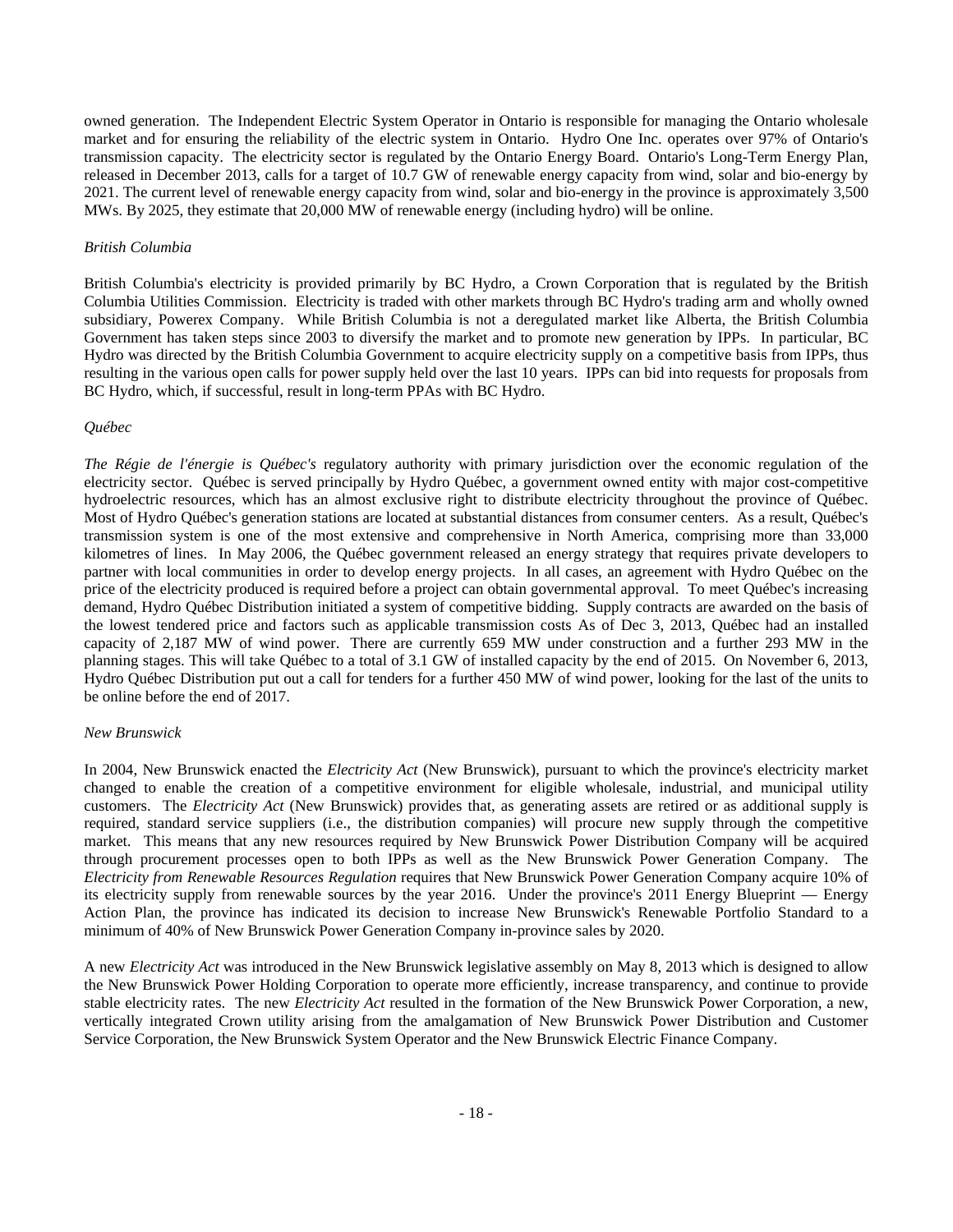# *Wyoming*

The Wyoming Public Service Commission (the "Commission") has the power to regulate and supervise every "public utility," which includes the four investor-owned electric utilities in Wyoming, as well as certain natural gas, electric, telecommunications, water, and pipeline services. For regulated electric utilities, the Commission approves regulated rates, reviews integrated resource plans, approves mergers & acquisitions and grants certificates of public convenience and necessity for large facilities (e.g. power plants and transmission lines). The Commission does not have regulatory authority over the Wyoming Wind Farm or the power generated therefrom because such generation is sold at wholesale. The Federal Power Act gives the Federal Energy Regulatory Commission ("FERC") ratemaking jurisdiction over public utilities engaged in wholesale sales of electricity and the transmission of electricity in interstate commerce. The Federal Power Act also provides FERC with the authority to certify and oversee an electric reliability organization which promulgates and enforces mandatory reliability standards applicable to all users, owners, and operators of the bulk-power system. FERC has certified the North American Electric Reliability Corporation ("NERC") as the electric reliability organization. NERC has promulgated mandatory reliability standards, and NERC, in conjunction with the regional reliability organizations that operate under FERC's and NERC's authority and oversight, enforces those mandatory reliability standards.

# **RISK FACTORS**

Readers should consider carefully the risk factors set forth below as well as the other information contained and incorporated by reference in this AIF. For a further discussion of risk factors affecting TransAlta Renewables, please refer to "Risk Factors" in the Annual MD&A, which is incorporated by reference herein.

A reference herein to a material adverse effect on the Company means such an effect on the Company on its business, financial condition, results of operations, or its cash flows, as the context requires.

# *The operation and maintenance of the Company's facilities involves risks that may materially and adversely affect the Company's business.*

The revenue generated by the Company's power generation facilities is dependent on the amount of electricity generated by them. The ability of the Company's power generation facilities to generate the amount of power expected is a primary determinant in the amount of revenues that will be received by the Company. A number of different factors, including: equipment failure due to wear and tear, latent defect, design error, operator error, slow response to outages due to underperforming monitoring systems, changes in wind or water flows, and vandalism or theft could adversely affect the amount of power produced, and thus the revenues and cash available for distribution. Unplanned outages or prolonged downtime for maintenance and repair typically increase operation and maintenance expenses and reduce revenues as a result of selling less electricity. Although the Company's generation facilities have generally operated in accordance with expectations, there can be no assurance that they will continue to do so. To the extent that a facility's equipment requires longer than forecasted down times for maintenance and repair, or suffers disruptions of power generation for other reasons, the Company's business, operating results, financial condition or prospects could be adversely affected.

There can be no assurance that the Company's maintenance program will be able to detect potential failures in its facilities prior to occurrence or eliminate all adverse consequences in the event of failure. In addition, weather related interference, work stoppages and other unforeseen problems may disrupt the operation and maintenance of the Company's facilities and may materially and adversely affect the Company.

While the Company may maintain an inventory of, or otherwise make arrangements to obtain, spare parts to replace critical equipment and maintain insurance for property damage to protect against certain operating risks, these protections may not be adequate to cover lost revenues or increased expenses and penalties which could result if the Company is unable to operate its generation facilities at a level necessary to comply with sales contracts.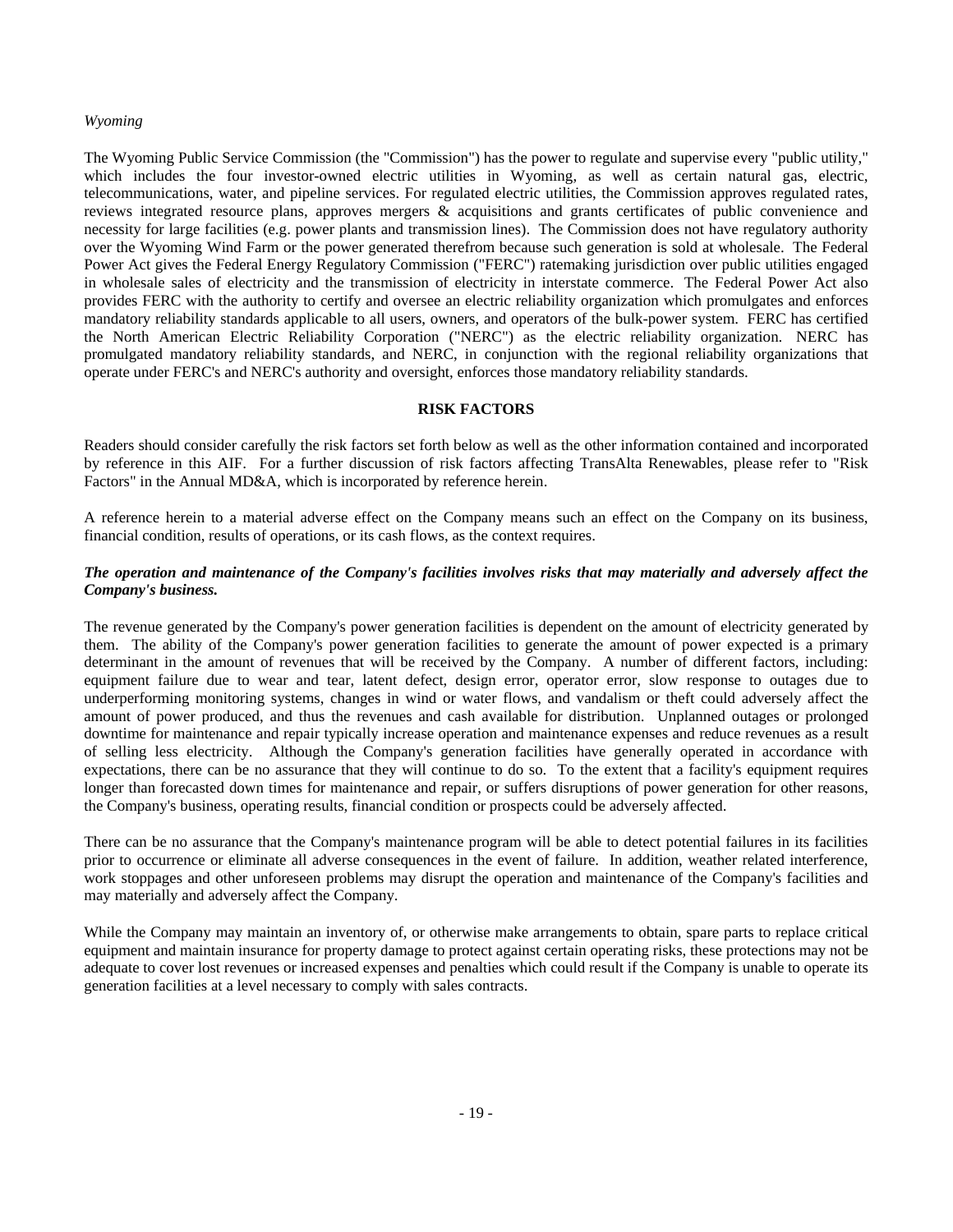# *The Company may fail to meet financial expectations.*

The Company's quarterly revenue and results of operations are difficult to predict and fluctuate from quarter to quarter. The Company's quarterly results of operations are influenced by a number of factors, including the risks described in this AIF, many of which are outside of the Company's control, which may cause such results to fall below market expectations.

Although the Company bases its planned operating expenses in part on the Company's expectations of future revenue, a significant portion of the Company's expenses are relatively fixed in the short-term. If revenue for a particular quarter is lower than expected, the Company likely will be unable to proportionately reduce its operating expenses for that quarter, which will adversely affect the Company's results of operations for that quarter.

# *The Company is party to significant third party contracts and the failure of such third parties to fulfill their contractual obligations could have a material adverse effect on the Company.*

The Company sells the majority of its power and, in some cases, renewable energy credits, to third parties under long-term PPAs. If, for any reason, any of the purchasers of power under such PPAs are unable or unwilling to fulfill their contractual obligations under the relevant PPA, or if they refuse to accept delivery of power pursuant to the relevant PPA, the Company's assets, liabilities, business, financial condition, results of operations and cash flow could be materially and adversely affected as the Company may not be able to replace the agreement with another agreement on equivalent terms and conditions. External events, such as a severe economic downturn, could impair the ability of some counterparties to the PPAs or some end use customers to pay for electricity received.

In addition, the Company has and will continue to enter into contracts with third parties for materials, generation equipment, which often require deposits to be made prior to equipment being delivered and other goods and services. Should one or more of these third parties be unable to meet their obligations under the contracts, such an occurrence could result in possible loss of revenue, delay in return to service and increase in operating costs.

# *The Company could suffer lost revenues or increased expenses and penalties if the Company was unable to operate its generation facilities at a level necessary to comply with its PPAs.*

The ability of the Company's facilities to generate the maximum amount of power which can be sold under PPAs is an important determinant of the revenues of the Company. Under certain PPAs, if the facility delivers less than the required quantity of electricity in a given contract year, penalty payments may be payable to the relevant purchaser by the Company. The payment of any such penalties by the Company could adversely affect the revenues and profitability of the Company.

# *The Company is subject to extensive government regulation, incentive mechanisms and supervision in a number of jurisdictions, which may impact the Company's financial performance, limit our flexibility and, in the event of noncompliance, could result in adverse actions by regulatory authorities against us.*

The market for electricity generation is heavily influenced by both Canadian and U.S. federal, Canadian provincial, U.S. state and local government regulations and policies. These regulations and policies often relate to the encouragement of renewable energy development, electricity pricing and interconnection.

The Company's inability to predict, influence or respond appropriately to changes in law or regulatory frameworks, including any inability to obtain expected or contracted increases in electricity tariff rates or tariff adjustments for increased expenses, could adversely impact the Company's results of operations. Furthermore, changes in laws, regulations or changes in the application or interpretation of regulatory provisions in jurisdictions where the Company operates (particularly where long term tariffs or PPAs are subject to regulatory review or approval), could adversely affect the Company's business. These include, but are not limited to: (a) changes in applicable PPA rates, including changes in the timing of PPA rate increases or decreases; (b) adverse changes in laws, regulations or policies or their interpretation; and (c) other changes related to licensing or permitting which affect the Company's ability to conduct its business in an orderly fashion.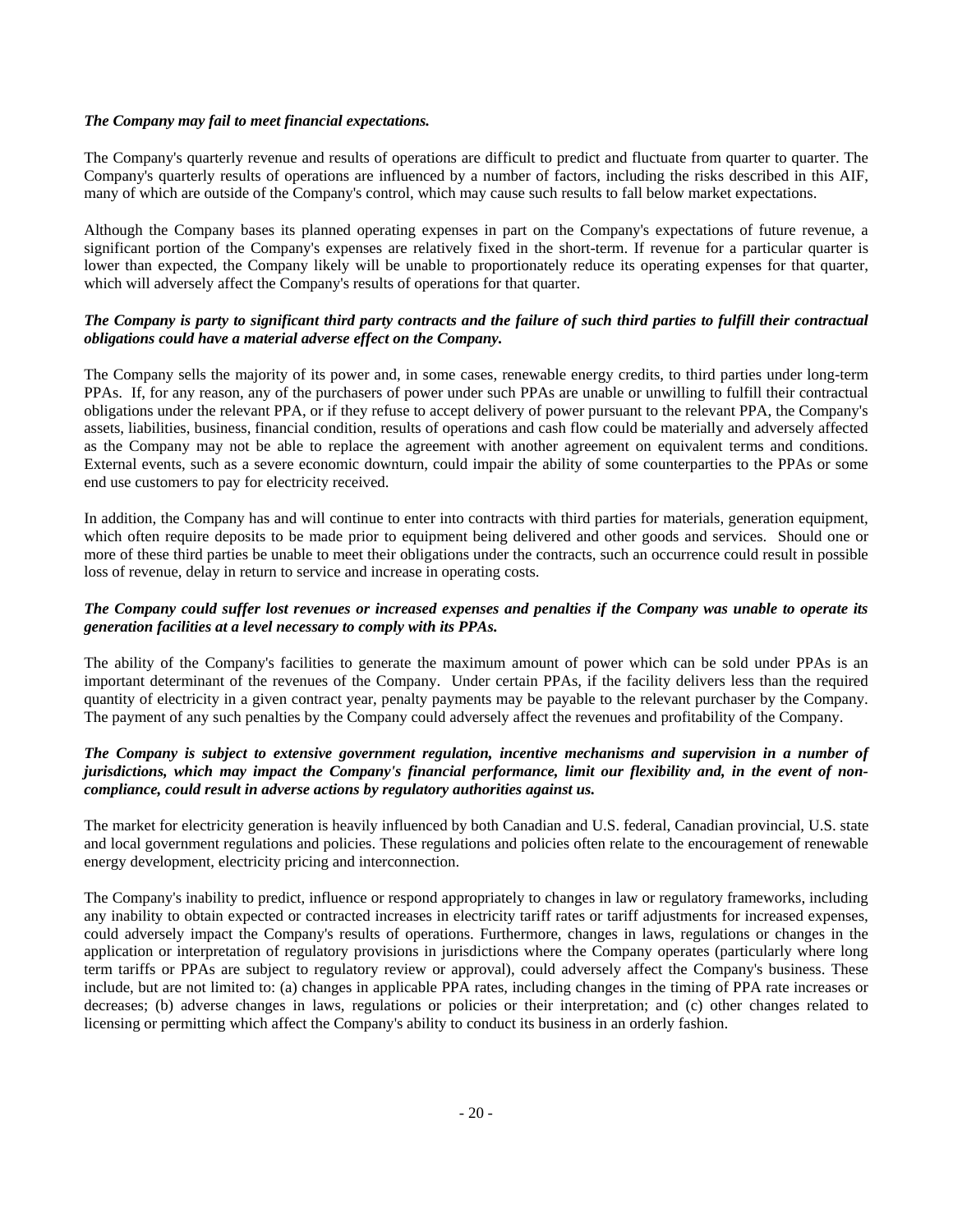Any of the foregoing events may result in lower revenues, higher costs and/or lower margins for the affected projects, which would adversely affect the Company's results of operations.

The Company holds permits and licenses from various regulatory authorities for the construction and operation of its facilities. These licenses and permits are critical to the operation of the Company's business. The majority of these permits and licenses are long-term in nature, reflecting the anticipated useful life of the facilities. In some cases these permits may need to be renewed prior to the end of the anticipated useful life of such facilities and there is no guarantee that such renewals will be granted. These permits and licenses require the Company's compliance with the terms thereof. In addition, delays may occur in obtaining necessary government approvals required for future power projects.

# *The Company's business is subject to stringent environmental laws and regulations.*

The Company's activities are subject to stringent environmental laws and regulations promulgated and administered by federal, provincial, state and municipal governments where the Company operates. These laws and regulations generally concern use of water, wildlife, wetlands preservation, remediation of contamination, waste disposal requirements, preservation of archaeological artifacts, endangered species preservation and noise limitations, among others. Failure to comply with applicable environmental laws and regulations or to obtain or comply with any necessary environmental permits pursuant to such laws and regulations could result in fines or other sanctions being levied against the Company. Environmental laws and regulations affecting power generation and distribution are complex and have tended to become more stringent over time. These laws and regulations have imposed, and proposed laws and regulations could impose in the future, additional costs on the operation of the Company's facilities.

# *The development and operation of renewables assets may at times be subject to local public opposition.*

The development and operation of renewable assets may at times be subject to public opposition. In particular, with respect to the development and operation of wind projects, public concerns and objections often center around the noise generated by wind turbines and the impact such turbines have on wildlife, including birds and bats. While public opposition is usually of greatest concern during the development stage of renewable assets, which is when the public has the ability to provide comments and appeal regulatory permits, continued opposition could have an impact on operations. Legal requirements, changes in scientific knowledge and public complaints regarding issues such as noise generated by wind turbines could impact the operation of certain of the Company's renewable assets in the future.

# *Changes in general economic conditions may have a material adverse effect on the Company.*

Adverse changes in general economic and market conditions could negatively impact demand for electricity, revenue, operating costs, timing and extent of capital expenditures, the net recoverable value of plant, property and equipment, results of financing efforts, credit risk and counterparty risk, which could cause the Company to suffer a material adverse effect.

# *The Company depends on certain partners that may have interests or objectives which conflict with the objectives of the Company and such differences could have a negative impact on the Company.*

The Company has entered into various types of arrangements with communities or joint venture partners for the operation of its facilities. Certain of these partners may have or develop interests or objectives which are different from or even in conflict with the objectives of the Company. Any such differences could have a negative impact on the success of the Company's facilities. The Company is sometimes required through the permitting and approval process to notify and consult with various stakeholder groups, including landowners, First Nations and municipalities. Any unforeseen delays in this process may negatively impact the ability of the Company to complete any given facility on time or at all.

# *The Company may be unsuccessful in the defence of legal actions.*

In the normal course of business, the Company may become party to legal action. There can be no assurance that the Company will be successful in the defence of these claims and legal actions or that any claim or legal action that is decided adverse to the Company will not materially and adversely affect the Company.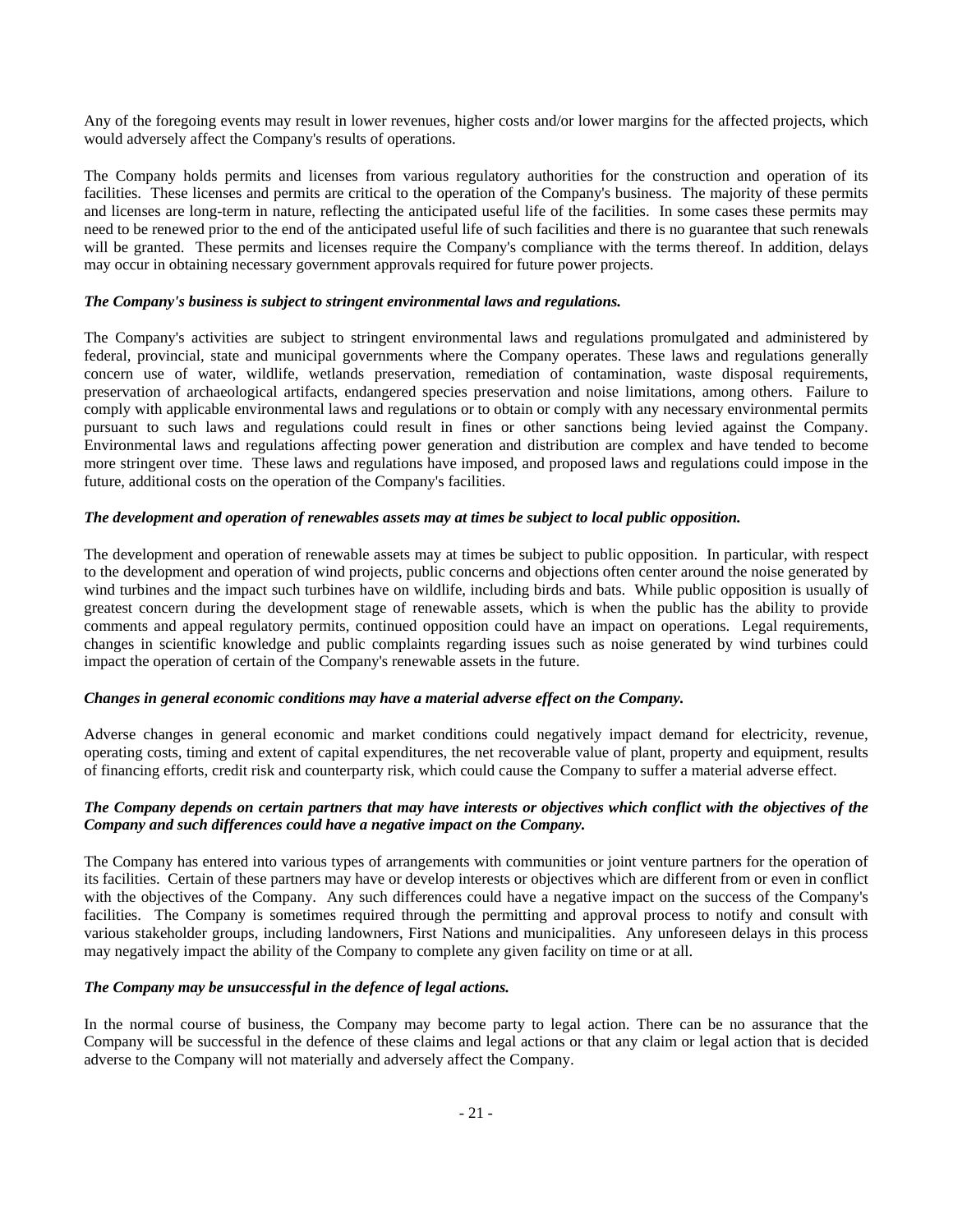# *The Company may experience fluctuations in the price of environmental attributes.*

Current market conditions may limit our ability to hedge sufficient volumes of our anticipated environmental attributes, leaving us exposed to the risk of falling prices for environmental attributes. Future prices for these attributes are also subject to the risk that regulatory changes will adversely affect prices.

# *Negative public or community response to wind and hydroelectric facilities could adversely affect the Company's projects.*

Negative public or community response to wind and/or hydroelectric power facilities could adversely affect the Company's ability to operate the Company's facilities. This type of negative response could lead to legal, public relations and other challenges that impede the Company's ability to meet the Company's development and construction targets, achieve commercial operations for a facility on schedule and generate revenues. The Company expects this type of opposition to continue. An increase in opposition to the Company's requests for permits or successful challenges or appeals to permits issued to it could materially adversely affect the Company's plans.

# *Unexpected changes in the cost of maintenance or in the cost and durability of components for the Company's facilities may adversely affect its results of operations.*

Unexpected increases in the Company's cost structure that are beyond the control of the Company could materially adversely impact its financial performance. Examples of such costs include, but are not limited to: unexpected increases in the cost of procuring materials and services required for maintenance activities, and unexpected replacement or repair costs associated with equipment underperformance or lower-than-anticipated durability.

# *The power generation industry has certain inherent risks related to worker health and safety and the environment that could cause the Company to suffer unanticipated expenditures or to incur fines, penalties or other consequences material to its business and operations.*

The ownership and operation of the Company's renewable power generation assets carry an inherent risk of liability related to worker health and safety and the environment, including the risk of government imposed orders to remedy unsafe conditions and/or to remediate or otherwise address environmental contamination, potential penalties for contravention of health, safety and environmental laws, licenses, permits and other approvals, and potential civil liability. Compliance with health, safety and environmental laws (and any future changes) and the requirements of licenses, permits and other approvals are expected to remain material to the Company's business. The occurrence of any of these events or any changes, additions to or more rigorous enforcement of, health, safety and environmental laws, licenses, permits or other approvals could have a significant impact on operations and/or result in additional material expenditures. As a consequence, no assurances can be given that additional environmental and workers' health and safety issues relating to presently known or unknown matters will not require unanticipated expenditures, or result in fines, penalties or other consequences (including changes to operations) material to its business and operations.

# *The Company's facilities and operations are exposed to effects of natural disasters and other catastrophic events outside of the Company's control and such events could result in a material adverse effect.*

The Company's facilities and operations are exposed to potential interruption and damage, partial or full loss, resulting from environmental disasters (e.g. floods, high winds, fires, ice storms, and earthquakes), other seismic activity, equipment failures and the like. There can be no assurance that in the event of an earthquake, hurricane, tornado, tsunami, typhoon, terrorist attack, act of war or other natural, manmade or technical catastrophe, all or some parts of the Company's generation facilities and infrastructure systems will not be disrupted. The occurrence of a significant event which disrupts the ability of the Company's renewable power generation assets to produce or sell power for an extended period, including events which preclude existing customers under PPAs from purchasing electricity, could have a material negative impact on the business of the Company. The Company's generation assets could be exposed to effects of severe weather conditions, natural and manmade disasters and potentially other catastrophic events. The occurrence of such an event may not release the Company from performing its obligations pursuant to PPAs or other agreements with third parties. In addition, many of the Company's generation facilities are located in remote areas which make access for repair of damage difficult.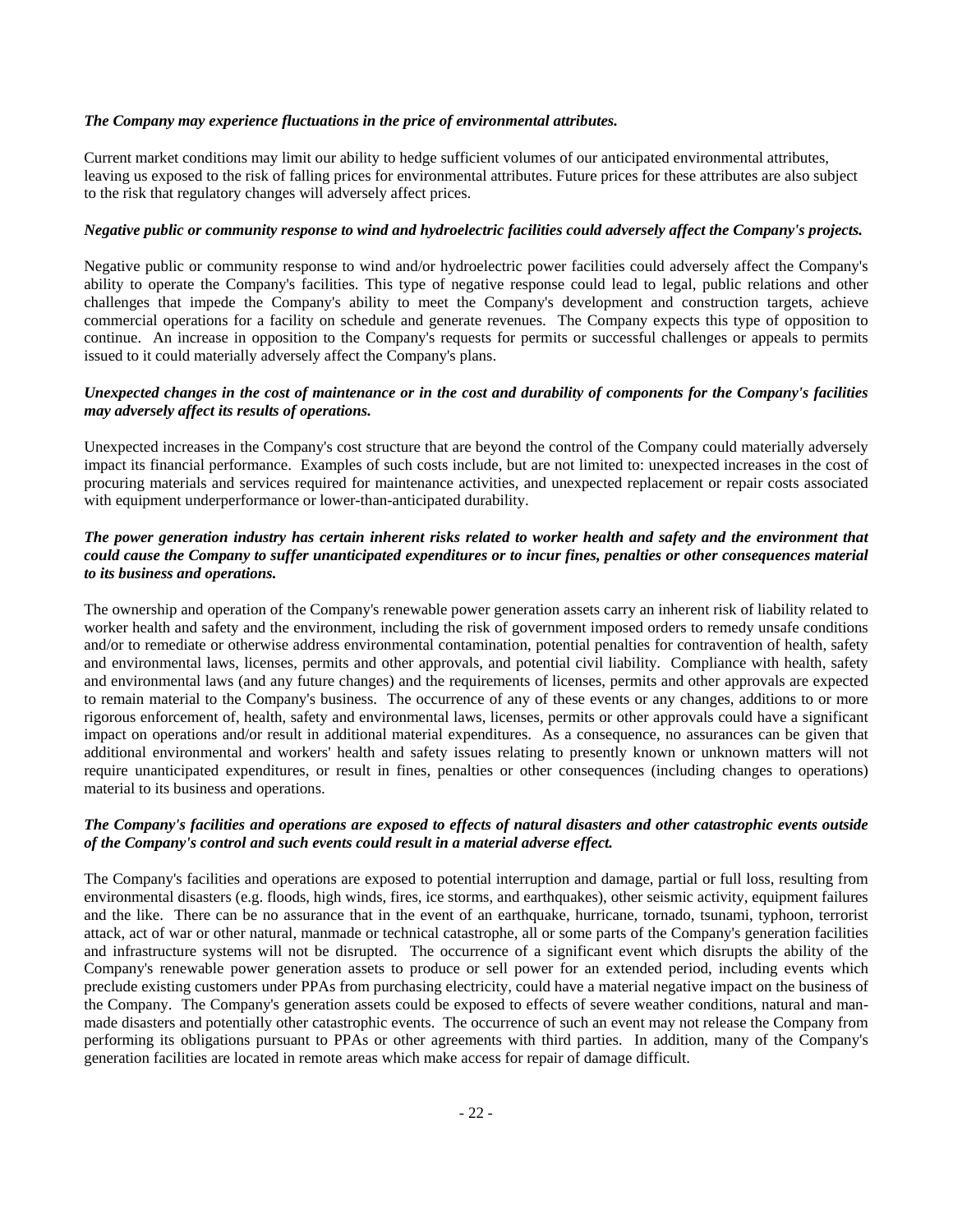# *The Company's revenues may be reduced upon expiration or termination of PPAs.*

The Company sells power under PPAs, including those that embody FITs, which expire at various times. Currently, the Company's PPAs have a weighted average remaining term of approximately 17 years (based on net capacity and including the Wyoming Wind Farm) and the earliest scheduled termination of any of these will occur in the second quarter of 2015. In addition, these PPAs may be subject to termination in certain circumstances, including default by the facility or plant owner or operator. When a PPA expires or is terminated, it is possible that the price received by the relevant facility or plant for power under subsequent selling arrangements may be reduced significantly. It is also possible that PPAs negotiated after the initial PPAs have run their course may not be available at prices that permit the continued operation of the affected facility or plant on a profitable basis. If this occurs, the affected facility or plant may be forced to permanently cease operations.

# *The Company's communications and monitoring technology and operating systems may experience interruptions or breaches in security which could subject the Company to increased operating costs and other liabilities.*

The Company relies on technology, mainly on computer, telephone, satellite, cellular and related networks and infrastructure, to conduct its business and monitor the production of its generation facilities. These systems and infrastructure could be vulnerable to unforeseen problems, including, but not limited to vandalism and theft. The Company's operations are dependent upon its ability to protect its operating technology against damage from fire, power loss, telecommunications failure or a similar catastrophic event. Any damage or failure that causes an interruption in operations could have an adverse effect on its customers. Additionally, the Company must be able to protect its generation facility infrastructure against physical damage, security breaches and service disruption from any of a variety of causes. Theft, vandalism, and other disruptions could jeopardize the security of information stored in and transmitted through the Company's systems and network infrastructure, and could result in significant set-backs, potential liabilities, and deter future customers. While the Company has systems, policies, hardware, practices, and procedures designed to prevent or limit the effect of the failure, interruptions or security breaches of its generation facility and their infrastructure, there can be no assurance that these measures will be sufficient and that such failures, interruptions or security breaches will not occur or, if they do occur, that they will be adequately addressed in a timely manner.

# *The Company is not able to insure against all potential risks and may become subject to higher insurance premiums.*

The Company's business is exposed to the risks inherent in the construction and operation of electricity generation facilities, such as breakdowns, manufacturing defects, natural disasters, theft, terrorist attacks and sabotage. The Company is also exposed to environmental risks. The Company maintains insurance policies, covering usual and customary risks associated with its business, with credit worthy insurance carriers. The Company's insurance policies, however, do not cover losses as a result of force majeure, natural disasters, terrorist attacks or sabotage, among other things. In addition, the Company generally does not maintain insurance for certain environmental risks, such as environmental contamination. The Company's insurance policies are subject to annual review by the respective insurers and may not be renewed at all or on similar or favourable terms. A significant uninsured loss or a loss significantly exceeding the limits of the Company's insurance policies or the failure to renew such insurance policies on similar or favourable terms could have a material adverse effect on the Company's business, financial condition and results of operations.

# *The Company's facilities rely on national and regional transmission systems and related facilities that are owned and operated by third parties and have both regulatory and physical constraints that could impede access to electricity markets.*

The Company's power generation facilities depend on electric transmission systems and related facilities owned and operated by third parties to deliver the electricity the Company generates to delivery points where ownership changes and the Company is paid. These grids operate with both regulatory and physical constraints which in certain circumstances may impede access to electricity markets. There may be instances in system emergencies in which the Company's power generation facilities are physically disconnected from the power grid, or their production curtailed, for short periods of time. Most of the Company's electricity sales contracts do not provide for payments to be made if electricity is not delivered.

The Company's power generation facilities may also be subject to changes in regulations governing the cost and characteristics of use of the transmission and distribution systems to which its power generation facilities are connected. The Company's power generation facilities in the future may not be able to secure access to this interconnection or transmission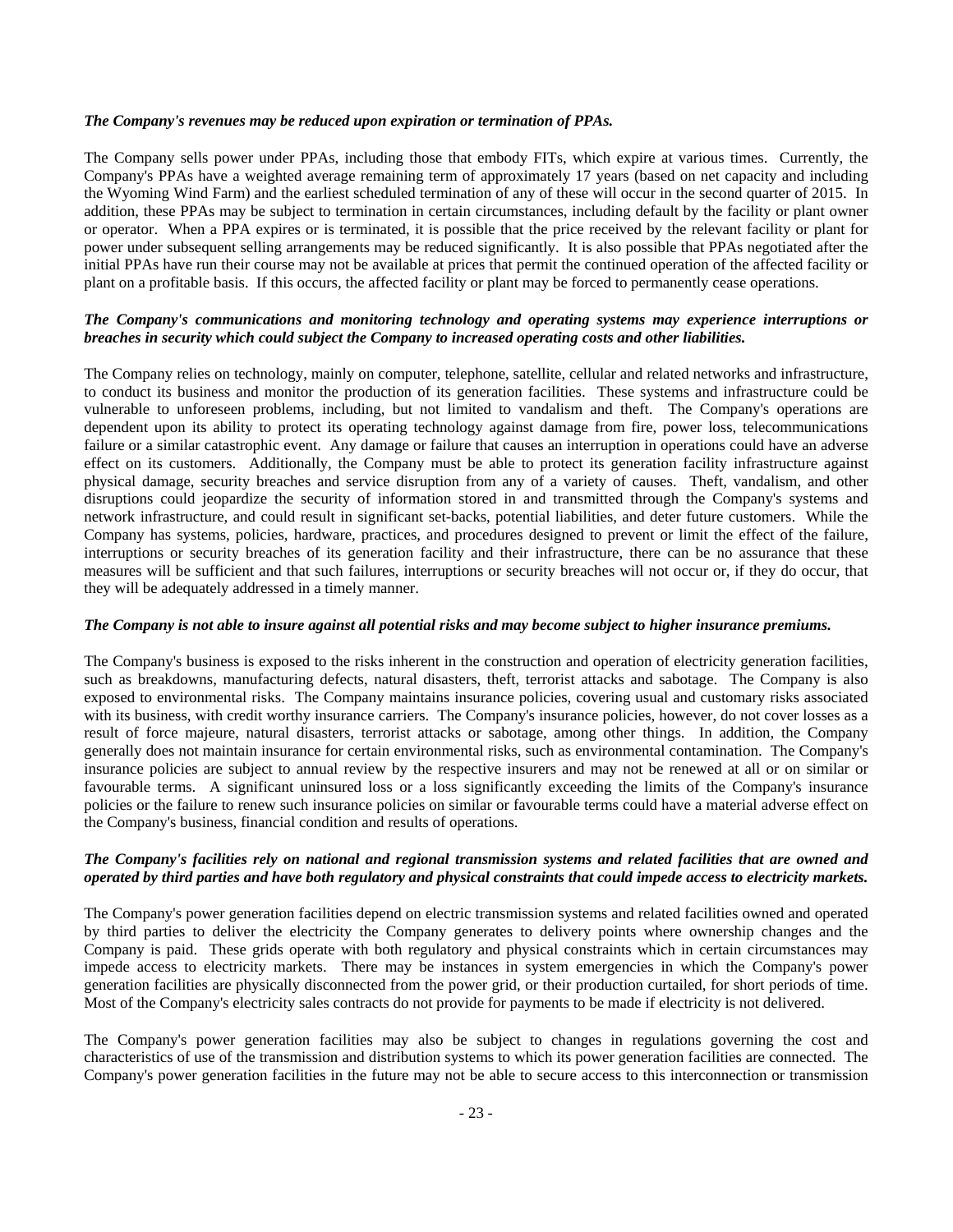capacity at reasonable prices, in a timely fashion or at all, which could then cause delays and additional costs in attempting to negotiate or renegotiate PPAs or to construct new projects. In addition, the Company may not benefit from preferential arrangements in the future. Any such increased costs and delays could delay the commercial operation dates of the Company's new projects and negatively impact the Company's revenues and financial condition.

# *Dam failures may result in lost generating capacity, increased maintenance and repair costs and other liabilities.*

A natural or man-made disaster, and certain other events, could potentially cause dam failures that could impact the Company's hydroelectric facilities, and result in a loss of generating capacity, damage to the environment or damage and harm to third parties or the public. Such failures could require the Company to incur significant expenditures of capital and other resources, or expose the Company to significant liabilities for damages. There can be no assurance that the Company's dam safety program will be able to detect potential dam failures prior to occurrence or eliminate all adverse consequences in the event of failure. Other safety regulations could change from time to time, potentially impacting the Company's costs and operations. The consequences of dam failures could have a material adverse effect on the Company. The Company attempts to manage this risk by following preventative maintenance procedures and obtaining insurance coverage; however, in the event of a sufficiently large dam failure, insurance coverage, if available, may not be adequate and the Company may suffer a material adverse effect.

# *A significant increase in water rental costs could result in a material adverse effect.*

The Company is required to make rental payments for water rights. Significant increases in water rental costs in the future or changes in the way that governmental authorities in the jurisdictions in which the Company's hydroelectric assets are located regulate water supply could have a material adverse effect on the Company's business, operating results, financial condition or prospects.

# *The Company may be adversely affected if its supply of water is materially reduced.*

Hydroelectric power generation facilities require continuous water flow for their operation. Shifts in weather or climate patterns, seasonal precipitation, the timing and rate of melting, run off, and other factors beyond the control of the Company, may reduce the water flow to the Company's facilities. Any material reduction in the water flow to the Company's facilities would limit the Company's ability to produce and market electricity from these facilities and could have a material adverse effect on the Company. There is an increasing level of regulation respecting the use, treatment and discharge of water, and respecting the licensing of water rights in jurisdictions where the Company operates. Any such change in regulations could have a material adverse effect on the Company.

# *Variation in wind levels may negatively impact the amount of electricity generated at the Company's wind facilities.*

Wind is naturally variable; therefore, the level of electricity production from the Company's wind facilities will also be variable. In addition, the strength and consistency of the wind resource at the Company's wind facilities may vary from what the Company anticipates due to a number of factors including: the extent to which site-specific historic wind data and wind forecasts accurately reflects actual long-term wind speeds, strength and consistency; the potential impact of climatic factors; the accuracy of assumptions relating to, among other things, weather, icing and soiling of wind turbines, site access, wake and line losses and wind shear; the potential impact of topographical variations; and the potential for electricity losses to occur before delivery. A reduced amount of wind at the location of one or more of the Company's wind facilities over an extended period may reduce the production from such facilities, as well as any environmental attributes that accrue to the Company and reduce the Company's revenues and profitability.

Ice can accumulate on wind turbine blades in the winter months. The accumulation of ice on wind turbine blades depends on a number of factors, including temperature, ambient humidity and wind. The accumulation of ice on wind turbine blades can have a significant impact on energy yields, could result in the wind turbine experiencing more down time and could also reduce the life expectancy of the wind turbine.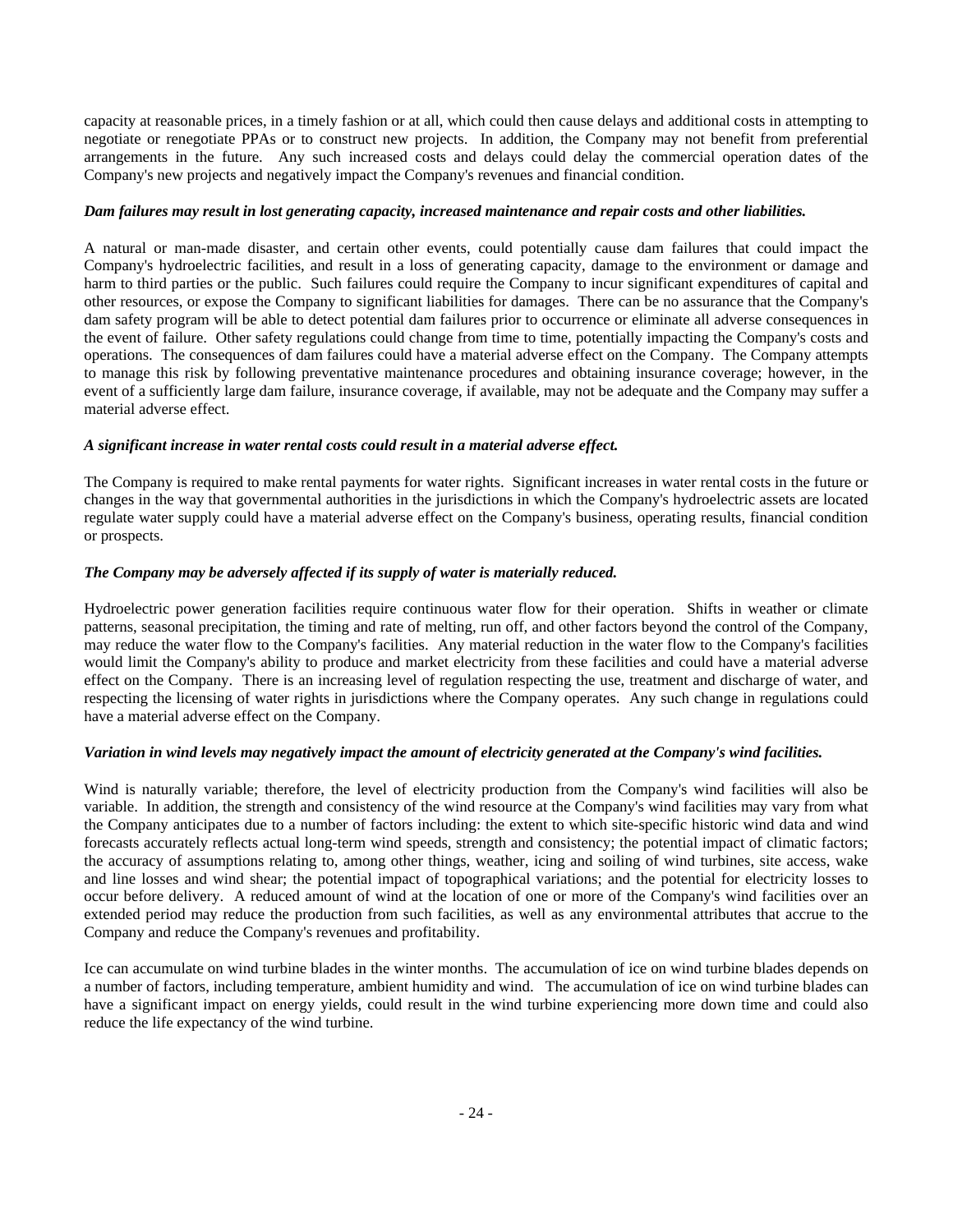# **Growth of the Company's Business**

# *The Company may face significant competition for the acquisition of high quality renewable power projects and may not successfully complete and integrate acquisitions.*

The Company's business plan includes growth through identifying suitable acquisition opportunities, pursuing such opportunities, consummating acquisitions and effectively integrating acquisitions with the Company's existing business. There can be no assurance that the Company will be able to identify attractive acquisition candidates in the future (whether through its relationship with TransAlta or otherwise), that the Company will be able to make acquisitions that increase the amount of cash available for distribution, or that acquisitions will be successfully integrated into the Company's existing operations. The Company believes that it is likely to face significant competition for acquisition opportunities and, to the extent that any opportunities are identified, the Company may be unable to effect acquisitions due to a lack of necessary capital resources.

Any acquisition could involve potential risks, including an increase in indebtedness, the inability to successfully integrate operations, the inability to retain PPAs and FIT rates, the potential disruption of the Company's ongoing business, the diversion of management's attention from other business concerns and the possibility that the Company will pay more than the acquired company or interest is worth. There may also be liabilities that the Company failed to discover, or was unable to discover, in its due diligence prior to the consummation of the acquisition, and the Company may not be indemnified for some or all of these liabilities. In addition, the Company's funding requirements associated with acquisitions and integration costs may reduce the funds available to the Company to pay dividends.

# *The Company's growth strategy is focused on the acquisition of high quality renewable power projects and there is no certainty the Company will be successful in pursuing this strategy.*

The Company's growth strategy is to acquire high quality renewable power generation facilities that generate stable cash flows, with the objective of achieving returns on invested capital. However, there is no certainty that the Company will be able to acquire high quality renewable power generation facilities at attractive prices to supplement its growth.

The successful execution of a growth strategy that depends primarily on acquiring operating assets requires careful timing and business judgment, as well as the resources to complete the due diligence and evaluation of such assets. The Company may underestimate the costs of acquiring renewable power generating facilities or may be unable to quickly and efficiently integrate new acquisitions into its existing operations.

The Company competes with other renewable power companies as well as traditional energy companies, which may have greater financial and other resources for new business. The Company competes with other renewable power companies primarily for acquisition opportunities, and with other power companies for access to transmission or distribution networks. The Company also competes with other power companies for the limited pool of personnel with requisite industry knowledge and experience. Any failures to successfully prevail in such competition will negatively affect the Company's long term growth prospects.

# *The Company is dependent on access to parts and equipment from certain key suppliers and the Company may be adversely affected if these relationships are not maintained.*

The Company's ability to compete and expand will be dependent on having access, at a reasonable cost, to equipment, parts and components which are technologically and economically competitive with those utilized by the Company's competitors. Although the Company has individual framework agreements with various suppliers, there can be no assurance that these relationships with suppliers will be maintained. If they are not maintained, the Company's ability to compete may be impaired due to lack of access to these sources of equipment, parts or components.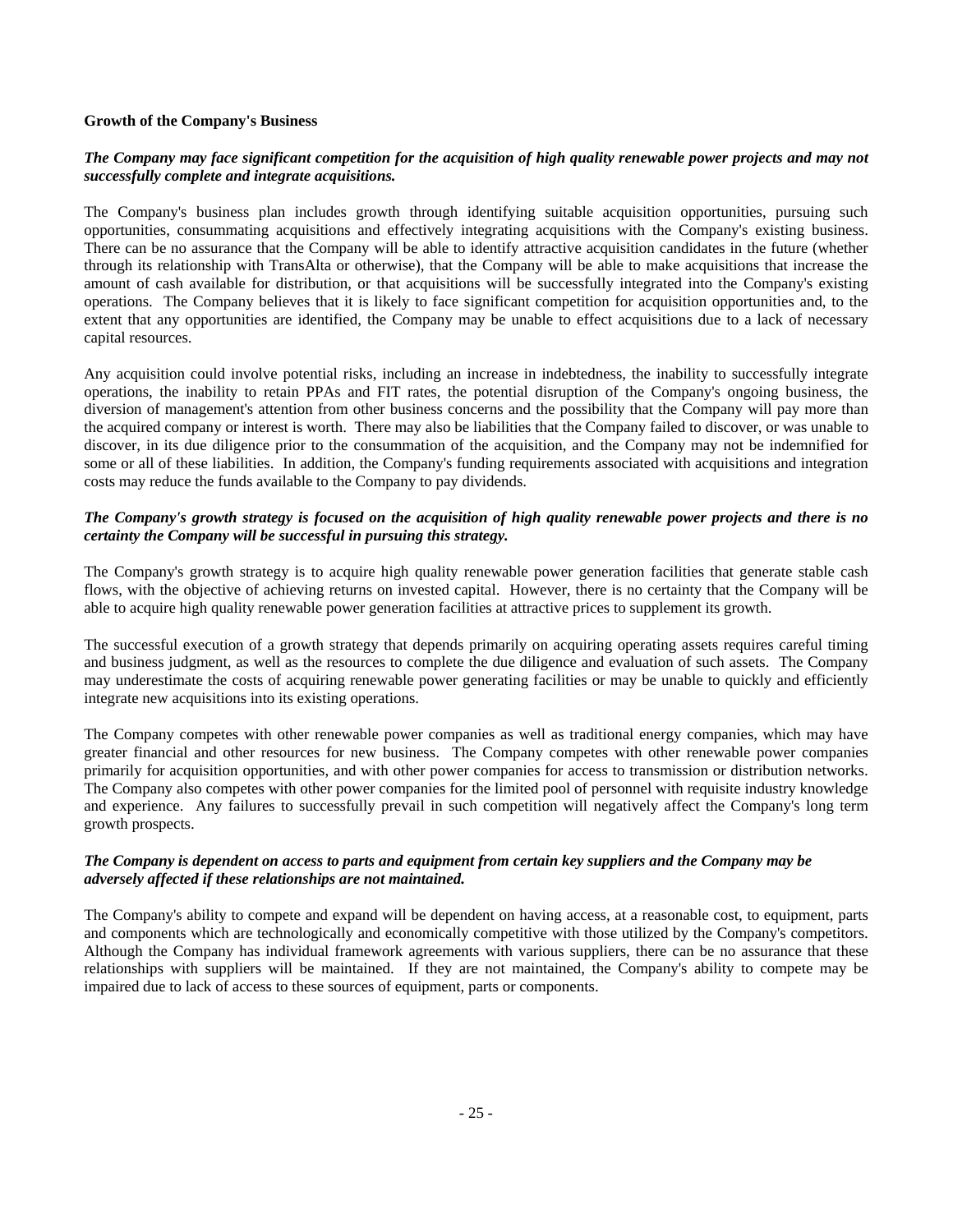# *The reduction, elimination or expiration of government subsidies and economic incentives could adversely affect the Company's prospects for growth.*

The Company seeks to take full advantage of government policies that promote renewable power generation and enhance the economic feasibility of renewable power projects. Renewable power generation sources currently benefit from various incentives in the form of FITs, rebates, tax credits, renewable portfolio standards (a U.S. government policy mechanism used to support the adoption of renewable power by setting a targeted percentage of a jurisdiction's total electricity procurement from renewable power) and other incentives throughout the markets in which the Company participates or intends to participate in. The removal or phasing-out of any such incentives could adversely affect the Company's prospects for growth as these incentives enhance the economic feasibility of developing and building renewable power projects.

# *Risks relating to growth projects and acquisitions may materially adversely affect the Company.*

Growth projects and acquisitions that the Company undertakes may be subject to execution and capital cost risks, including, but not limited to, cost escalations, construction delays, shortages of raw materials or skilled labor and capital constraints. The occurrences of these risks could have a material and adverse impact on the Company, its financial condition, results of operations and cash flows.

Expansion of the Company's business through growth projects and acquisitions may place increased demands on management, operating systems, internal controls and financial and physical resources. In addition, the process of integrating acquired businesses or growth projects may involve unforeseen difficulties. Failure to successfully manage or integrate any acquired businesses or growth projects could have a material adverse impact on the Company, its financial condition, results of operations and cash flows. Further, the Company cannot make assurances that it will be successful in integrating any acquisition or that the commercial opportunities or operational synergies of any acquisition will be realized as expected.

With respect to acquisitions, the Company cannot make assurances that the Company will identify suitable transactions or that it will have access to sufficient resources, through the capital markets or otherwise, to pursue and complete any identified acquisition opportunities on a timely basis and at a reasonable cost. Any acquisition that the Company proposes or completes would be subject to normal commercial risks that the transaction may not be completed on the terms negotiated, on time, or at all. An unavoidable level of risk remains regarding potential undisclosed or unknown liabilities relating to any acquisition. The existence of such undisclosed liabilities may have a material adverse impact on the Company's business, financial condition, results of operations and cash flows.

# *The Company may pursue acquisitions in new markets that are subject to foreign laws or regulation that are more onerous than the laws and regulations to which the Company is currently subject.*

The Company may pursue acquisitions in new markets that are subject to regulation by various foreign governments and regulatory authorities and to the application of foreign laws. Such foreign laws or regulations may not provide for the same type of legal certainty and rights, in connection with the Company's contractual relationships in such countries, as are afforded to the Company currently, which may adversely affect the Company's ability to receive revenues or enforce its rights in connection with its foreign operations. In addition, the laws and regulations of some countries may limit the Company's ability to hold a majority interest in some of the projects that it may acquire, thus limiting its ability to control the operation of such projects. Any existing or new operations may also be subject to significant political, economic and financial risks, which vary by country, and may include: (a) changes in government policies or personnel; (b) changes in general economic conditions; (c) restrictions on currency transfer or convertibility; (d) changes in labour relations; (e) political instability and civil unrest; (f) regulatory or other changes in the local electricity market; and (g) breach or repudiation of important contractual undertakings by governmental entities and expropriation and confiscation of assets and facilities for less than fair market value.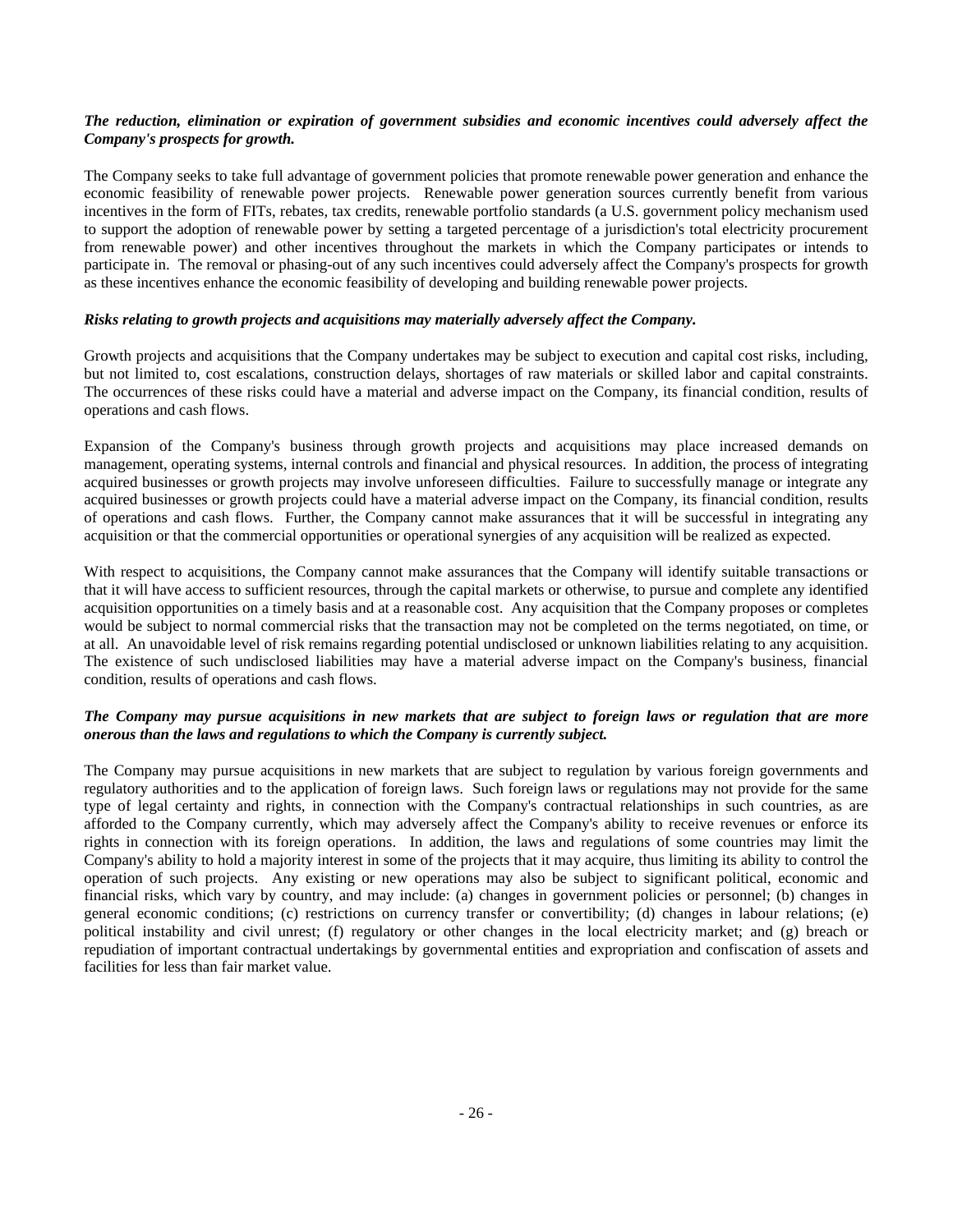# **Risks Relating to the Company's Relationship with TransAlta**

# *TransAlta exercises substantial influence over the Company and the Company is highly dependent on TransAlta as its manager.*

TransAlta is the majority shareholder of the Company and is also responsible for the management and operation of the Company. In addition, TransAlta is able to nominate directors to the Company's board of directors and the Company relies on TransAlta exclusively to identify acquisition and growth opportunities. As a result, TransAlta is able to exercise substantial influence over the operations, administration and growth of the Company. The Company depends on the management and administration services provided by or under the direction of TransAlta under the Management and Operational Services Agreement. TransAlta personnel and support staff that provide services to the Company under the Management and Operational Services Agreement are not required to have as their primary responsibility the management and administration of the Company or to act exclusively for the Company and the Management and Operational Services Agreement does not require any specific individuals to be provided by TransAlta. The Management and Operational Services Agreement has an initial term of 20 years. Under the terms of the Governance and Cooperation Agreement, TransAlta is not required to allocate any minimum level of dedicated resources for the pursuit of renewable power generation opportunities for the Company nor is TransAlta required to offer any specific opportunities to the Company. Even if the Company is not satisfied with the manner in which TransAlta performs its services under the Management and Operational Services Agreement, it is not entitled to replace TransAlta as manager prior to the expiry of the initial term, unless (i) the agreement is terminated by the written agreement of TransAlta and the Company or (ii) TransAlta beneficially owns directly or indirectly less than 10% of the issued and outstanding Common Shares and the Management and Operational Services Agreement has been terminated. Any failure to effectively manage the Company's operations or to implement the Company's strategy could have a material adverse effect on the business, financial condition and results of operations of the Company.

# *The Company may not recognize the benefits it anticipates from its relationship with TransAlta.*

The Company's relationship with TransAlta is expected to be an important factor in the growth and success of the Company's business. There are no assurances that the Company will be able to maintain its relationship with TransAlta or realize the benefits it anticipates from its relationship with TransAlta. If the Company is unable to successfully execute on this strategic relationship, the Company's overall growth could be impaired and the Company's operational and financial performance could be lower than expected.

# *TransAlta is not necessarily required to act in the best interests of the Company or its shareholders.*

The Management and Operational Services Agreement and the Company's other arrangements with TransAlta do not impose any duty on TransAlta to act in the best interest of the Company, and TransAlta is not prohibited from engaging in other business activities that may compete with those of the Company. The Company expects that TransAlta will provide the Company with the opportunity to purchase or invest in renewable power generation facilities which meet the objectives of the Company and which TransAlta, acting as the manager, determines to be suitable for the Company. However, TransAlta is not required to do so, and no assurance can be given that TransAlta will not favour the interests of TransAlta in allocating such opportunities between TransAlta and the Company. Although some of these entities will be subject to confidentiality obligations pursuant to confidentiality agreements or pursuant to implied duties of confidence, the Management and Operational Services Agreement does not contain general confidentiality provisions. In addition, it is possible that conflicts of interest may arise between the Company and TransAlta and that such conflicts may be resolved in a manner that is not in the best interests of the Company or the best interests of its shareholders.

# *The departure of some or all of TransAlta's key employees could prevent the Company from achieving its objectives.*

The Company depends on the diligence, skill and business contacts of TransAlta's employees and the information and opportunities they generate during the normal course of their activities. TransAlta has experienced departures of key employees in the past and this could also occur in the future, and the Company cannot predict the impact that any such departures will have on the Company's ability to achieve its objectives. The departure of a significant number of TransAlta's key employees for any reason, or the failure to appoint qualified or effective successors in the event of such departures, could have a material adverse effect on the Company's ability to achieve its objectives. The Governance and Cooperation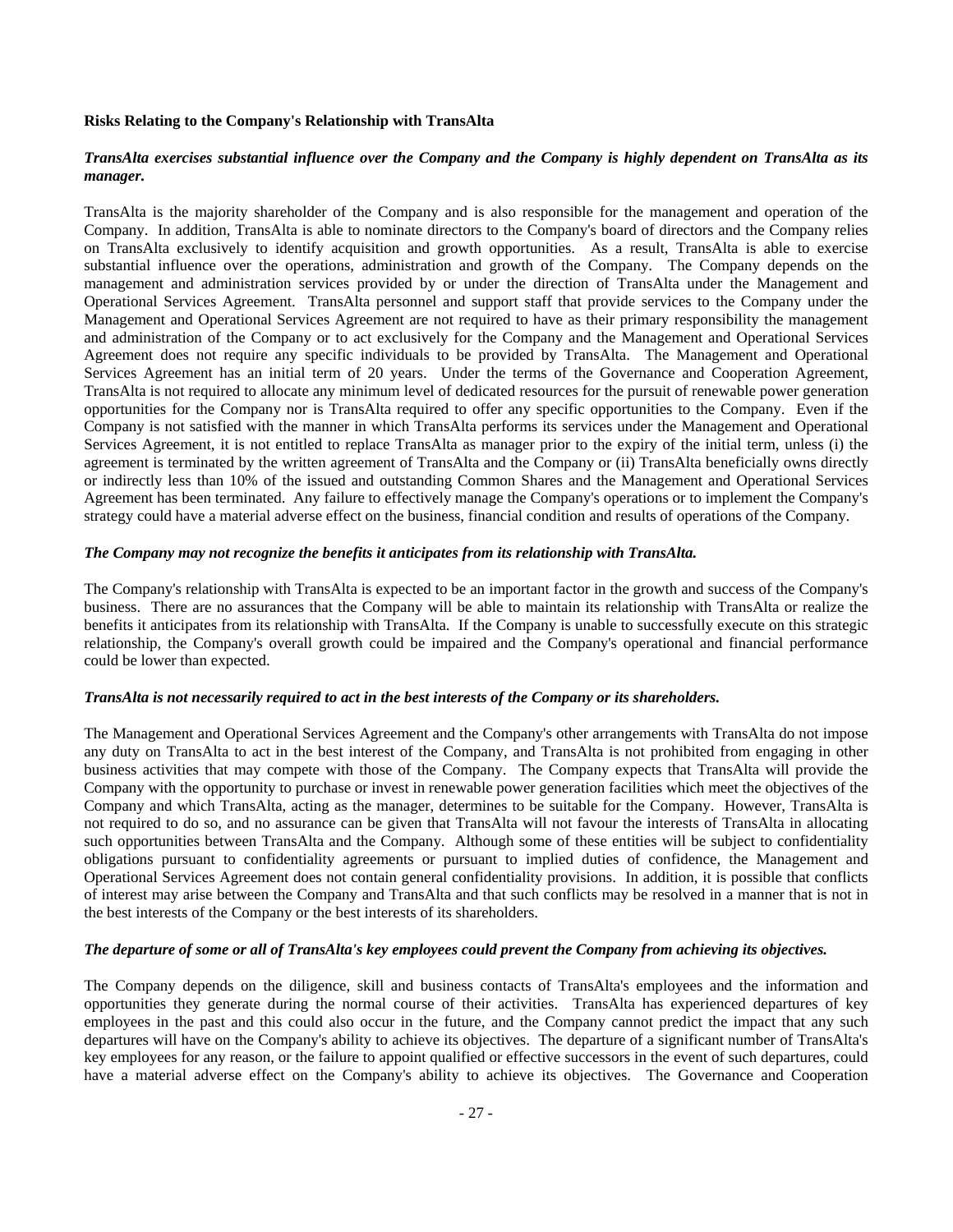Agreement and Management and Operational Services Agreement do not require TransAlta to maintain the employment of any of its employees or to cause any particular employees to provide services to the Company.

# *The role and ownership of TransAlta may change, which could create uncertainty for the Company.*

The arrangement between the Company and TransAlta does not require TransAlta to maintain any ownership level in the Company. Accordingly, TransAlta may transfer its interest in the Company to a third party, including in a merger or consolidation or in a transfer of all or substantially all of its assets, without the consent of the Company's shareholders. The Company cannot predict with any certainty the effect that any such transfer would have on the trading price of the Common Shares or the Company's ability to raise capital or make investments in the future. As a result, the future of the Company would be uncertain and the Company's business, financial condition and results of operations may suffer.

# *The Company's ownership and management structure may create significant conflicts of interest that may not be resolved in a manner that is in the best interests of the Company or the best interests of its shareholders.*

The Company's ownership and management structure involves a number of relationships that may give rise to conflicts of interest between the Company and the shareholders, on the one hand, and TransAlta, on the other hand. In certain instances, the interests of TransAlta may differ from the interests of the Company and its shareholders, including with respect to the types of acquisitions made, the timing and amount of distributions by the Company, the reinvestment of returns generated by operations, the use of leverage when making acquisitions and the appointment of outside advisors and service providers. See "*Material Contracts*".

# *The liability of TransAlta is limited under the Management and Operational Services Agreement and the Company has agreed to indemnify TransAlta against claims that it may face in connection with providing services to the Company, which may lead it to assume greater risks when making decisions relating to the Company than it otherwise would if acting solely for its own account.*

Under the Management and Operational Services Agreement, TransAlta has not assumed any responsibility other than to provide or arrange for the provision of the services described in the Management and Operational Services Agreement in good faith and will not be responsible for any action that the Company takes in following or declining to follow its advice or recommendations. In addition, under the Management and Operational Services Agreement, the liability of TransAlta is limited to the fullest extent permitted by law to conduct involving bad faith, fraud or wilful misconduct or, in the case of a criminal matter, actions that were known to have been unlawful, except that TransAlta is liable for liabilities arising from gross negligence. In addition, the Company has agreed to indemnify TransAlta to the fullest extent permitted by law from and against any claims, liabilities, losses, damages, costs or expenses incurred by an indemnified person or threatened in connection with the Company's operations, investments and activities or in respect of or arising from the Management and Operational Services Agreement or the services provided by TransAlta, except to the extent that the claims, liabilities, losses, damages, costs or expenses are determined to have resulted from the conduct in respect of which such persons have liability as described above. These protections may result in TransAlta tolerating greater risks when making decisions than otherwise would be the case, including determining when to use leverage in connection with acquisitions. The indemnification arrangements to which TransAlta will be a party may also give rise to legal claims for indemnification that would be adverse to the Company and its shareholders.

# **Risks Relating to Accounting and Finance Activities**

# *The Company may be unable to finance its business or the growth of its business.*

Recovery of the capital investment in renewable power projects generally occurs over a long period of time. As a result, the Company must obtain funds from equity or debt financings, including tax equity transactions, or from government grants, to help finance the acquisition of projects and to help pay the general and administrative costs of operating the Company's business. The Company's ability to arrange financing, either at the corporate level or at the subsidiary level (including nonrecourse project debt), and the costs of such capital are dependent on numerous factors, including: (a) general economic and capital market conditions; (b) credit availability from TransAlta, banks and other financial institutions; (c) investor confidence in the Company and the markets in which it conducts operations; (d) the Company's financial performance and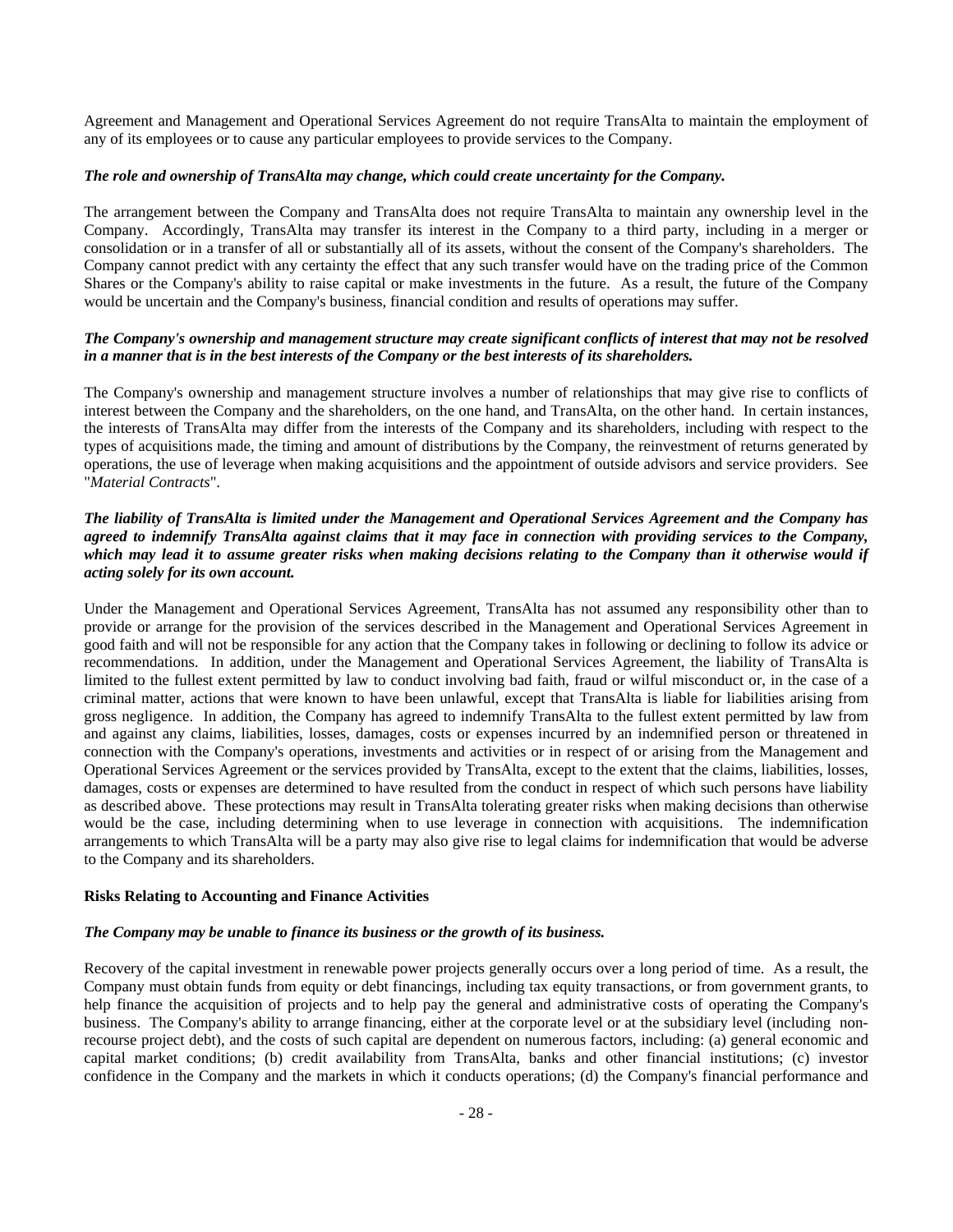the financial performance of the Company's subsidiaries; (e) the Company's level of indebtedness and compliance with covenants in its debt agreements; and (f) the Company's cash flow.

An increase in interest rates or a reduction in the availability of project debt financing could reduce the number of renewable power projects that the Company is able to finance. Although the borrowings of the Company have fixed-rate interest payments, an increase in interest rates could lower the Company's return on investment. The Company may not be able to obtain needed funds on terms acceptable to it, or at all for these or other reasons. If the Company is unable to raise additional funds when needed, the Company could be required to delay acquisition and construction of projects, reduce the scope of projects, abandon or sell some or all of its projects or generation facilities, or default on the Company's contractual commitments in the future, any of which could adversely affect the Company's business, financial condition and results of operations.

# *The Company may be unable to refinance existing indebtedness on terms comparable to existing terms, if at all.*

The Company will be required to refinance certain indebtedness as it becomes due from time to time, including indebtedness under debentures issued by CHD which begin maturing in 2015. There is no guarantee that the Company will be able to obtain financing to repay the principal amount of such indebtedness and, if it does, that such financing will be available on terms comparable to existing terms or that are acceptable to the Company. If the Company does obtain new indebtedness at materially higher interest rates or on more punitive principal repayment terms than the terms of its existing debt, it is likely to have a negative effect on the Company's financial results and cash available for distribution.

# *The Company may be subject to foreign exchange risk.*

The Company may, on occasion, purchase equipment from foreign suppliers. As such, the Company may be exposed to changes in the Canadian dollar in relation to foreign currency denominated equipment purchases. In addition, we have exposure to U.S. currency as a result of our economic interest in the Wyoming Wind Farm and our U.S. denominated debt. Changes in the values of these currencies relative to the Canadian dollar could negatively impact our earnings or the value of our foreign investments. While we attempt to manage this risk through the use of hedging instruments, and by matching revenues and expenses by currency at the Corporate level, there can be no assurance that these risk management efforts will be effective, and fluctuations in these exchange rates may have an effect on our business.

# *If the Company's project assets become impaired, significant charges to earnings may be required.*

The Company may be required to record charges to earnings if project assets become impaired. Such a charge might have a significant impact on the Company's financial position and results of operations. The Company will review project assets for impairment whenever events or changes in circumstances indicate that the carrying amount may not be recoverable.

# **Risks Related to the Common Shares**

# *The market price for the Common Shares may be volatile.*

The market price for Common Shares may be volatile and subject to wide fluctuations in response to numerous factors, many of which are beyond the Company's control, including the following: (a) actual or anticipated fluctuations in the Company's results of operations; (b) recommendations by securities research analysts; (c) changes in the economic performance or market valuations of other companies that investors deem comparable to the Company; (d) the loss or resignation of executive officers and other key personnel of the Company; (e) sales or perceived sales of additional Common Shares; (f) significant acquisitions or business combinations, strategic partnerships, joint ventures or capital commitments by or involving the Company or its competitors which prove to be ill considered; and (g) trends, concerns, technological or competitive developments, regulatory changes and other related issues in the renewable power generation industry or the Company's target markets.

Financial markets have experienced significant price and volume fluctuations in recent years that have particularly affected the market prices of equity securities of companies and such fluctuations have, in many cases, been unrelated to the operating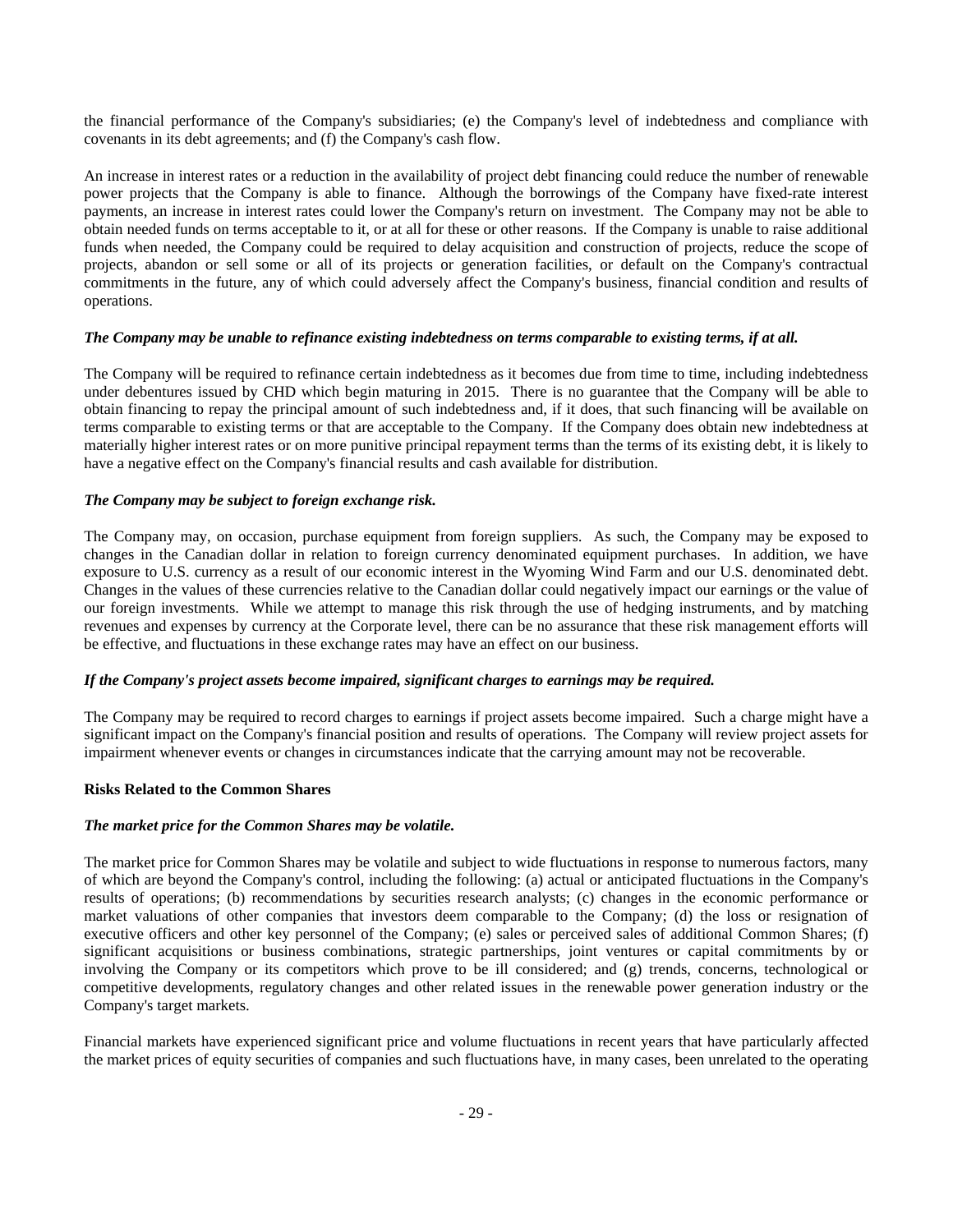performance, underlying asset values or prospects of such companies. Accordingly, the market price of the Common Shares may decline even if the Company's operating results, underlying asset values or prospects have not changed. Additionally, these factors, as well as other related factors, may cause decreases in asset values which may result in impairment losses. Certain institutional investors may base their investment decisions on consideration of the Company's environmental, governance and social practices and performance against such institutions' respective investment guidelines and criteria, and failure to meet such criteria may result in a limited or no investment in the Common Shares by those institutions, which could adversely affect the trading price of the Common Shares.

# *The Company's cash dividend payments are not guaranteed.*

The payment of dividends under the Company's dividend policy is not guaranteed and could fluctuate with the performance of the Company. The Board has the discretion to determine the amount of dividends to be declared and paid to shareholders. The Company may alter its dividend policy at any time and the payment of dividends will depend on, among other things, results of operations; financial condition; current and expected future levels of earnings; operating cash flow; liquidity requirements; market opportunities; income taxes; maintenance and growth capital expenditures; debt repayments; legal, regulatory and contractual constraints; working capital requirements; tax laws and other relevant factors. The Company's short and long-term borrowings may prohibit the Company from paying dividends at any time at which a default or event of default would exist under such debt, or if a default or event of default would exist as a result of paying the dividend.

Over time, the Company's capital and other cash needs may change significantly from its current needs, which could affect whether the Company pays dividends and the amount of any dividends it may pay in the future. If the Company continues to pays dividends at the current level, it may not retain a sufficient amount of cash to finance growth opportunities, meet any large unanticipated liquidity requirements or fund its operations in the event of a significant business downturn. The Board, subject to the requirements of the Company's bylaws and other governance documents, may amend, revoke or suspend the Company's dividend policy at any time. A decline in the market price or liquidity, or both, of the Common Shares could result if the Board establishes large reserves that reduce the amount of monthly dividends paid or if the Company reduces or eliminates the payment of dividends, which could result in losses to shareholders.

The Company will be dependent on the operations of its facilities for its cash availability. The actual amount of cash available for dividends to holders of Common Shares will depend upon numerous factors relating to each of the Company's generation facilities including: the strength and consistency of the wind resources at the wind power facilities of the Company, the availability of water flows in respect of the hydroelectric facilities, operating performance of its generation facilities, profitability, changes in revenues, fluctuations in working capital, capital expenditure levels, applicable laws, compliance with contracts and contractual restrictions contained in the instruments governing any indebtedness. Any reduction in the amount of cash available for distribution from its generation facilities will reduce the amount of cash available for the Company to pay dividends to holders of Common Shares.

# *The Common Share price could decline due to the potential for share issuances by the Company for other purposes.*

The Board may issue an unlimited number of Common Shares without any vote or action by the Company's shareholders, subject to the rules of the Toronto Stock Exchange (the "TSX") or any other stock exchange on which the Company's securities may be listed from time to time. The Company may make future acquisitions or enter into financings or other transactions involving the issuance of securities. If the Company issues any additional equity, the percentage ownership of existing shareholders will be reduced and diluted and the price of the Common Shares could decline.

# *TransAlta's rights under the Investor Liquidity Agreement could negatively impact the Company's share price if exercised.*

TransAlta holds, directly and indirectly, 80.7 per cent of our issued and outstanding Common Shares. The Investor Liquidity Agreement (as defined herein) provides for Demand Registration rights in favour of TransAlta that enables TransAlta to require the Company to qualify by prospectus or register, as applicable, all or a portion of the Common Shares held, directly and indirectly, by TransAlta for a distribution to the public in Canada. The Investor Liquidity Agreement also provides TransAlta with incidental, or piggy-back, qualification rights. Where the Company proposes to make a distribution, for its own account or for the account of any other holder of securities of the Company, TransAlta will have the right to include a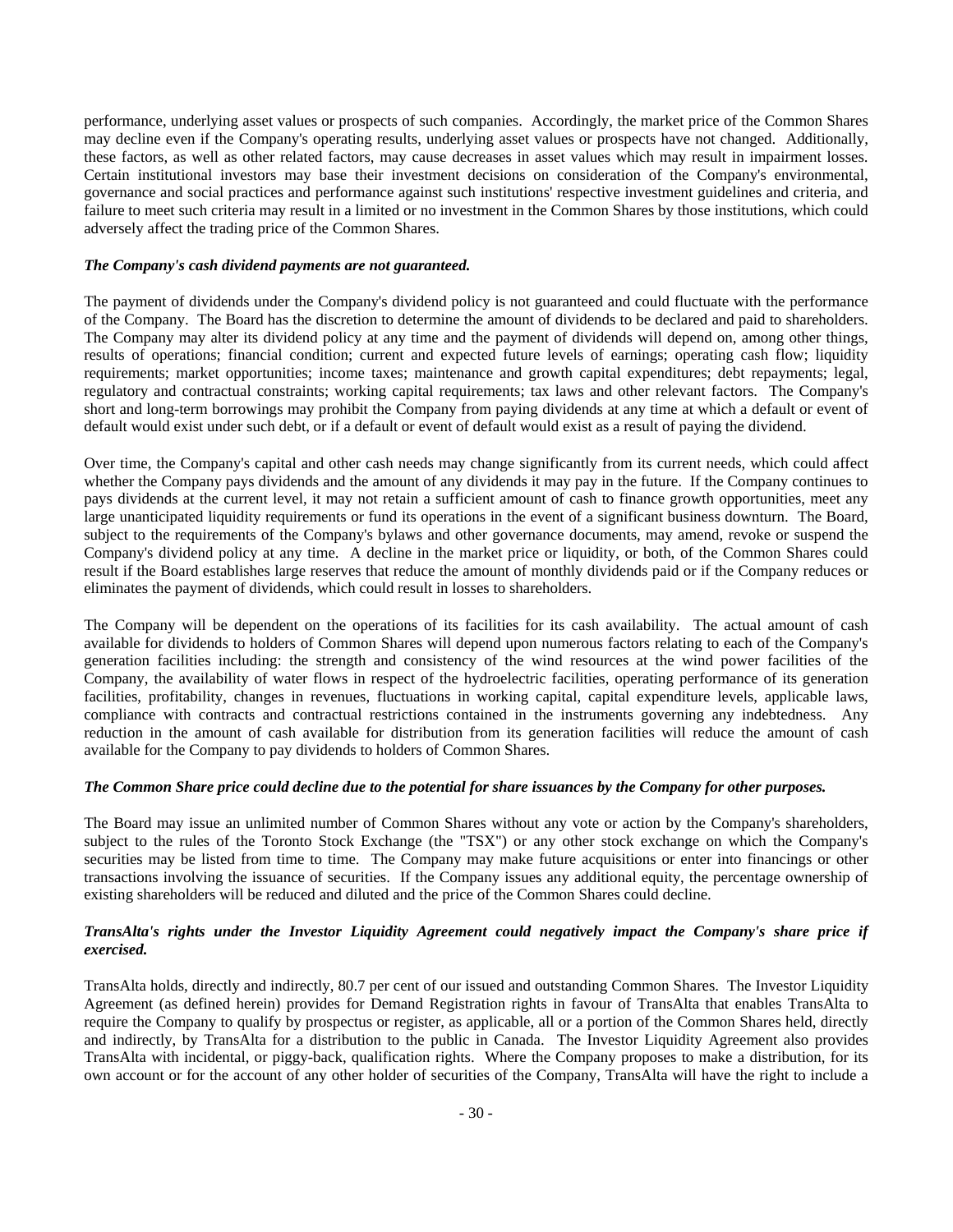specified number of its Common Shares in the distribution, subject to certain limitations. Sales of Common Shares owned, directly and indirectly, by TransAlta through the Investor Liquidity Agreement or otherwise could exert downwards pressure on the trading price of the Common Shares and could impair the future ability of the Company to raise capital through the sale of its equity securities.

## **EMPLOYEE AND GOVERNANCE MATTERS**

The officers of TransAlta Renewables are Brett Gellner, President and Designated Chief Executive Officer, Cynthia Johnston, Chief Operating Officer, David Koch, Vice-President and Controller and Designated Chief Financial Officer, Maryse St.-Laurent, Vice-President and Corporate Secretary, and Todd Stack, Vice-President and Treasurer. Management and administrative services are provided by TransAlta through the Management and Operational Services Agreement. See "*Material Contracts - Management and Operational Services Agreement*". Accordingly, we do not have any direct employees.

The employees of TransAlta who provide general and administrative services to us pursuant to the Management and Operational Services Agreement are the same individuals who previously performed similar services for TransAlta when TransAlta owned the Initial Assets. Accordingly, we expect that us and TransAlta will achieve certain managerial, administrative and operational efficiencies, thereby reducing the overall costs associated with managing and operating the business of TransAlta Renewables. It is anticipated that TransAlta's knowledge and expertise in relation to our asset base will contribute to their effective operation and utilization. The standards and practices employed by TransAlta have been recognized by several leading sustainability indexes, including the Dow Jones Sustainability North America Index, the FTSE4Good Index and the Jantzi Social Index. TransAlta regularly achieves world class safety performance rankings for its industry.

## **Management and Operational Services Agreement**

On August 9, 2013, we entered into the management, administrative and operational services agreement with TransAlta pursuant to which TransAlta, on a sole and exclusive basis, provides us with all the general administrative services as may be required or advisable for the management of the affairs of the Company (the "Management and Operational Services Agreement").

The management services provided by TransAlta under the Management and Operational Services Agreement include, but are not be limited to: (i) ensuring that we comply with our continuous disclosure and other obligations under Canadian Securities Laws; (ii) managing our financing, borrowing and investing activities; (iii) developing, implementing and monitoring our strategic plan; (iv) providing us with investor relations services including the calling and holding of all meetings of our shareholders; (v) computing any dividends to our shareholders and overseeing the payment thereof; (vi) undertaking all required acts and responsibilities in connection with the acquisition and disposition of our assets and property; (vii) providing accounting and bookkeeping services, including for the preparation of our annual and interim financial statements and the preparation and filing of all tax returns; (viii) providing information technology services and making available all information technology equipment as may be reasonably necessary; (ix) managing any litigation and other legal services; (x) providing risk management services; (xi) providing office space, equipment and personnel as may be reasonably necessary; (xii) arranging for audit, legal and other third party professional and non-professional services; and (xiii) generally providing all other services as may be necessary, or requested by us, for the management and administration of TransAlta Renewables.

The operational and maintenance services provided by TransAlta under the Management and Operational Services Agreement include, but are not be limited to: (i) administering and causing us and each of our operating subsidiaries (the "Operating Entities") to perform and satisfy our and their obligations under all material contracts; (ii) providing or securing operational, management and maintenance services; (iii) providing procurement and logistical services; (iv) providing engineering, technical and evaluation services; (v) providing environment, health and safety services; (vi) ensuring proper training of personnel and the provision of necessary equipment and services; (vii) obtaining and maintaining all permits, authorities and consents required for the conduct of business by the Operating Entities; and (viii) generally providing all other services as may be necessary or requested for the operation and maintenance of the assets held by the Operating Entities.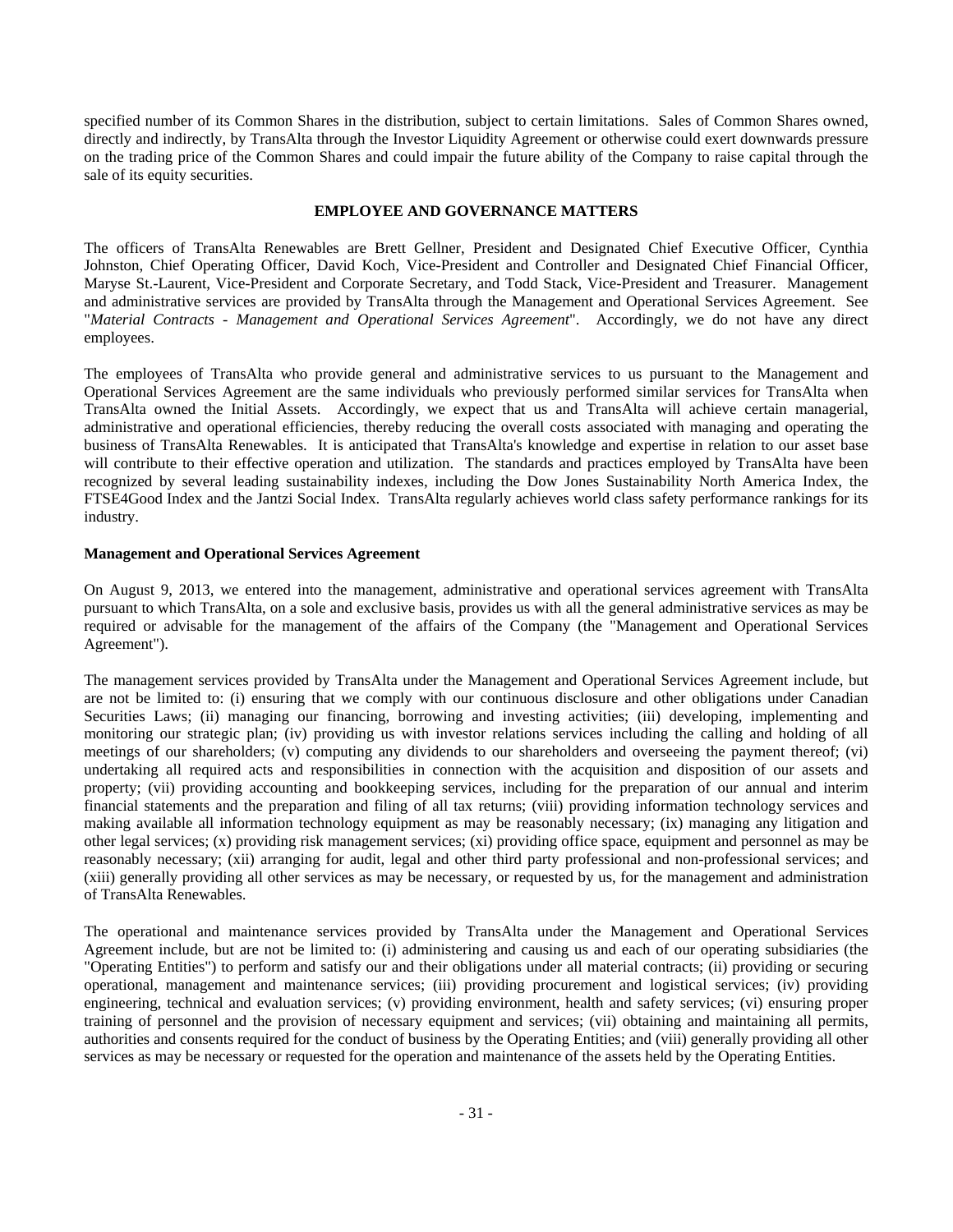Pursuant to the Management and Operational Services Agreement, TransAlta has agreed to: (i) perform all services under the Management and Operational Services Agreement in compliance with applicable laws, (ii) observe or cause to be observed and performed on our behalf, in all material respects, all agreements from time to time entered into for and on our behalf and (iii) not commingle the funds of TransAlta Renewables with any party. In the exercise of its powers and authority under the Management and Operational Services Agreement, TransAlta is required to exercise the powers and discharge its duties thereunder honestly, in good faith and in the best interests of the Company and in connection therewith shall exercise that degree of care, diligence and skill that a reasonably prudent manager of a Corporation in Canada, having responsibilities of a similar nature to those under the agreement, would exercise in comparable circumstances. TransAlta is prohibited from entering into or committing to any transaction which, in accordance with Applicable Laws, or pursuant to the requirements of any other written agreement between the Company and TransAlta or any of their respective subsidiaries or affiliates, requires the approval of our independent directors or the approval of our shareholders, unless such approval is first obtained.

TransAlta and its personnel are obligated to devote as much time as is reasonably necessary for the proper discharge of its services under the Management and Operational Services Agreement. We expressly consent in the Management and Operational Services Agreement to TransAlta and its affiliates (other than us) and their respective officers, directors and employees engaging in any business or activities whatsoever, including those that may be in competition or conflict with our business and/or our interests; provided that in the event of a material conflict between our interests and the interests of TransAlta, TransAlta is required to provide written notice to us setting forth particulars of such conflict and, thereafter, our independent directors shall be responsible to take all such actions and make all such decisions relating to such matter.

In connection with the services provided under the Management and Operational Services Agreement, we pay TransAlta an annual fee (the "G&A Reimbursement Fee"), which fee is meant to cover TransAlta's management, administrative, accounting, planning and other head office costs associated with providing services to us under the Management and Operational Services Agreement. The G&A Reimbursement Fee was initially set at \$10,000,000 per annum and is adjusted annually for changes in the CPI and increases or decreases of 5 per cent of the earnings before interest, tax, and depreciation associated with additions or divestitures of assets. The G&A Reimbursement Fee is payable in equal quarterly installments. The G&A Reimbursement Fee is expected to be \$10,363,000 in 2014 which reflects the impact of the acquisition of the economic interest in the Wyoming Wind Farm and does not account for any future additional growth in 2014.

The G&A Reimbursement Fee is reviewed periodically, and in any event no less than once every five years, to consider, in good faith, whether any adjustments to the G&A Reimbursement Fee are required to reflect changing economic circumstances, regulatory requirements and/or the additional or reduced, as the case may be, time, effort and expense in administering our asset base.

In addition to the G&A Reimbursement Fee, we also reimburse TransAlta for all out-of-pocket and third party fees and costs, including salaries, wages and benefits associated with managing and operating the assets held by our Operating Entities not captured by the G&A Reimbursement Fee. We directly incur and are responsible for any costs associated with (i) insurance, (ii) compensation for our independent directors, (iii) direct engagement of third party experts for assessing or valuing a growth opportunity, (iv) third party audit and legal fees, and (v) all other costs associated with being a publicly traded reporting issuer.

The reimbursement of expenses to TransAlta, including through the G&A Reimbursement Fee, or its affiliates is not intended to provide TransAlta or its affiliates with any financial gain or loss.

TransAlta, its affiliates and associates and each of their respective directors, officers and employees are not, either directly or indirectly, liable, answerable or accountable to TransAlta Renewables or any of our shareholders, for any loss or damage resulting from the performance or non-performance of management services (including any mistake or error of judgment), unless such loss or damage resulted from the fraud, wilful default or gross negligence of such party.

Each of TransAlta Renewables and TransAlta, and their respective directors, officers and employees, are indemnified by the other party in certain circumstances arising under the Management and Operational Services Agreement.

The Management and Operational Services Agreement has an initial 20 year term; provided, however, that the agreement shall be automatically renewed for further successive terms of five years after the expiry of the initial term or any renewal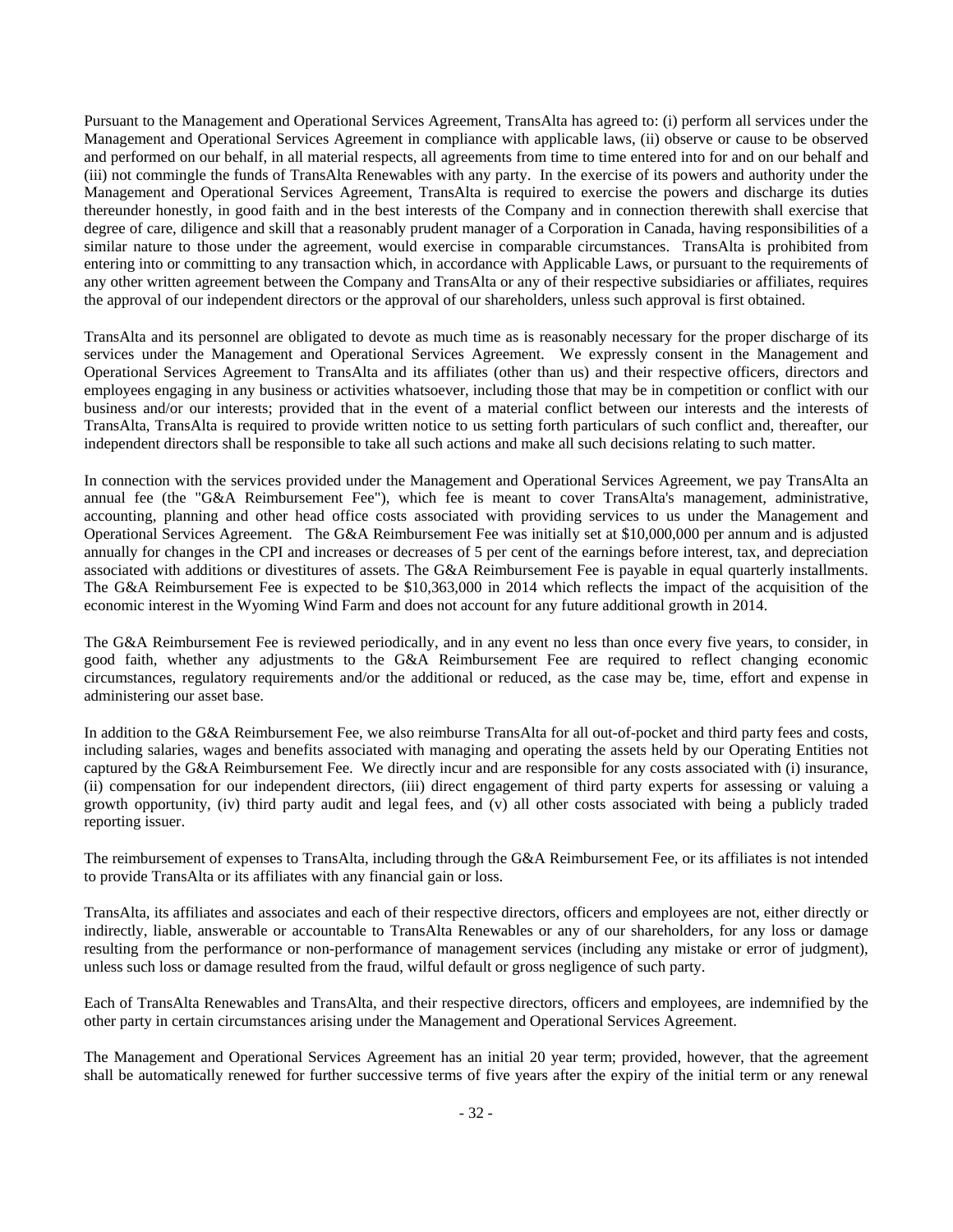term, unless terminated by either party not less than 180 days prior to the expiration of the initial term or any renewal term, as the case may be. The Management and Operational Services Agreement may be terminated by: (a) mutual agreement; (b) TransAlta Renewables upon the occurrence of a material default by TransAlta; and (c) TransAlta (i) upon the occurrence of a material default by TransAlta Renewables or (ii) upon a "Change of Control" of TransAlta Renewables, being the acquisition by any person or group of persons acting jointly and in concert (other than us and our affiliates) of more than 50% of the issued and outstanding Common Shares. In addition, the Management and Operational Services Agreement may be terminated by TransAlta Renewables by a majority vote of our independent directors at any time following TransAlta's direct and indirect ownership in the Company falling below 20 per cent.

## **Governance and Cooperation Agreement**

On August 9, 2013 we entered into the governance and cooperation agreement which governs various aspects of our relationship with TransAlta (the "Governance and Cooperation Agreement"). Pursuant to the Governance and Cooperation Agreement, we and TransAlta have agreed, among other things, that TransAlta will serve as the primary vehicle through which TransAlta Renewables and our affiliates acquire and/or develop renewable power projects.

The Governance and Cooperation Agreement provides, among other things, that we will rely on TransAlta exclusively to: (i) identify acquisition and/or development opportunities for us (the "Opportunities"), (ii) evaluate the Opportunities for their suitability, (iii) present Opportunities suitable for, and meeting our strategic goals and objectives, to the Board for assessment and approval and (iv) execute and complete any Opportunities approved by the Board. TransAlta and its affiliates are not required to allocate any minimum level of dedicated resources for the pursuit of renewable power generation opportunities nor shall TransAlta or its affiliates be required to offer any specific opportunities to us. Approval of any Opportunities involving a transfer of interests from TransAlta or its affiliates to us must be supported and approved by a majority of the independent directors of the Board.

The Board is currently comprised of six individuals, three of whom are appointed by TransAlta, three of whom are independent (pursuant to NI 52-110) and all of whom are "financially literate" as defined in NI 52-110 (subject to available exemptions in NI 52-110). See "*Directors and Officers - Directors*". TransAlta is entitled to nominate a majority of the directors of TransAlta Renewables for so long as the percentage of outstanding Common Shares beneficially owned directly or indirectly by TransAlta is not less than 35% of the issued and outstanding Common Shares. If the percentage of outstanding Common Shares beneficially owned directly or indirectly by TransAlta is less than 35% but greater than or equal to 10%, TransAlta shall be entitled to nominate its proportionate share of the directors of TransAlta Renewables (rounded up to the next whole number) based on the percentage of outstanding Common Shares beneficially owned directly or indirectly by TransAlta. Finally, irrespective of the percentage of outstanding Common Shares beneficially owned directly or indirectly by TransAlta, TransAlta will be entitled to nominate one director of TransAlta Renewables for so long as the Management and Operational Services Agreement is in effect. The nominees of TransAlta to the Board may be directors, officers or employees of TransAlta or its affiliates, or other persons, at TransAlta's discretion. Board nominees of TransAlta who are directors, officers or employees of TransAlta or its affiliates are not entitled to any compensation from TransAlta Renewables, except as described herein. Subject to any requirements of the CBCA, TransAlta is entitled to nominate for appointment or election to the Board a replacement director for any nominee director of TransAlta who ceases for any reason to be a director of the Board, provided TransAlta remains, at that time, entitled to appoint such director.

To the fullest extent permitted by law, we will indemnify all directors, officers, former directors and former officers of TransAlta Renewables, as applicable, and all persons who act or acted at our request as a director or officer, or an individual acting in a similar capacity, of another person, and his or her heirs and legal personal representatives, against all costs, charges and expenses, including any amount paid to settle any action or satisfy a judgment, reasonably incurred by him or her in respect of any civil, criminal, administrative, investigative or other proceeding in which the individual is involved because of that association with TransAlta Renewables or such other person if, (i) he or she acted honestly and in good faith with a view to the best interests of TransAlta Renewables or such other person, as the case may be; and (ii) in the case of a criminal or administrative action or proceeding that is enforced by a monetary penalty, he or she had reasonable grounds for believing that his or her conduct was lawful.

Under the Governance and Cooperation Agreement, the Company has also provided TransAlta with certain pre-emptive rights to participate in future offerings of securities in the Company. Provided TransAlta beneficially owns directly or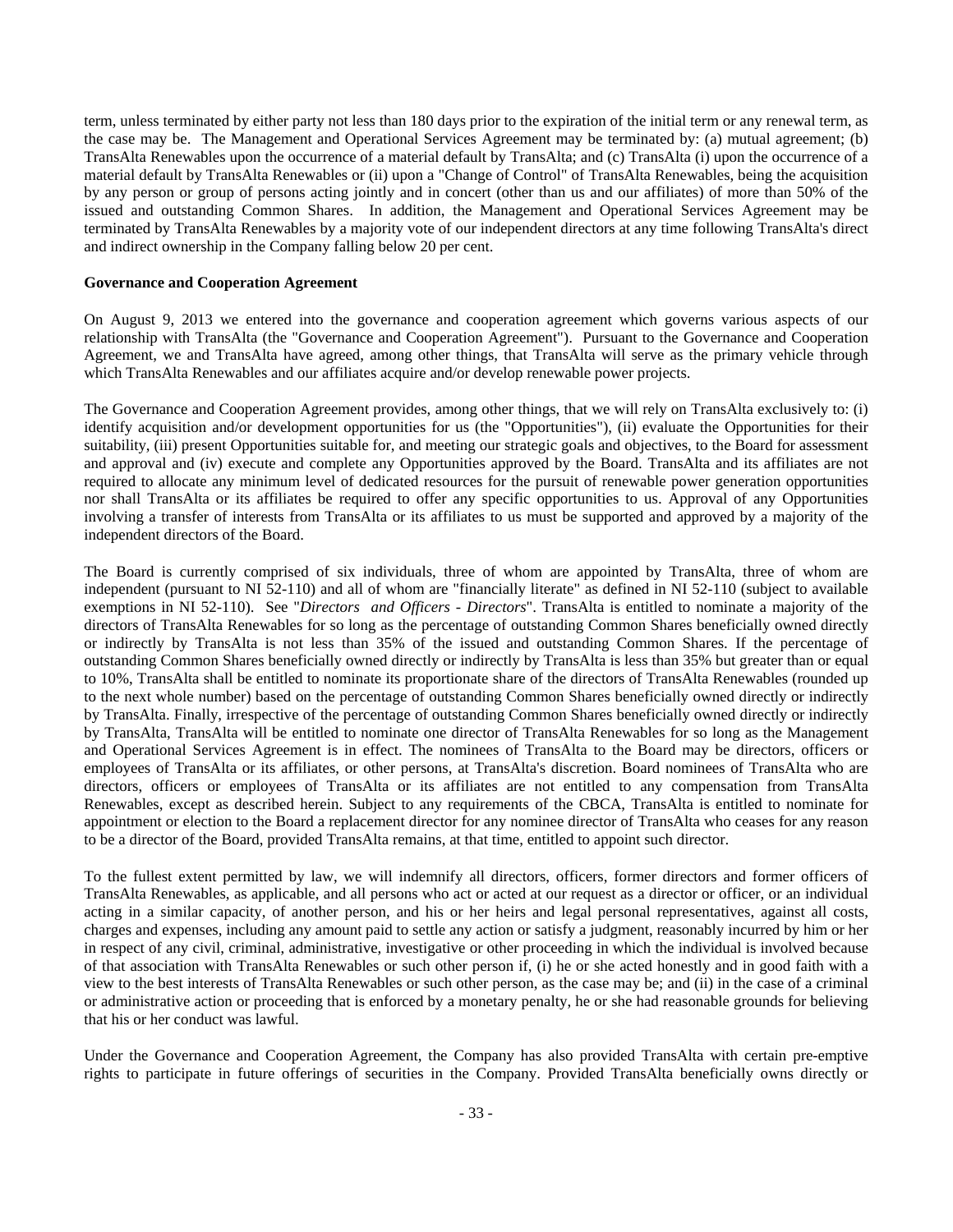indirectly not less than 10% of the issued and outstanding Common Shares and subject to limited exceptions, if TransAlta Renewables proposes to issue any Common Shares or other equity securities (the "Offered Securities"), or any option or other right to acquire Offered Securities or other securities convertible into or exercisable or exchangeable for Offered Securities (the "Convertible Securities"), we will first offer TransAlta the opportunity to subscribe for and acquire that number of Offered Securities or Convertible Securities equal in amount to TransAlta's then outstanding proportionate interest in the Common Shares or any such lesser amount as TransAlta may elect to subscribe for at the subscription price as determined by the Board. If any of the Offered Securities or Convertible Securities are not subscribed for by TransAlta within the applicable periods provided for in the Governance and Cooperation Agreement, we may proceed to offer such unsubscribed Offered Securities or Convertible Securities within the period of 90 days after the expiration of such applicable period to any person, provided the price at which such Offered Securities or Convertible Securities are issued is not less than the subscription price offered to TransAlta and the terms of payment for such Offered Securities or Convertible Securities are not more favourable to such person than the terms of payment offered to TransAlta. The foregoing pre-emptive right will also apply to any debt securities or securities convertible into debt securities issued by us on the basis that TransAlta shall be offered the right to subscribe for up to that percentage of the total aggregate principal amount of debt securities or number of securities convertible into debt securities to be issued equal to the percentage of outstanding Common Shares beneficially owned directly or indirectly by TransAlta.

The Governance and Cooperation Agreement also provides that, under the circumstances set forth in the Governance and Cooperation Agreement, we will provide TransAlta and TransAlta's board of directors with certain financial and other information and data with respect to TransAlta Renewables and its business, properties, financial positions, results of operations and prospects, as may reasonably be required by TransAlta to meet its reporting obligations. In addition, we are obligated to: (a) maintain effective disclosure controls and procedures and to comply with applicable securities laws in a manner substantially similar to TransAlta's internal practices; (b) provide financial reports to TransAlta in connection with each meeting of the board of directors of TransAlta and meeting of the audit committee of TransAlta; (c) prepare all financial information to be provided by us to TransAlta or filed with any securities regulatory authority, in accordance with the same accounting principles as applied by TransAlta; (d) consult with TransAlta as to the timing of any financial guidance in respect of TransAlta Renewables for a current or future period that we intend to publish or otherwise make public, and give TransAlta the opportunity to review the information therein relating to TransAlta Renewables and to comment thereon; and (e) cooperate fully, and use commercially reasonable efforts to cause the auditors of TransAlta Renewables to cooperate fully, with TransAlta to the extent reasonably requested by TransAlta in the preparation of any filings made by TransAlta with any securities regulator pursuant to applicable securities laws.

The Governance and Cooperation Agreement will continue in force until the earlier of (a) the date on which the Governance and Cooperation Agreement is terminated by the written agreement of TransAlta and TransAlta Renewables, or (b) the date on which (i) TransAlta beneficially owns directly or indirectly less than 10% of the issued and outstanding Common Shares, and (ii) the Management and Operational Services Agreement has been terminated in accordance with its terms.

# **Investor Liquidity Agreement**

On August 9, 2013, we entered into the investor liquidity agreement with TransAlta (the "Investor Liquidity Agreement") which provides that TransAlta and any direct or indirect transferee of TransAlta who shall become party to the Investor Liquidity Agreement (each a "Holder") may, at any time and from time to time, make a written request to TransAlta Renewables to file a prospectus in any jurisdiction or jurisdictions of Canada in which we are at the relevant time a reporting issuer in respect of the distribution of all or part of the Common Shares then held by the Holder ("Registrable Securities"), subject to certain restrictions as discussed below (a "Demand Registration"). Upon receipt of a Demand Registration, we will be required to use our reasonable commercial efforts to file a prospectus in order to permit the offer and sale or other disposition or distribution in Canada of all or any portion of the Common Shares held, directly or indirectly, by the Holder. We may satisfy this obligation through the use of a shelf prospectus and applicable shelf prospectus supplements and, in connection therewith, each Holder agrees to reasonably cooperate with us in connection with the filing of such shelf prospectus.

The Demand Registration rights are subject to certain limitations including that: (a) other than in respect of a prospectus supplement, we shall not be obligated to file a prospectus in respect of a Demand Registration within 75 days after the effective date of a previous Demand Registration; or (b) we shall not be obligated to file a prospectus in respect of a Demand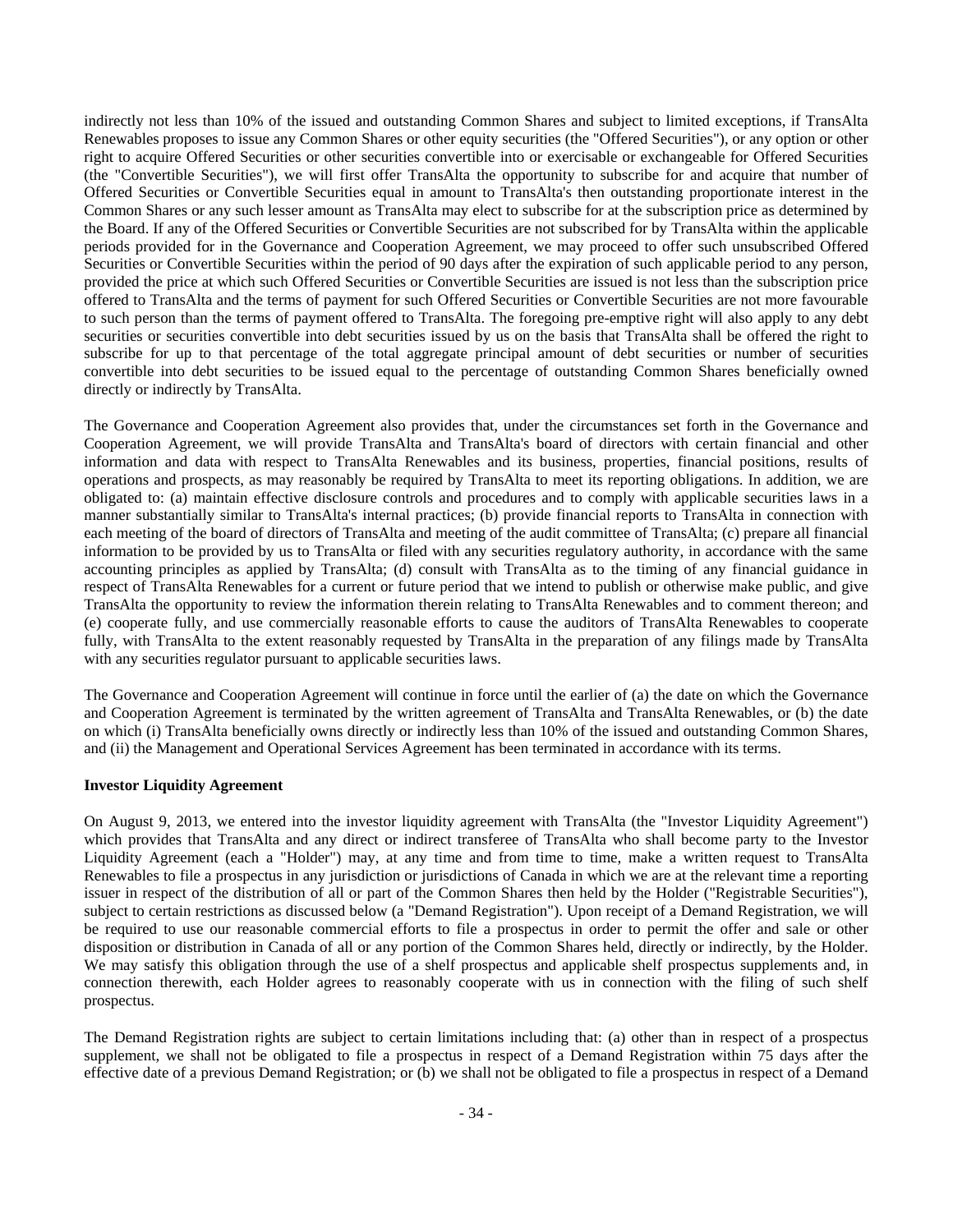Registration unless the request is for a number of Registrable Securities with a market value that is equal to at least \$50,000,000 as of the date of such request for Demand Registration. In the event that a majority of the independent members of the Board determine in good faith and acting reasonably that any Demand Registration should not be made or continued because it would materially adversely affect a pending or proposed material acquisition, merger, recapitalization, consolidation, reorganization or similar transaction, or negotiations, discussions or pending proposals with respect thereto, or would require the disclosure of material non-public information that, in the good faith judgement of a majority of the independent members of the Board would have a material adverse effect on TransAlta Renewables and its subsidiaries taken as a whole, or a material adverse effect on any of TransAlta Renewables or any of our significant subsidiaries (a "Valid Business Reason") then, (i) we will have the right to postpone the filing of a prospectus (or prospectus supplement, as applicable) until such Valid Business Reason no longer exists, provided that such postponement shall not extend for a period of more than 90 days after receipt of the request for such Demand Registration and provided further that such right may not be exercised by us more than once in any 12 month period; (ii) we may cause a prospectus (or prospectus supplement, as applicable) that has been filed pursuant to a Demand Registration request to be withdrawn, or a majority of the independent members of the Board, as applicable, may postpone amending or supplementing any previously filed prospectus pursuant to a Demand Registration request until such Valid Business Reason no longer exists, provided that such withdrawal or postponement shall not extend for a period of more than 90 days, and provided further that such right may not be exercised by us more than once in any 12 month period; and (iii) we will give written notice of our determination to defer filing, postpone the amendment of or withdraw a prospectus (or prospectus supplement, as applicable) and of the fact that the Valid Business Reason for such deferral, postponement or withdrawal no longer exists, in each case, promptly after the occurrence thereof. If we defer the filing of a prospectus, or withdraw a filed prospectus, and if the Holder within 30 days after receipt of a notice of deferral or withdrawal from TransAlta Renewables advises us in writing that it has determined to withdraw such request for a Demand Registration, then such Demand Registration and the request therefor will be deemed to be withdrawn and such request will be deemed not to have been given for purposes of determining whether such Holder has exercised its right to a Demand Registration permitted to such Holder.

If at any time we propose to file a preliminary prospectus with respect to the distribution of any Common Shares to the public, then we will, at that time, give prompt notice of the proposed distribution to each Holder, which notice will offer each Holder the opportunity to qualify for distribution such number of Registrable Securities as such holder may request. We will use commercially reasonable efforts to include in such prospectus such Registrable Securities as the Holders may request (a "Piggy-Back Registration"), unless our underwriter or agent determines, acting reasonably, that including such Registrable Securities in the distribution would adversely affect the distribution by TransAlta Renewables.

In the case of a prospectus filed in connection with a Demand Registration, the Holder will pay all applicable fees and expenses incident to TransAlta Renewables performance of, or compliance with, the terms of the Demand Registration customarily paid by issuers or sellers of securities, excluding listing expenses of stock exchanges and the fees and disbursements of legal counsel for TransAlta Renewables, which will be paid by the Company. In the case of a Piggy-Back Registration or our participation in a Demand Registration, such fees and expenses will be allocated between the Holder(s), as applicable, and us in an equitable manner having regard to the proportion of the number of Common Shares sold by each relative to the total number of Common Shares sold pursuant to the prospectus.

All underwriting discounts and commissions, transfer taxes attributable to a sale of Registrable Securities, and any out-ofpocket expenses of the underwriters in connection with each prospectus filed in connection with a Demand Registration or Piggy-Back Registration, other than the fees and expenses described in the preceding paragraph, will be borne by the Holder(s), as applicable, and any other participating sellers (including the Company, if applicable) in proportion to the number of Common Shares sold by each relative to the total number of Common Shares sold pursuant to the prospectus.

The Investor Liquidity Agreement will continue in force until the earlier of the date on which: (a) there are no longer any outstanding Registrable Securities; (b) the Holders, collectively, beneficially own, directly or indirectly, 10% or less of the issued and outstanding Common Shares; or (c) the Investor Liquidity Agreement is terminated by written agreement of all the persons who, at the time such agreement is terminated, are the holders of all Registrable Securities.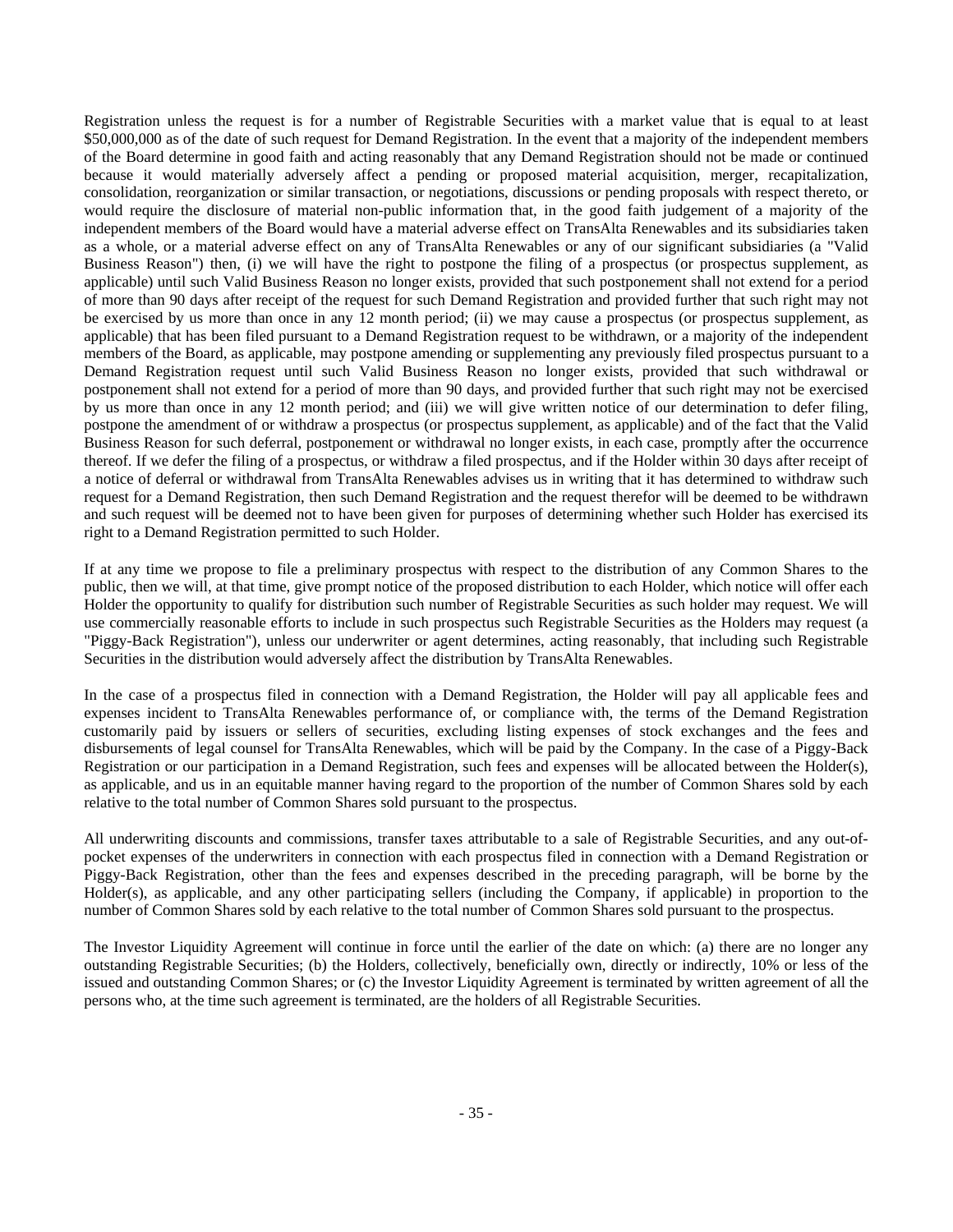# **CAPITAL AND LOAN STRUCTURE**

# **General**

Our authorized share capital consists of an unlimited number of Common Shares and an unlimited number of preferred shares, issuable in series ("Preferred Shares"). As at February 13, 2014, there were 114,666,668 Common Shares and no Preferred Shares issued and outstanding.

# **Common Shares**

Holders of Common Shares are entitled to one vote per Common Share at meetings of shareholders of the Company, except meetings at which only holders of another particular class or series shall have the right to vote. Holders of Common Shares are not entitled to vote separately as a class upon any proposal to amend the articles of the Company in the manner referred to in paragraphs (a), (b) or (e) of subsection 176(1) of the CBCA.

Subject to the rights of the Preferred Shares and any other shares of the Company ranking senior to the Common Shares with respect to the payment of dividends, holders of the Common Shares are entitled to receive dividends, exclusive of any other shares of the Company, if, as and when declared by the Board. Holders of the Common Shares are also entitled to share equally in any distribution of the assets of the Company upon liquidation, dissolution, bankruptcy or winding-up of the Company or any other distribution of its assets among the shareholders of the Company for the purpose of winding-up its affairs (such event referred to herein as a "Distribution"). Such participation is subject to the preferences accorded to holders of the Preferred Shares and other shares of the Company ranking senior to the Common Shares with respect to payment on a Distribution. The Common Shares are not convertible into any other class of shares.

# **Preferred Shares**

The Preferred Shares are issuable in series and have such rights, restrictions, conditions and limitations as the Board may from time to time determine. Holders of Preferred Shares are not entitled to vote separately as a series upon any proposal to amend the articles of the Company in the manner referred to in paragraphs (a), (b) or (e) of subsection 176(1) of the CBCA.

Subject to the rights of holders of any other shares of the Company ranking senior to the Preferred Shares with respect to the payment of dividends, holders of the Preferred Shares are entitled to receive payment of dividends, in priority to holders of the Common Shares and any other shares ranking junior to the Preferred Shares with respect to the payment of dividends. Holders of the Preferred Shares are entitled to be paid rateably with holders of each other series of Preferred Shares the amount of accumulated dividends, if any, specified as being payable preferentially to holders of such series. In the event of a Distribution, holders of each series of Preferred Shares are entitled, in priority to holders of Common Shares or any other shares of the Company ranking junior to the Preferred Shares with respect to payment on a Distribution, to be paid rateably with holders of each other series of Preferred Shares the amount, if any, specified as being payable preferentially to holders of such series on a Distribution.

# **Wyoming Wind Acquisition Loan**

The Company borrowed U.S.\$102.0 million (\$108.9 million) from TransAlta to finance its acquisition of the economic interest in the Wyoming Wind Farm. The loan is unsecured and bears interest at 4.0% per cent per annum, payable quarterly. Principal repayments of at least \$15.0 million in aggregate are required in each of 2014, 2015 and 2016. Any remaining principal balance outstanding on the maturity date of December 31, 2018 is due at that time.

# **Amortizing Term Loan from TransAlta**

On August 9, 2013, we finalized and entered into a \$200 million unsecured amortizing term loan from TransAlta (the "Amortizing Term Loan"). The Amortizing Term Loan has a term of eight years and bears interest at a rate of 4.00%, with principal and interest payable semi-annually.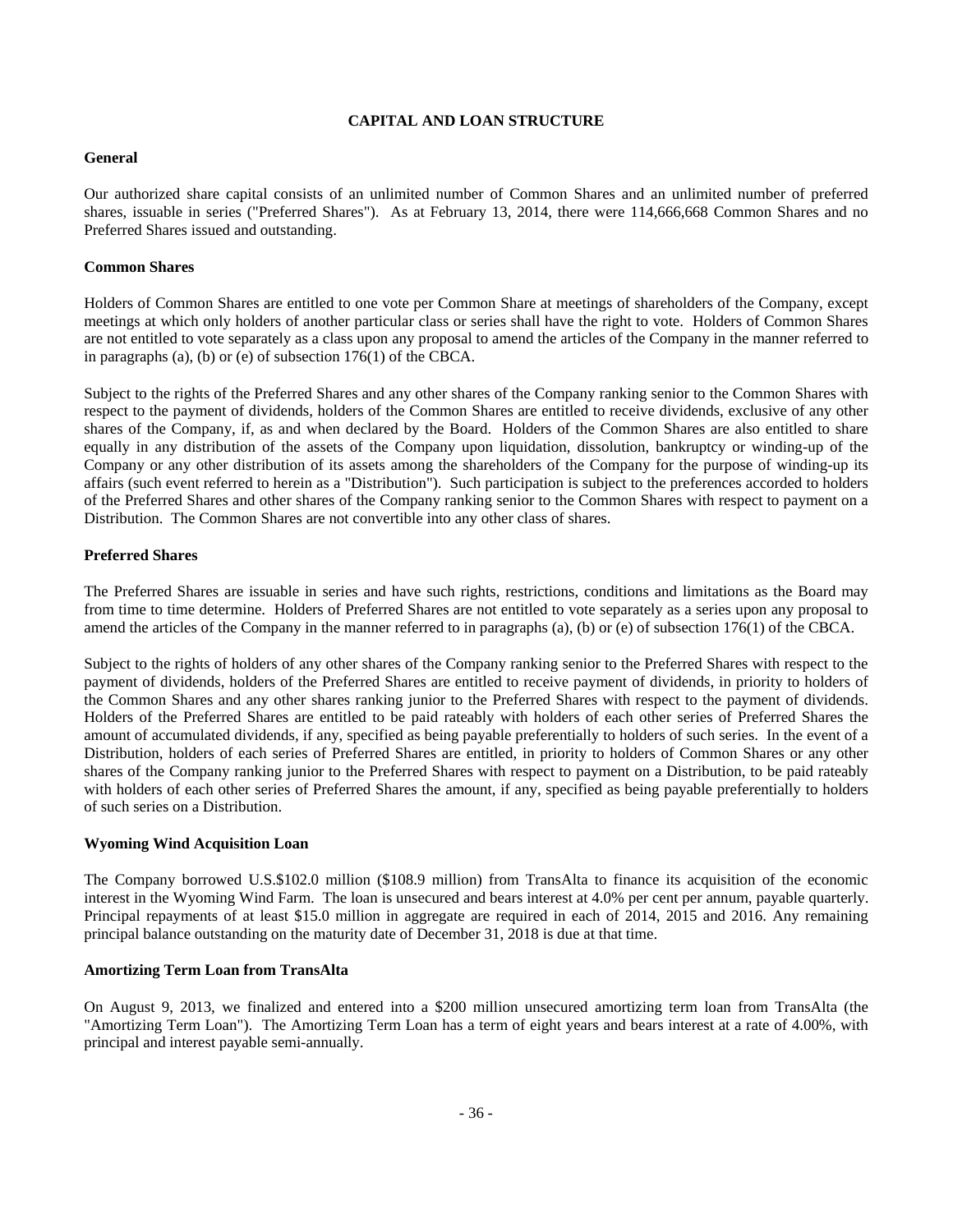# **CHD Debt**

CHD has issued unsecured debentures in the aggregate principal amount of \$323 million and U.S.\$20 million. These debentures bear interest at fixed rates ranging from 5.33% to 7.31% per annum, with interest payable semi-annually and no principal repayments until maturity, with maturities ranging from 2015 to 2018. These debentures are unsecured and the only recourse is to CHD and its assets. CHD has also issued a secured debenture in the aggregate principal amount of \$35 million for the Pingston hydroelectric facility, without recourse to joint venture participants. This debenture bears interest at 5.28% per annum, with interest payable semi-annually and no principal repayments until maturity in February 2015. Pursuant to the Purchase and Sale Agreement, the Company indirectly assumed these obligations. See "*General Development of the Business - Acquisition of the Initial Assets from TransAlta*".

## **Working Capital Credit Facility**

On August 9, 2013, we finalized and entered into a \$100 million unsecured working capital credit facility with TransAlta as lender (the "Credit Facility"). The Credit Facility bears interest at the average annual yield for one month Canadian dollar bankers' acceptances (expressed as a rate per annum) as quoted on Reuters CDOR page (or such other page as may, from time to time, replace such page on that service for the purpose of displaying quotations for bankers' acceptances accepted by leading Canadian financial institutions) (the "BA Rate") plus a 200 basis point credit spread per annum. Currently, the borrowing rate is approximately 3.25% and will vary based on the credit spread over the BA Rate. This facility has been made available for general corporate purposes including financing ongoing working capital requirements, and is currently undrawn.

## **CREDIT RATINGS**

TransAlta Renewables Inc. is not rated. However, Canadian Hydro Developers, Inc. has an issuer rating from Dominion Bond Rating Service Limited ("DBRS"). The issuer rating for CHD pertains to the senior unsecured long term debt issued by this entity. CHD's outstanding senior unsecured long term debt is supported only by the assets which they own, and not by any other assets owned by TransAlta Renewables held outside of CHD.

# **Issuer Rating of CHD**

The Company currently does not have any issuer credit ratings. However, CHD has an issuer rating of BBB (stable) from Dominion Bond Rating Service Limited ("DBRS").

# **Senior Unsecured Long-term Debt**

As of December 31, 2013, CHD had a senior unsecured long-term debt is rated BBB (stable) by DBRS. The ratings for debt instruments range from a high of AAA to a low of D for DBRS.

According to the DBRS rating system, debt securities rated BBB are of adequate credit quality. Protection of interest and principal is considered acceptable, but the entity may be vulnerable to future events. "High" or "Low" grades indicate the relative standing within a rating category. DBRS also assigns rating trends to each of its ratings to give investors an understanding of DBRS' opinion regarding the outlook for the rating in question.

# **Note Regarding Credit Ratings**

The foregoing information relating to CHD's credit ratings is provided as it relates to our financing costs, liquidity and operations. Specifically, credit ratings affect our ability to obtain short-term and long-term financing and the cost of such financing. Additionally, our ability to engage in certain collateralized business activities on a cost effective basis depends on our credit ratings. A reduction in the current rating on CHD's debt by DBRS, particularly a downgrade below investment grade ratings, or a negative change in its ratings outlook could adversely affect our cost of financing and access to sources of liquidity and capital. In addition, changes in credit rating may affect our ability to, and the associated costs of, (i) entering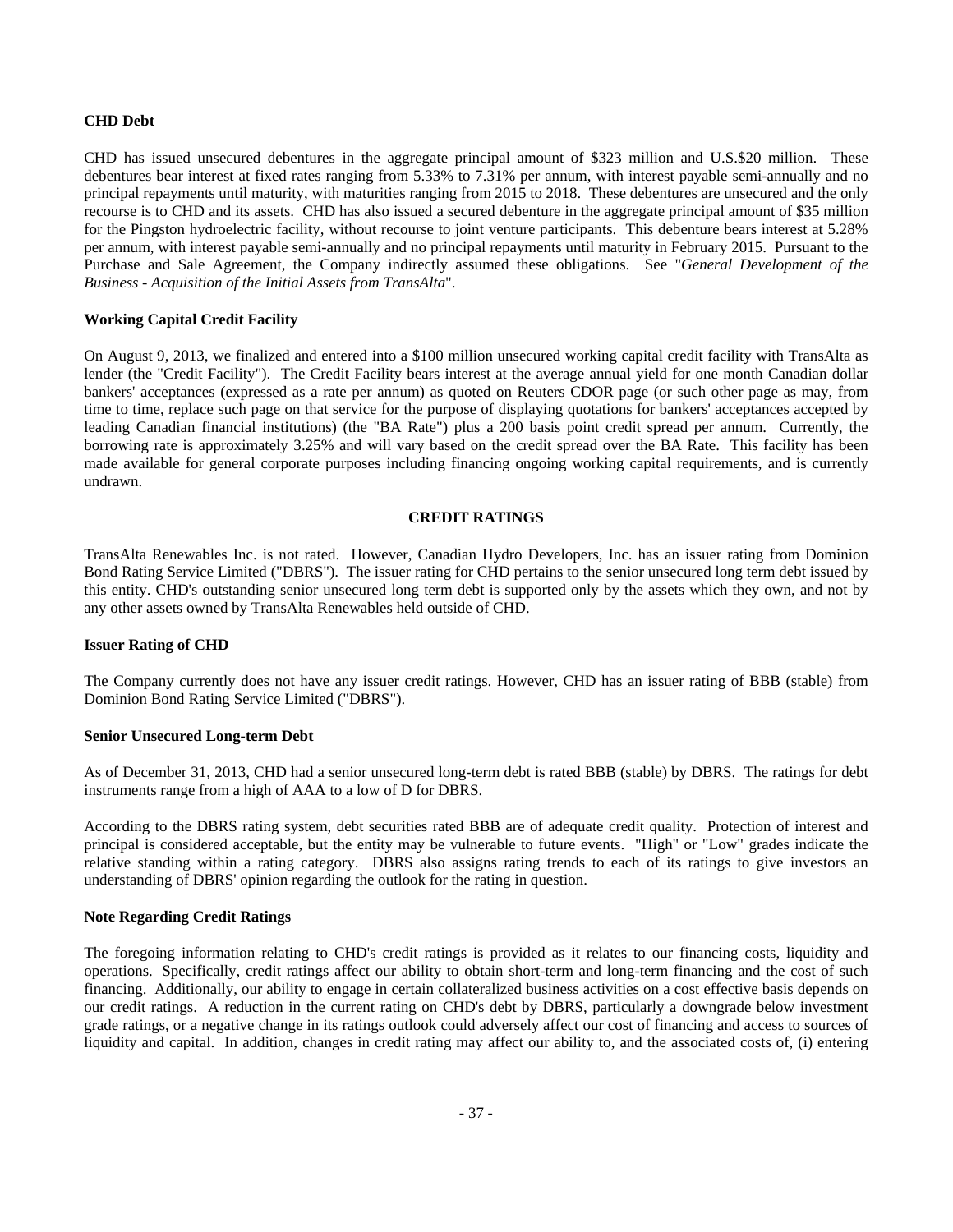into ordinary course derivative or hedging transactions and may require us to post additional collateral under certain of our contracts, and (ii) entering into and maintaining ordinary course contracts with customers and suppliers on acceptable terms.

Credit ratings are intended to provide investors with an independent measure of credit quality of an issue of securities. The credit ratings accorded to the outstanding CHD securities by DBRS, are not recommendations to purchase, hold or sell such securities inasmuch as such ratings do not comment as to market price or suitability for a particular investor. There is no assurance that the ratings will remain in effect for any given period or that a rating will not be revised or withdrawn entirely by DBRS in the future if, in its judgement, circumstances so warrant.

We have paid for rating services fees to DBRS, but have not paid for other rating agency services during the last two years.

## **DIVIDENDS**

Dividends on our Common Shares are at the discretion of the Board. In determining the payment and level of future dividends, the Board considers our financial performance, our results of operations, cash flow and needs, with respect to financing our ongoing operations and growth, balanced against returning capital to shareholders. The Board continues to focus on building sustainable earnings and cash flow growth.

TransAlta Renewables has declared and paid the following dividends per share on its outstanding Common Shares:

| Period | <b>Dividend Payment Date</b> | <b>Dividend per Common Share</b> |
|--------|------------------------------|----------------------------------|
|        |                              |                                  |
| 2013   | September 30                 | \$0.04726                        |
|        | October 31                   | \$0.06250                        |
|        | November 29                  | \$0.06250                        |
|        | December 31                  | \$0.06250                        |
| 2014   | January 31                   | \$0.06250                        |

On December 19, 2013, the Board declared cash dividends of \$0.06416 per Common Share, payable on each of February 28, 2014, March 28, 2014, and April 30, 2014 to shareholders of record at the close of business on February 3, 2014, March 3, 2014, and April 1, 2014 respectively.

On February 13, 2014, the Board declared a cash dividend of \$0.06416 per Common Share, payable on May 30, 2014, to shareholders of record at the close of business on May 1, 2014.

# **MARKET FOR SECURITIES**

Our common shares are listed on the TSX under the symbol "RNW". The following table sets forth the reported high and low trading prices and trading volumes of our Common Shares as reported by the TSX for the periods indicated:

|                     | Price (\$) |       |               |
|---------------------|------------|-------|---------------|
| Month               | High       | Low   | <b>Volume</b> |
| 2013                |            |       |               |
| August (9 - 31)     | 10.14      | 9.88  | 3,885,120     |
| September           | 10.35      | 9.97  | 958,143       |
| October             | 10.30      | 10.08 | 878,501       |
| November            | 11.10      | 10.27 | 1,207,289     |
| December            | 11.04      | 10.50 | 842,741       |
| 2014                |            |       |               |
| January             | 11.44      | 10.89 | 593,035       |
| February $(1 - 12)$ | 11.40      | 10.85 | 345,150       |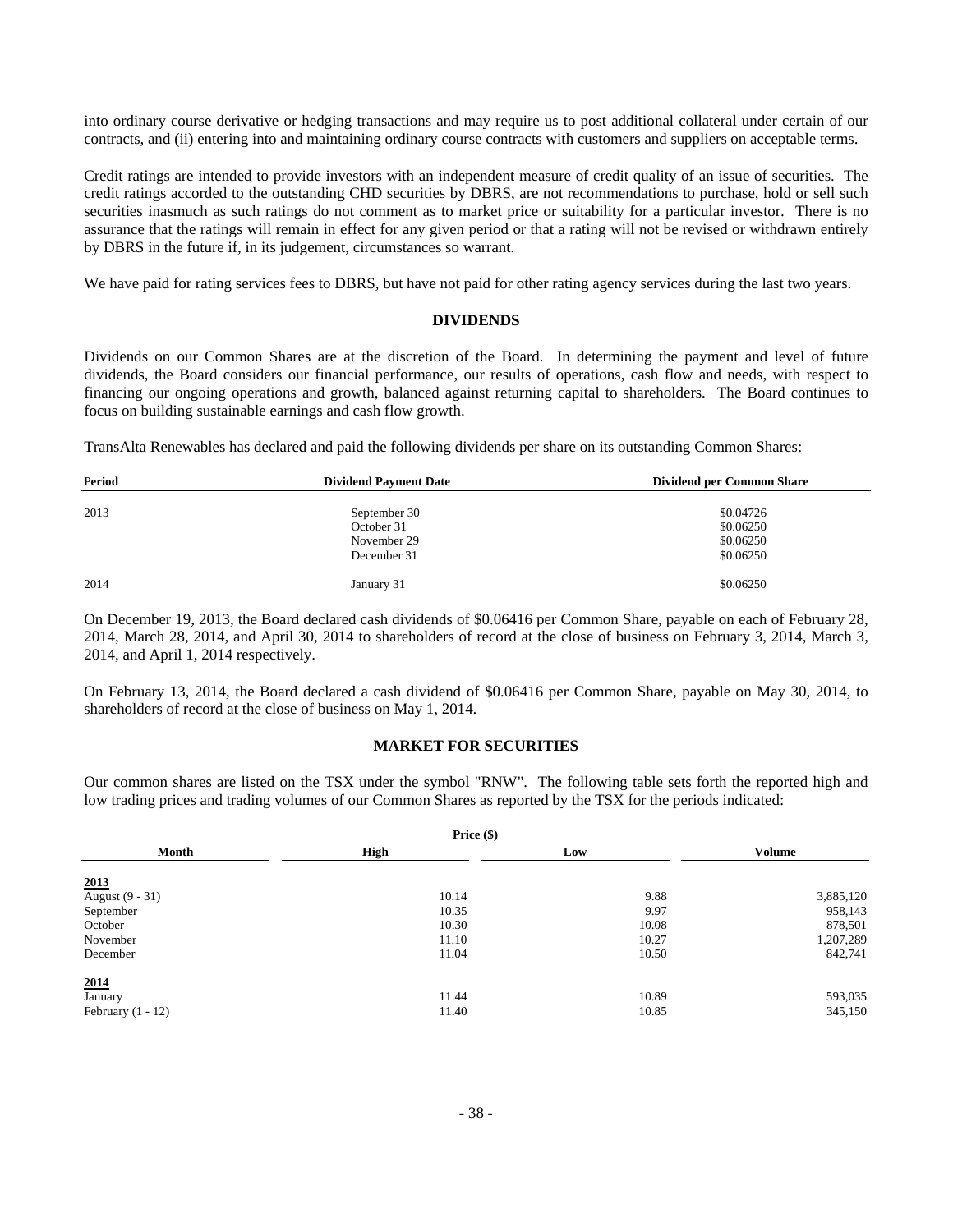# **DIRECTORS AND OFFICERS**

# **Directors**

The name, province or state and country of residence of each of our directors as at February 13, 2014, their respective position and office and their respective principal occupation during the five preceding years, are set out below. The year in which each director was appointed to serve to the Board is also set out below. Each director is appointed to serve until the next annual meeting of TransAlta Renewables or until his or her successor is elected or appointed.

| Name, Province (State) and<br>Country of Residence <sup>(8)</sup> | <b>Year first</b><br>became<br><b>Director</b> | <b>Principal Occupation</b>                                                                                                                                                                                                                                                                                                                                                                                                                                                                                                                                                                                                                                                                                                                                                                                                                                                                                                     |
|-------------------------------------------------------------------|------------------------------------------------|---------------------------------------------------------------------------------------------------------------------------------------------------------------------------------------------------------------------------------------------------------------------------------------------------------------------------------------------------------------------------------------------------------------------------------------------------------------------------------------------------------------------------------------------------------------------------------------------------------------------------------------------------------------------------------------------------------------------------------------------------------------------------------------------------------------------------------------------------------------------------------------------------------------------------------|
| David W. Drinkwater(1)(7) (8) (9) (10)<br>Toronto, Canada         | 2013                                           | <b>Corporate Director.</b> Mr. Drinkwater is a Senior Advisor to Rothschild Canada.<br>Prior thereto, Mr. Drinkwater was the Chairman of Rothschild Canada from<br>April 15, 2009 to July 1, 2013. Prior thereto, Mr. Drinkwater was the Chief<br>Legal Officer of Nortel Networks Corporation from December 19, 2005 to<br>December 31, 2008 and Senior Advisor from then to March 31, 2009. From<br>May 2007 to November 2007, he was also Acting Chief Financial Officer of<br>Nortel Networks Corporation. From August 2004 to December 2005, he acted<br>as an independent consultant and corporate director. From April 2003 to July<br>2004, Mr. Drinkwater served as Executive Vice President and Chief Financial<br>Officer at Ontario Power Generation Inc. From December 1998 to March 2003,<br>Mr. Drinkwater was Executive Vice President, Corporate Development and<br>Legal Affairs at Ontario Power Generation. |
|                                                                   |                                                | At TransAlta Renewables, Mr. Drinkwater is a member of the Audit<br>Committee of the Board.                                                                                                                                                                                                                                                                                                                                                                                                                                                                                                                                                                                                                                                                                                                                                                                                                                     |
|                                                                   |                                                | Mr. Drinkwater holds an LL.M. from the London School of Economics, an<br>LL.B. from Dalhousie University and a B.A. in Business Administration from<br>the Richard Ivey School of Business at the University of Western Ontario.                                                                                                                                                                                                                                                                                                                                                                                                                                                                                                                                                                                                                                                                                                |
| Brett M. Gellner <sup>(2)(7)</sup><br>Alberta, Canada             | 2013                                           | President and Designated Chief Executive Officer of TransAlta Renewables.<br>Mr. Gellner is President and Designated Chief Executive Officer of the<br>Company. Mr. Gellner is also the Chief Investment Officer and Chief Financial<br>Officer of TransAlta and is responsible for all financial policy, planning and<br>reporting, as well as mergers and acquisitions, tax, treasury, risk management,<br>internal audit, and investor relations. Prior to his current appointment, Mr.<br>Gellner was Vice-President, Commercial Operations and Mergers &<br>Acquisitions at TransAlta. Prior to joining TransAlta, Mr. Gellner spent 12<br>years in investment banking covering the power, pipeline, midstream and forest<br>products sectors.                                                                                                                                                                             |
|                                                                   |                                                | Mr. Gellner has a Master's degree specializing in economics from the<br>University of Alberta and holds a Chartered Financial Analyst designation. He<br>has also completed the Advanced Management Program at Harvard University.                                                                                                                                                                                                                                                                                                                                                                                                                                                                                                                                                                                                                                                                                              |
| Allen R. Hagerman <sup>(1)(5)(7)</sup><br>Alberta, Canada         | 2013                                           | <b>Corporate Director.</b> Mr. Hagerman is Executive Vice President of Canadian<br>Oil Sands Limited, an oil sands mining and upgrading entity. He is currently<br>responsible for overseeing crude oil marketing operations. Prior to 2007, Mr.<br>Hagerman was Chief Financial Officer of Canadian Oil Sands Limited. Mr.<br>Hagerman is a director and chair of the audit committee of Precision Drilling<br>Corporation and a director of the Calgary Exhibition and Stampede. He is also<br>a member of the Financial Executives Institute and a past President of Financial<br>Executives Institute, Calgary Chapter, as well as a past Chair of the Alberta<br>Children's Hospital Foundation. Previous board positions include lead director<br>of Capital Power Income L.P., director of Syncrude Canada Ltd. and Governor<br>of the University of Calgary.                                                            |
|                                                                   |                                                | At TransAlta Renewables, Mr. Hagerman is Chair of the Board. He is also a<br>member of the Audit Committee of the Board.                                                                                                                                                                                                                                                                                                                                                                                                                                                                                                                                                                                                                                                                                                                                                                                                        |

 He is a fellow of the Institute of Chartered Accountants of Alberta and received their Distinguished Service Award. Mr. Hagerman is a Chartered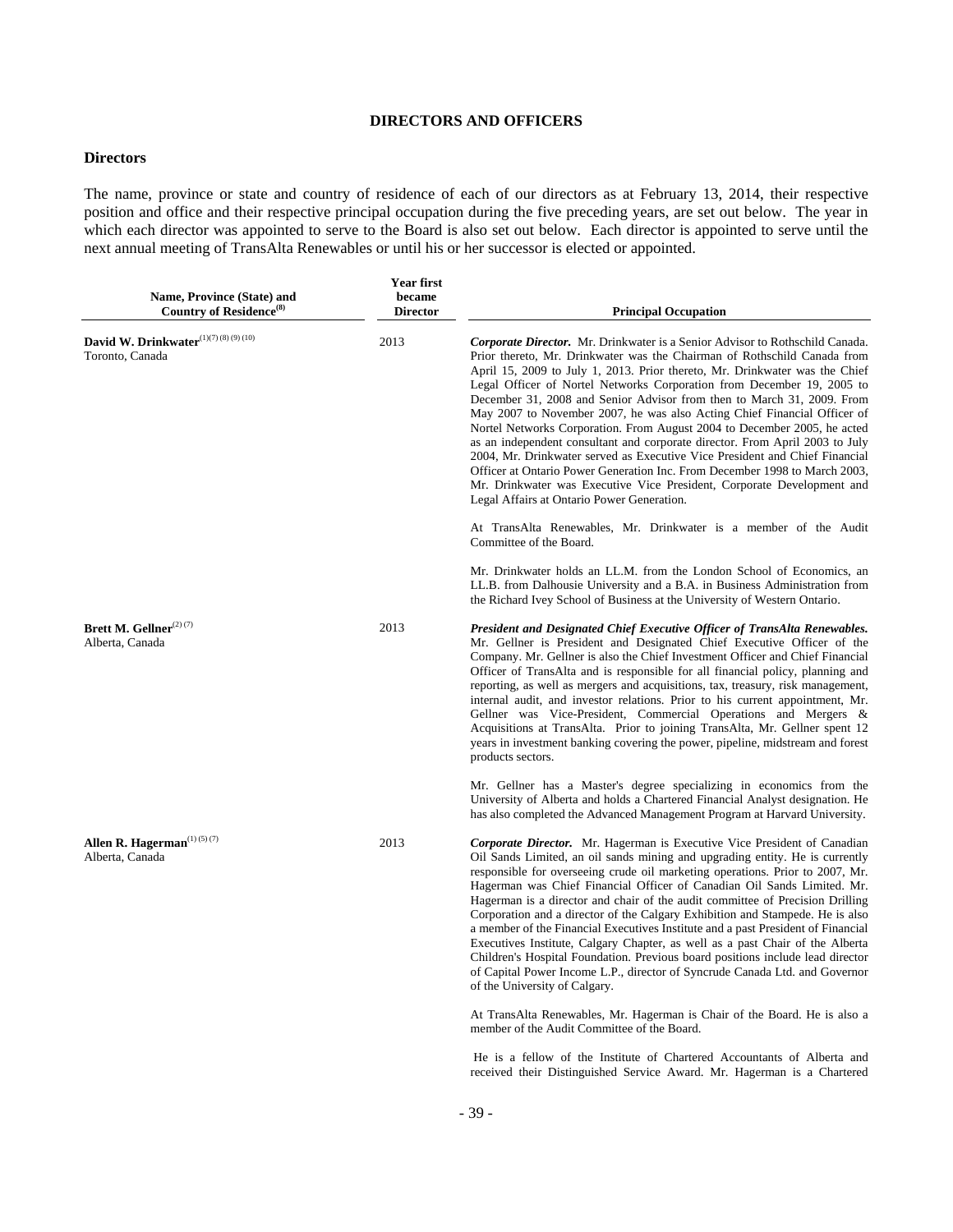Accountant and holds a Bachelor of Commerce from the University of Alberta and a Master of Business Administration from Harvard Business School. He also holds ICD.D. certification from the Institute of Corporate Directors and is a member of the ICD Calgary Chapter Executive.

2013 *Chief Operating Officer of TransAlta Renewables.* Ms. Johnston is the Chief Operating Officer of the Company. Ms. Johnston is also the Executive Vice-President, Corporate Services of TransAlta and is responsible for Information Technology, Supply Chain Management, Engineering & Construction, Land, and TransAlta's Project Management Office. Prior to this role, she was TransAlta's Vice-President of Renewable Operations, accountable for TransAlta's wind and hydroelectric generation operations across five Canadian provinces. Preceding TransAlta, she spent over five years with FortisAlberta Inc., leading regulatory and legal affairs.

> She has over 27 years of experience in the electricity industry and has a Bachelor of Arts in Economics from the University of Calgary and a Master of Arts in Applied Economics from the University of Victoria.

2013 *Corporate Director.* Ms. McQuade is currently an independent business person. Ms. McQuade served as Senior Advisor of Canadian Pacific Railway Corporation from November 1, 2012 to May 15, 2013. Prior thereto, Ms. McQuade served as the Chief Financial Officer of Canadian Pacific Railway Corporation from September 4, 2008 to her retirement on November 1, 2012. Ms. McQuade joined Canadian Pacific Railway Limited in June 2007 as Executive Vice President and Chief Operating Officer. Prior to joining Canadian Pacific Railway Limited, Ms. McQuade served as Executive Vice President — Planning and Chief Information Officer at Norfolk Southern Corporation where she spent 27 years in key information technology, strategic planning and finance leadership positions. Ms. McQuade has been a director of North West Upgrading Inc. since May 2010. She also serves as a director of several privately-held companies. From October 2013, Ms. McQuade is emerita member of the Board of Trustees of The College of William & Mary Foundation. She previously served as a director of Shenandoah Life Insurance Corporation, TTX Corporation and Consolidated Rail Corporation.

Ms. McQuade is a director of Altria Group, Inc.

At TransAlta Renewables, Ms. McQuade is Chair of the Audit Committee.

Ms. McQuade is a Certified Public Accountant and holds a Bachelor of Business Administration in Accounting with a minor in Mathematics from the College of William and Mary in Virginia. She also completed the Advanced Management Program at Harvard.

2013 *Corporate Director.* Mr. Taylor is the President, U.S. Operations and Executive Vice-President, Coal of TransAlta and is responsible for leading the commercial coal and sustainability teams in both Canada and the U.S. In the late 1990s, while serving as TransAlta's Senior Vice President, Corporate Development, he was involved in the establishment of TransAlta Power, L.P. His energy experience includes serving as President and Chief Executive Officer of NaiKun Wind Energy Group, an offshore wind developer. Mr. Taylor also has extensive public sector experience including serving as Chief of Staff to the Premier of British Columbia, British Columbia's Deputy Minister of Finance and Secretary to the Treasury Board and President, Chief Executive Officer of the Insurance Corporation of British Columbia and various roles within Alberta Treasury. Mr. Taylor has served on private and public sector boards including NaiKun Wind Energy Group, BC Forestry Investment & Innovation, TransAlta New Zealand, TransAlta Power Ltd., The Conference Board of Canada, the World Wildlife Fund — Canada and the Chair of the Insurance Corporation of British Columbia.

**Cynthia Johnston**(3) (7) Alberta, Canada

**Kathryn A. B. McQuade**(1) (6) (11) Nevada, U.S.A.

Paul H. E. Taylor<sup>(4)</sup> Washington, U.S.A.

Notes:

- (1) Independent director. Each has been a director since June 18, 2013.<br>(2) Mr. Gellner has been a director since May 28, 2013.
- Mr. Gellner has been a director since May 28, 2013.
- (3) Ms. Johnston has been a director since June 18, 2013.
- (4) Mr. Taylor has been a director since June 18, 2013.<br>
Chairman of the Board.
- Chairman of the Board.
- (6) Chair of the Audit Committee.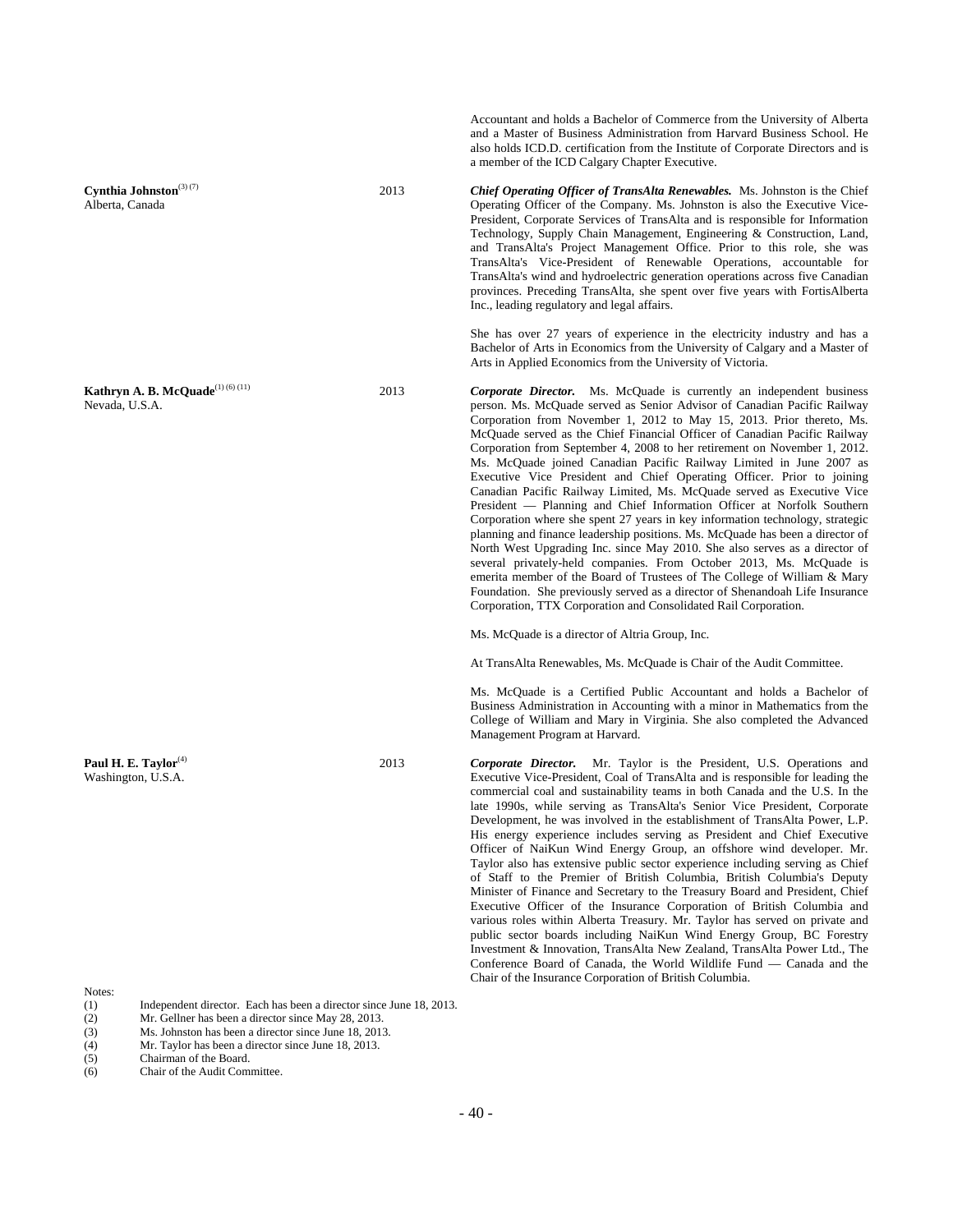- (7) The following directors are Canadian residents: David W. Drinkwater, Brett M. Gellner, Allen R. Hagerman, and Cynthia Johnston.
- (8) Mr. Drinkwater was a director of Hollinger Inc. from August 2005 to June 2008. Mr. Drinkwater agreed to join the Hollinger Inc. board of directors at the request of a shareholder to deal with certain management misconduct. On August 1, 2007, Hollinger Inc. obtained an initial court order granting it creditor protection under the Companies' Creditors Arrangement Act (Canada) and made a concurrent application for a companion order under Chapter 15 of the United States Bankruptcy Code.
- (9) Mr. Drinkwater became an officer of Nortel Networks Corporation and Nortel Networks Limited on December 19, 2005. On January 14, 2009, Nortel Networks Corporation, Nortel Networks Limited and certain other Canadian subsidiaries initiated creditor protection proceedings under the Companies' Creditors Arrangement Act (Canada). Certain U.S. subsidiaries filed voluntary petitions in the United States under Chapter 11 of the United States Bankruptcy Code, and certain Europe, Middle East and Africa subsidiaries made consequential filings in Europe and the Middle East. Mr. Drinkwater resigned as an officer of Nortel Networks Corporation and Nortel Networks Limited effective March 31, 2009.
- (10) Mr. Drinkwater was a director of Hollinger Inc. from August 2005 to June 2008. Hollinger Inc. was the subject of several cease trade orders issued between 2004 and 2008, due to its failure to file financial statements on a timely basis, and Mr. Drinkwater became subject to certain such orders as a result of his appointment as a director.
- (11) Ms. McQuade was a director of Shenandoah Life Insurance Corporation from August 2006 to February 2009. In February 2009, Shenandoah Life Insurance Corporation was placed in rehabilitation with the State Corporation Commission of the Commonwealth of Virginia appointed as receiver. In August 2009, Shenandoah Life Insurance Corporation was acquired by Prosperity Life Insurance Group LLC, subject to receiving the approval of the Virginia State Corporation Commission. On June 24, 2011, the receiver filed an application with the Virginia State Corporation Commission for a final order approving the rehabilitation plan and acquisition of control and a final order terminating the rehabilitation. Following a hearing, the plan was approved on October 20, 2011 by the Virginia State Corporation Commission and, at a special meeting on December 15, 2011, the policyholders supported the plan of conversion following which Shenandoah Life Insurance Corporation exited receivership and is currently a subsidiary of Prosperity Life Insurance Group LLC.

#### **Additional Information Regarding Directors and Officers**

## *Conflicts of interest*

Certain of our directors and executive officers are engaged in, and may continue to be engaged in, other activities in the industries in which we operate from time to time. The Management and Operational Services Agreement does not prohibit TransAlta from competing with the Company and its affiliates, except where any new activities proposed to be engaged in by TransAlta would give rise to, or would be reasonably likely to give rise to, a material adverse change in the financial affairs of the Company unless the Company declined to pursue such activities and they have been, or are reasonably likely to be, undertaken by third parties.

The CBCA provides that in the event that an officer or director is a party to, or is a director or an officer of, or has a material interest in any person who is a party to, a material contract or material transaction or proposed material contract or proposed material transaction, such officer or director shall disclose the nature and extent of his or her interest and shall refrain from voting to approve such contract or transaction, unless otherwise provided under the CBCA. To the extent that conflicts of interest arise, such conflicts will be resolved in accordance with the provisions of the CBCA.

The Management and Operational Services Agreement provides that TransAlta may not, without first obtaining the approval of a majority of the independent members of the Board, (i) dispose of any material assets or equipment which are used in operating or maintaining the business of the Company, other than in the ordinary course of business or as provided for in the annual management plan; or (ii) enter into any transaction for and on behalf of Company or an affiliate thereof with TransAlta or an affiliate of TransAlta except relating to the delegation of TransAlta's responsibilities under the Management and Operational Services Agreement; or (iii) provide any consent or waiver of contractual terms or conditions in favour of or for the benefit of, TransAlta or any of its affiliates pursuant to any contract or agreement between TransAlta or any of its affiliates and the Company. Further, TransAlta may not materially deviate from an annual management plan without prior approval of a majority of the Board, unless required to safeguard life or property or minimize economic loss to the Company's business and time does not reasonably permit TransAlta to obtain the required written approval. Finally, TransAlta may not enter into or commit to any transaction which requires the approval of the independent directors without obtaining such approval.

As at the date hereof, the Company is not aware of any existing or potential material conflicts of interest between the Company and any director or officer of the Company.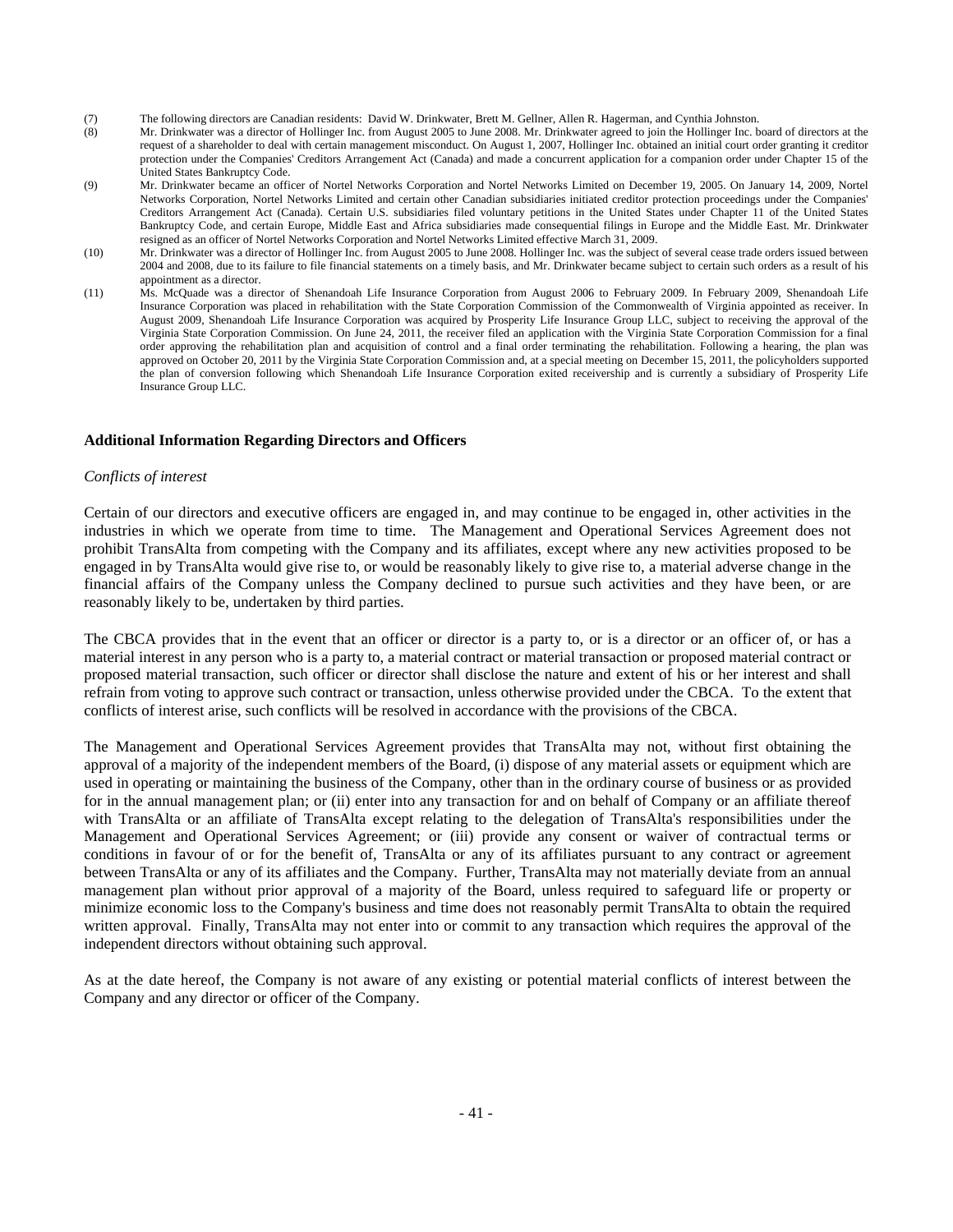# *Indebtedness*

The Company is not aware of any individuals who are either current or former executive officers, directors or employees of the Company and who have indebtedness outstanding as at the date hereof (whether entered into in connection with the purchase of securities of the Company or otherwise) that is owing to: (i) the Company, or (ii) another entity where such indebtedness is the subject of a guarantee, support agreement, letter of credit or other similar arrangement or understanding provided by the Company.

# *Indemnification and insurance*

Pursuant to the Management and Operational Services Agreement, TransAlta has acquired and maintains liability insurance for its directors and officers, as well as those of its subsidiaries. There have been no claims made or paid under this insurance to date.

The Company has entered into indemnification agreements with its directors and officers. The indemnification agreements require that the Company indemnify and hold the indemnitees harmless to the greatest extent permitted by law for liabilities arising out of the indemnitees' service to the Company as directors and officers, if the indemnitees acted honestly and in good faith with a view to the best interests of the Company and, with respect to criminal or administrative actions or proceedings that are enforced by monetary penalty, if the indemnitee had no reasonable grounds to believe that his or her conduct was unlawful. The indemnification agreements also provide for the advancement of defence expenses to the indemnitees by the Company.

# **Officers**

The name, province or state and country of residence of each of our officers as at February 13, 2014, their respective position and office and their respective principal occupation during the five preceding years, are set out below.

| <b>Name</b>              | <b>Principal Occupation</b>                                          | Date of Appointment | <b>Residence</b> |
|--------------------------|----------------------------------------------------------------------|---------------------|------------------|
| Brett M. Gellner         | President and Designated Chief Executive Officer                     | July 26, 2013       | Alberta, Canada  |
| Cynthia Johnston         | <b>Chief Operating Officer</b>                                       | May 28, 2013        | Alberta, Canada  |
| David J. Koch            | Vice-President and Controller and Designated Chief Financial Officer | July 26, 2013       | Alberta, Canada  |
| Maryse C. C. St.-Laurent | Vice-President and Corporate Secretary                               | May 28, 2013        | Alberta, Canada  |
| Todd J. Stack            | Vice-President and Treasurer                                         | May 28, 2013        | Alberta, Canada  |

# **Director and Officer Shareholdings**

As of February 13, 2014, the directors and executive officers of TransAlta Renewables, as a group, beneficially owned, directly or indirectly, or exercised control or direction over an aggregate of 51,000 of our Common Shares. This constitutes less than one percent of our outstanding Common Shares.

# **INTERESTS OF MANAGEMENT AND OTHERS IN MATERIAL TRANSACTIONS**

Except as otherwise disclosed herein, no director or executive officer of TransAlta Renewables, no person or company that is the direct or indirect beneficial owner of, or who exercises control or direction over more than ten per cent of our Common Shares, and no associate or affiliate of any of them, has or has had any material interest, direct or indirect, in any transaction involving TransAlta Renewables since the date of incorporation or in any proposed transactions that has materially affected or will materially affect us. See "*General Development of the Business - Acquisition of the Initial Assets from TransAlta*".

## **INDEBTEDNESS OF DIRECTORS, EXECUTIVE OFFICERS AND SENIOR OFFICERS**

Since the date of incorporation, there has been no indebtedness outstanding to TransAlta Renewables from any of our directors, executive officers, senior officers or associates of any such directors, nominees or senior officers.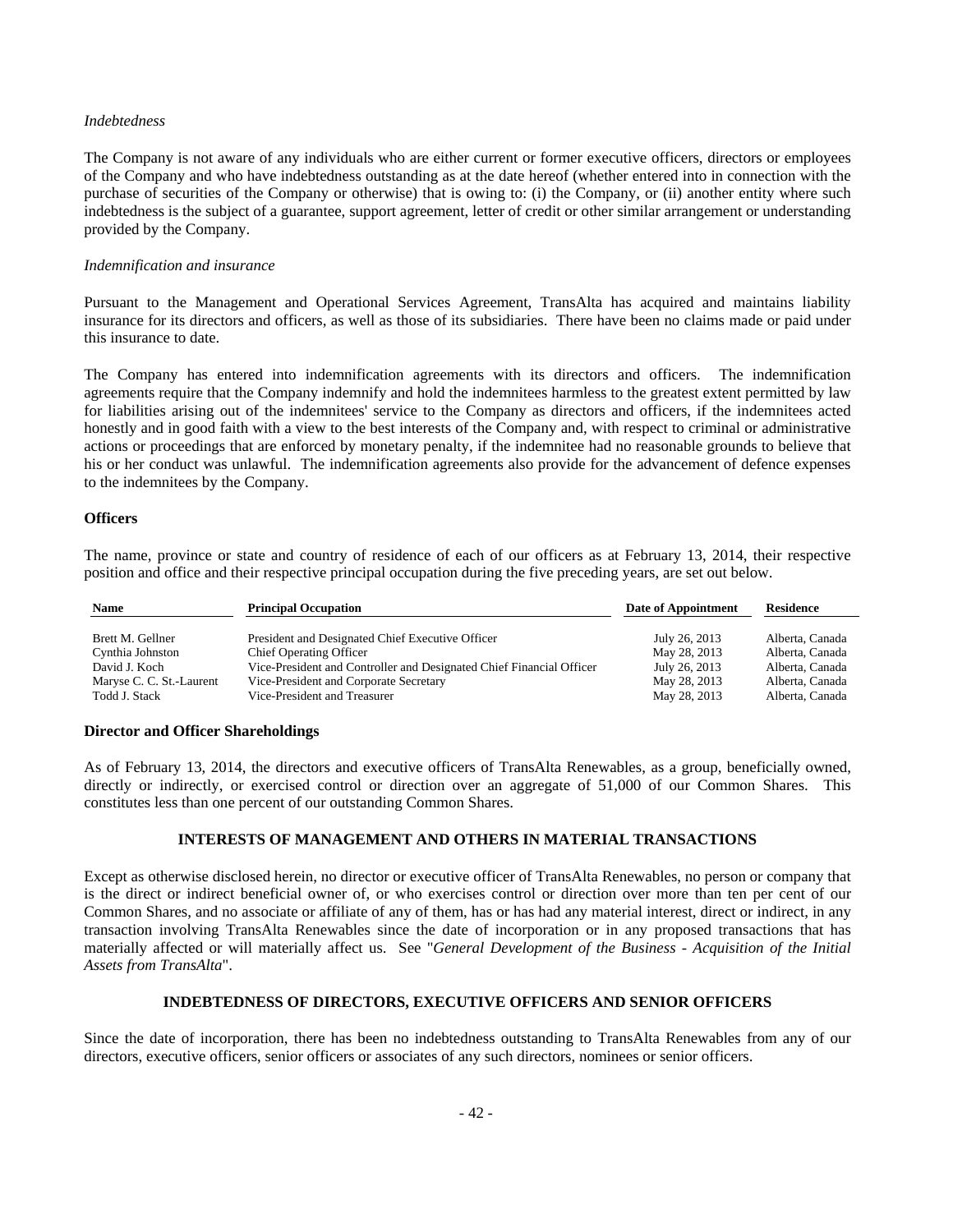# **CORPORATE CEASE TRADE ORDERS, BANKRUPTCIES OR SANCTIONS**

# **Corporate Cease Trade Orders**

Except as otherwise disclosed herein, no director, executive officer or controlling security holder of TransAlta Renewables is, as at the date of this Annual Information Form, or has been, within the past ten years before the date hereof, a director or executive officer of any other issuer that, while that person was acting in that capacity:

- (i) was the subject of a cease trade or similar order or an order that denied the relevant company access to any exemption under securities legislation for a period of more than 30 consecutive days; or
- (ii) was subject to an event that resulted, after the person ceased to be a director or executive officer, in the company being the subject of a cease trade or similar order or an order that denied the relevant company access to any exemption under securities legislation for a period of more than 30 consecutive days; or
- (iii) within a year of that person ceasing to act in that capacity, became bankrupt, made a proposal under any legislation relating to bankruptcy or insolvency or was subject to or instituted any proceedings, arrangement or compromise with creditors or had a receiver, receiver manager or trustee appointed to hold its assets.

# **Personal Bankruptcies**

No director, executive officer or controlling security holder of TransAlta Renewables has, within the ten years before the date hereof, become bankrupt, made a proposal under any legislation relating to bankruptcy or insolvency, or became subject to or instituted any proceedings, arrangement or compromise with creditors, or had a receiver, receiver manager or trustee appointed to hold such person's assets.

# **Penalties or Sanctions**

No director, executive officer or controlling security holder of TransAlta Renewables has:

- (iv) been subject to any penalties or sanctions imposed by a court relating to securities legislation or by a securities regulatory authority or has entered into a settlement agreement with a securities regulatory authority, other than penalties for late filing of insider reports; or
- (v) been subject to any other penalties or sanctions imposed by a court or regulatory body that would likely be considered important to a reasonable investor in making an investment decision.

# **MATERIAL CONTRACTS**

The following are the only material contracts, other than those contracts entered into in the ordinary course of business, which the Company or any of its subsidiaries has entered into since January 1, 2013 or has entered into prior to January 1, 2013 but which contract is still in effect.

- (a) Purchase and Sale Agreement See "*General Development of the Business Acquisition of the Initial Assets from TransAlta*".
- (b) Management and Operational Services Agreement See "*Employee and Governance Matters Management and Operational Services Agreement*".
- (c) TransAlta PPAs See "*Business of TransAlta Renewables TransAlta Power Purchase and Sale Agreement*".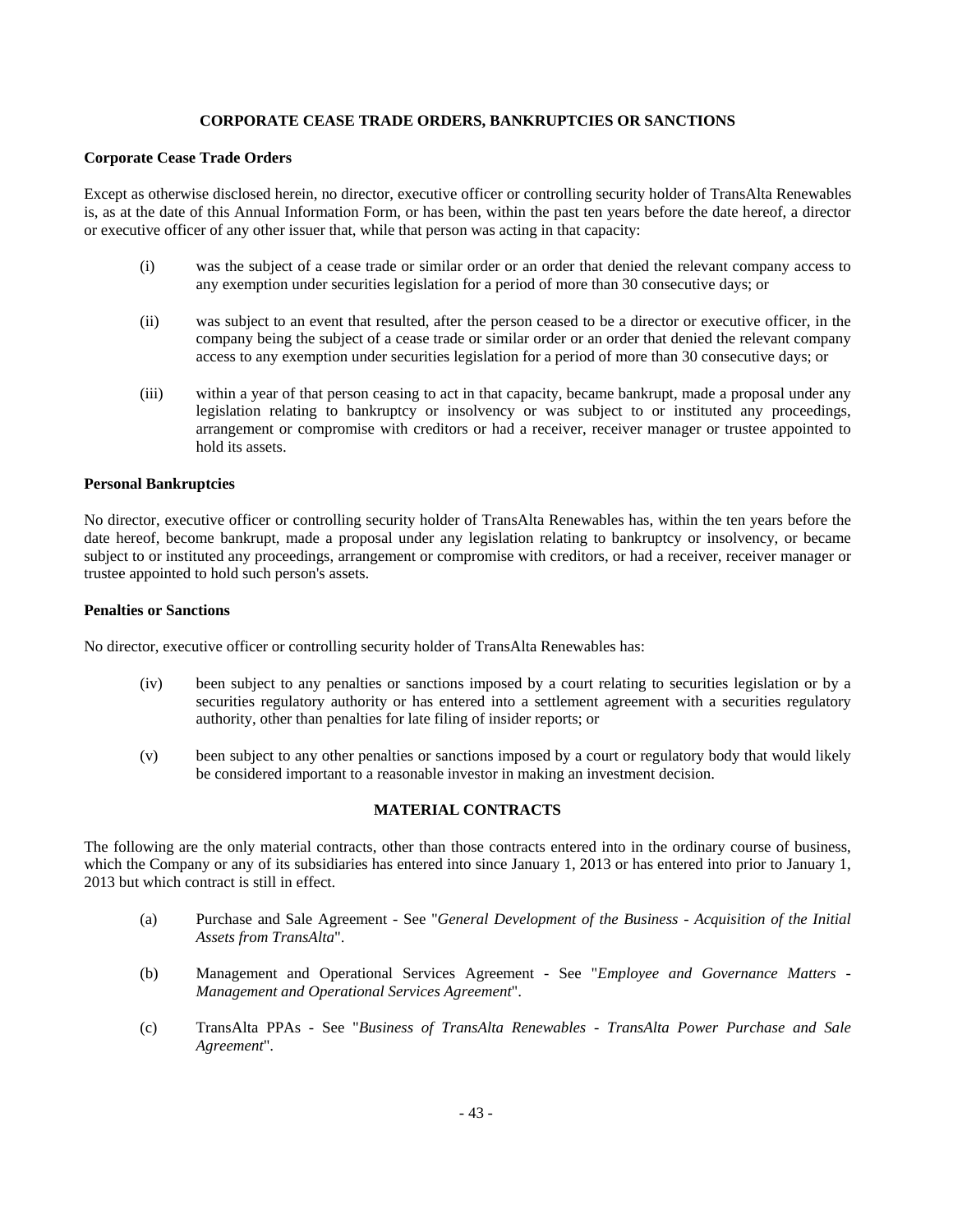- (d) Governance and Cooperation Agreement See "*Employee and Governance Matters Governance and Cooperation Agreement*"*.*
- (e) Investor Liquidity Agreement See "*Employee and Governance Matters Investor Liquidity Agreement*".

# **PROMOTER**

TransAlta may be considered a promoter of TransAlta Renewables within the meaning of Canadian Securities Laws. To the knowledge of TransAlta Renewables, as of the date of this Annual Information Form, TransAlta beneficially owns, controls or directs, directly or indirectly, 92,566,668 Common Shares representing 80.7% of the issued and outstanding Common Shares.

TransAlta and TransAlta Renewables have entered into certain contracts whereby value will be received by TransAlta Renewables either directly or indirectly from TransAlta and, in return for such value, TransAlta will receive consideration from TransAlta Renewables. See "*Material Contracts*".

TransAlta Renewables entered into the Purchase and Sale Agreement pursuant to which we acquired the Initial Assets by purchasing all of the issued and outstanding shares of Western Sustainable Power and CHD from TransAlta for approximately \$1.7 billion. See "*General Development of the Business - Acquisition of the Initial Assets from TransAlta*". For additional information regarding the Initial Assets, see "*Business of TransAlta Renewables - Asset Platform*".

# **CONFLICTS OF INTEREST**

Circumstances may arise where members of the Board serve as directors or officers of companies which are in competition to the interests of TransAlta Renewables. No assurances can be given that opportunities identified by such member of the Board will be provided to us.

# **LEGAL PROCEEDINGS AND REGULATORY ACTIONS**

TransAlta Renewables is occasionally named as a party in claims and legal proceedings which arise during the normal course of our business. We review each of these claims, including the nature of the claim, the amount in dispute or claimed and the availability of insurance coverage. There can be no assurance that any particular claim will be resolved in our favour or that such claim may not have a material adverse effect on TransAlta Renewables. The Purchase and Sale Agreement provides for the indemnification of the Company by TransAlta for all costs, expenses and liabilities which the Company may incur in relation to certain pre-existing claims or disputes relating to the Initial Assets. Since the transfer of assets to the Company, there have been no new claims or legal proceedings.

#### **TRANSFER AGENT AND REGISTRAR**

CST Trust Company has succeeded CIBC Mellon Trust Company as our transfer agent. On November 1, 2010, CIBC Mellon Trust Company sold its issuer services business to Canadian Stock Transfer Company Inc. On August 30, 2013, CST Trust Company, an affiliate of Canadian Stock Transfer Company Inc., received federal approval to commence business formerly operated by Canadian Stock Transfer Company Inc. and CIBC Mellon Trust Company. The Company's Common Shares are transferrable in Calgary and Toronto.

# **INTERESTS OF EXPERTS**

Ernst & Young LLP, Chartered Accountants, 1000, 440 – 2nd Avenue, S.W., Calgary, Alberta, T2P 5E9 are the auditors of TransAlta Renewables.

Our auditors, Ernst & Young LLP, are independent in accordance with the Rules of Professional Conduct of the Institute of Chartered Accountants of Alberta.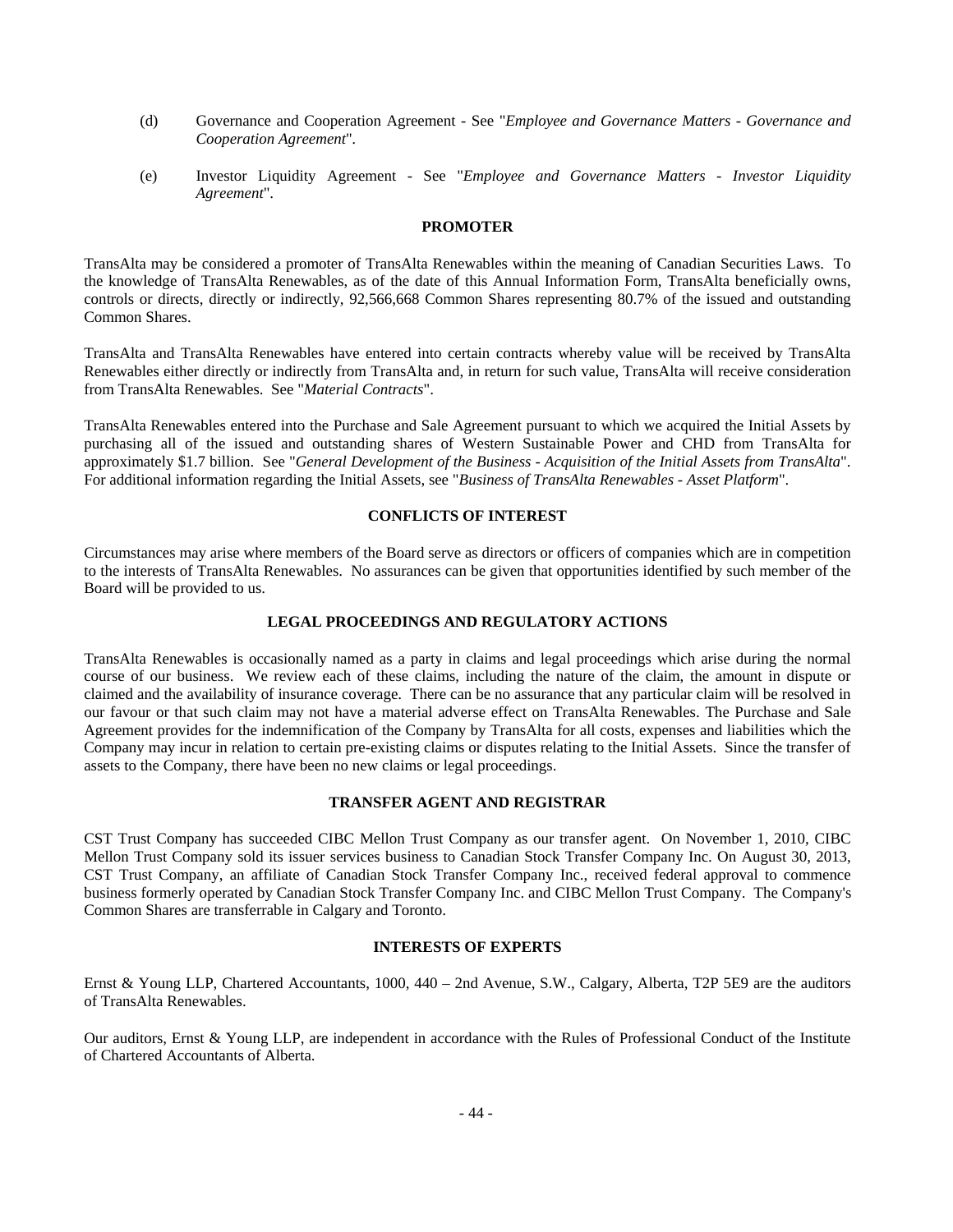# **ADDITIONAL INFORMATION**

Additional information in relation to TransAlta Renewables may be found under TransAlta Renewables profile on SEDAR at www.sedar.com.

Additional information including directors' and officers' remuneration and indebtedness and principal holders of our securities (all where applicable), will be contained in our Management Proxy Circular in respect of the most recently completed financial year and will be filed on SEDAR at www.sedar.com.

Additional financial information is provided in our audited consolidated financial statements as at and for the year ended December 31, 2013 and in the related Annual MD&A, each of which is incorporated by reference in this AIF. See "*Documents Incorporated by Reference*".

## **AUDIT COMMITTEE**

## **Mandate of the Audit Committee**

The Board's Audit Committee consists of three Directors, being Kathryn A.B. McQuade (Chair), David W. Drinkwater and Allen R. Hagerman, all of whom are independent and financially literate for the purposes of NI 52-110. Each of the members of the Audit Committee possesses: (i) an understanding of the accounting principles used by the Company to prepare its financial statements; (ii) the ability to assess the general application of such accounting principles in connection with the accounting for estimates, accruals and reserves; (iii) experience preparing, auditing, analyzing or evaluating financial statements that present a breadth and level of complexity of accounting issues that are generally comparable to the breadth and complexity of issues that can reasonably be expected to be raised by the Company's financial statements, or experience actively supervising one or more individuals engaged in such activities; and (iv) an understanding of internal controls and procedures for financial reporting. The Audit Committee meets at least once each financial quarter to fulfill its mandate.

The specific responsibilities of the Audit Committee are set out in the Audit Committee Charter, a copy of which is attached to this Annual Information Form as appendix "A". The Audit Committee's primary role is to assist the Board in fulfilling its oversight responsibilities regarding the Company's financial reporting, internal controls, and risk identification and management processes.

The Audit Committee is directly responsible for overseeing the work of the external auditor engaged for the purpose of preparing or issuing an auditor's report or performing other audit, review or attest services, including the resolution of disagreements between the external auditor and management. The external auditor reports directly to the Audit Committee. The Audit Committee is also responsible for reviewing and approving the Company's hiring policies regarding current and former partners and employees of the external auditor. In addition, the Audit Committee pre-approves all non-audit services undertaken by the external auditor.

The Audit Committee is responsible for establishing and maintaining satisfactory procedures for the receipt, retention and treatment of complaints and for the confidential, anonymous submission by employees of The Company regarding any questionable accounting or auditing matters. The Audit Committee is accountable to the Board and will provide a report to the Board at each regularly scheduled Board meeting outlining the results of the Audit Committee's activities and any reviews it has undertaken.

# **Audit Committee Charter**

The Charter of the Audit Committee is attached as Appendix "A".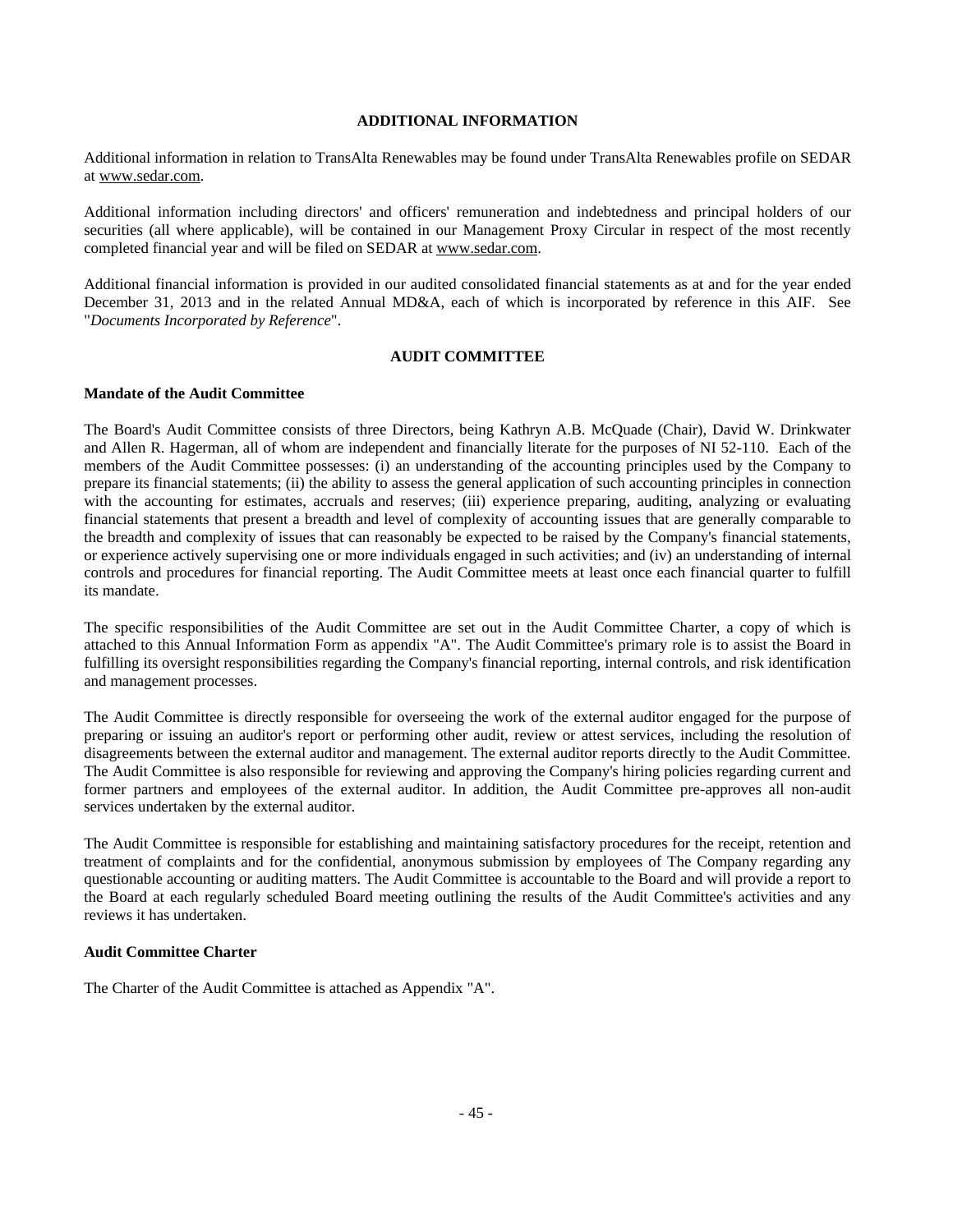# **Relevant Education and Experience of Audit Committee Members**

The following is a brief summary of the education or experience of each member of the Audit Committee that is relevant to the performance of their responsibilities as a member of the Audit Committee, including any education or experience that has provided the member with an understanding of the accounting principles that we use to prepare our annual and interim financial statements.

| <b>Name of Audit Committee Member</b> | <b>Relevant Education and Experience</b>                                                                                                                                                                                                                                                                                                                                                                                                                                                                                                                                                                                                  |
|---------------------------------------|-------------------------------------------------------------------------------------------------------------------------------------------------------------------------------------------------------------------------------------------------------------------------------------------------------------------------------------------------------------------------------------------------------------------------------------------------------------------------------------------------------------------------------------------------------------------------------------------------------------------------------------------|
| Kathryn A.B McQuade                   | Ms. McQuade is a Certified Public Accountant and holds a Bachelor of Business Administration in<br>Accounting with a minor in Mathematics from the College of William and Mary in Virginia. She<br>also completed the Advanced Management Program at Harvard. Ms. McQuade has served as Chief<br>Financial Officer, Chief Investment Officer and Chief Information Officer of public companies.                                                                                                                                                                                                                                           |
| David W. Drinkwater                   | Mr. Drinkwater holds an LL.M. from the London School of Economics, an LL.B. from Dalhousie<br>University and a B.A. in Business Administration from the Richard Ivey School of Business at the<br>University of Western Ontario. Mr. Drinkwater has been the Acting Chief Financial Officer and the<br>Chief Financial Officer of public companies and is currently a Senior Advisor to a global financial<br>advisory group.                                                                                                                                                                                                             |
| Allen R. Hagerman                     | Mr. Hagerman is a Chartered Accountant and holds a Bachelor of Commerce from the University of<br>Alberta and a Master of Business Administration from Harvard Business School. He also holds<br>ICD.D. certification from the Institute of Corporate Directors and is a fellow of the Institute of<br>Chartered Accountants of Alberta. Mr. Hagerman is also a member of the Financial Executives<br>Institute and a past President of Financial Executives Institute, Calgary Chapter. Mr. Hagerman has<br>been the Chief Financial Officer of a public company and a director and chair of the audit committee<br>of a public company. |

## **Fees Paid to Ernst & Young LLP**

For the year ended December 31, 2013, Ernst & Young LLP and its affiliates were paid \$100,000, as detailed below:

# **Ernst & Young LLP**

| Year Ended Dec. 31                                                    | 2013          |
|-----------------------------------------------------------------------|---------------|
| <b>Audit Fees</b><br>Audit-related fees<br>Tax fees<br>All other fees | \$<br>100,000 |
| <b>Total</b>                                                          | \$<br>100,000 |

No other audit firms provided audit services in 2013.

The nature of each category of fees is described below:

#### *Audit Fees*

Audit fees were paid for professional services rendered by the auditors for the audit of the Company's annual financial statements.

# *Audit-Related Fees*

Nil.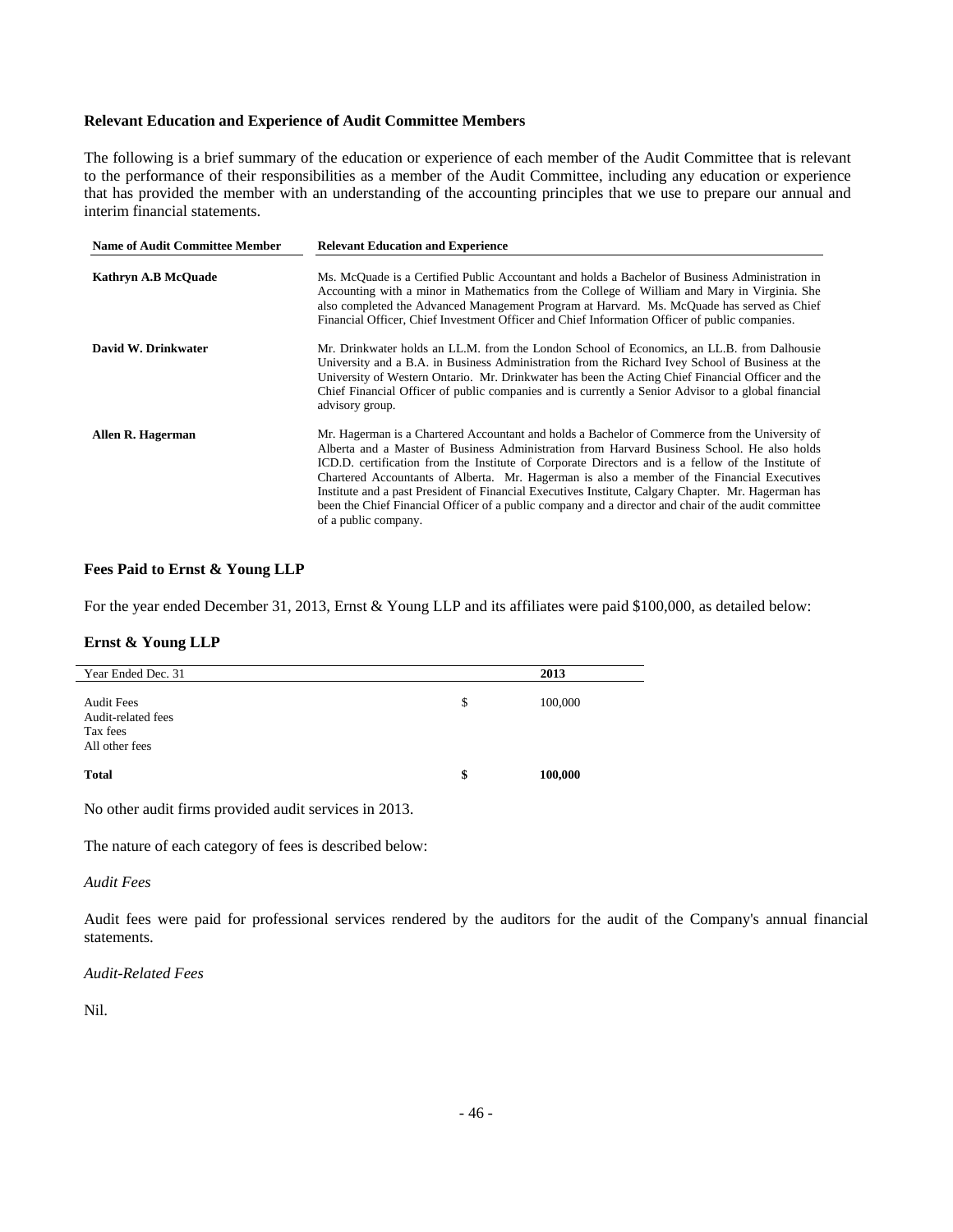*Tax Fees* 

Nil.

*All Other Fees* 

Nil.

# **Pre-Approval Policies and Procedures**

The Audit Committee has adopted a policy which prohibits TransAlta, as our manager, from engaging the auditors for "prohibited" categories of non-audit services. Pre-approval must be obtained from the audit committee for permitted categories of non-audit services. This policy also provides authority to the Chair of the Audit Committee to approve such non-audit services during the quarter and report such approval to the committee at its next regularly scheduled meeting. The Audit Committee also granted management the authority to approve *de minimus* permissible non-audit services (which are in the aggregate no greater than five per cent of the total fees paid to the external auditors, or \$22,850) provided such services are reported to the Audit Committee at its next scheduled meeting.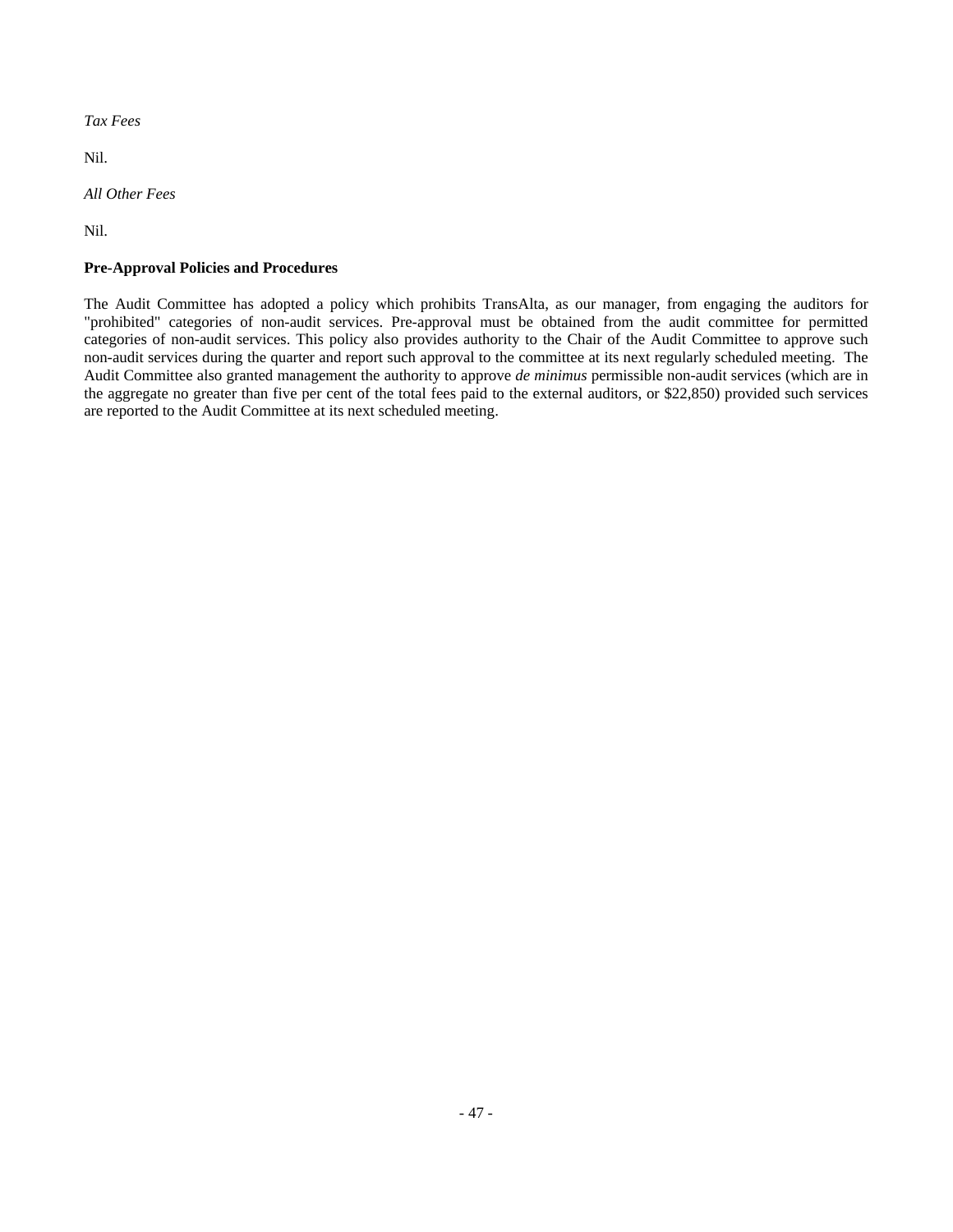# **APPENDIX "A" - AUDIT COMMITTEE CHARTER**

## **A. ESTABLISHMENT OF COMMITTEE AND PROCEDURES**

#### **1. Composition of Committee**

The Audit Committee (the "Committee") of the Board of Directors (the "Board") of TransAlta Renewables Inc. (the "Company") shall consist of not less than three Directors. No member of the Committee shall be an officer or employee of the Company nor shall they be an officer or employee of TransAlta (the "Manager"). The Committee shall comply with the independence and financial literacy requirements set forth in Part 3 of Canadian Securities Regulators' Multilateral Instrument 52-110 Audit Committees ("MI 52-110"). Determinations as to whether the Committee and each member of the Committee satisfied the requirements of Part 3 of MI 52-110 and this Section A.1 shall be made by the Board.

#### **2. Appointment of Committee Members**

Members of the Committee shall be appointed from time to time by the Board, and shall hold office until the next annual meeting of shareholders, or until their successors are earlier appointed, or until they cease to be Directors of the Company.

#### **3. Vacancies**

Where a vacancy occurs at any time in the membership of the Committee resulting in the membership being reduced to less than three members, the Board shall immediately take action to fill the vacancy.

#### **4. Committee Chair**

The Board shall appoint a Chair for the Committee. If the Chair of the Committee is not present at any meeting of the Committee, one of the members of the Committee who is present at the meeting shall be chosen by the Committee to preside at the meeting.

## **5. Secretary of Committee**

The Committee shall appoint a Secretary who need not be a director of the Company.

#### **6. Meetings**

The Chair of the Committee may call a meeting of the Committee. The Committee shall meet at least quarterly and at such other time during each year as it deems appropriate. In addition, the Chair of the Committee or any two members may call a special meeting of the Committee at any time. The Committee shall also meet in separate executive sessions at the end of each in person meeting and may at its discretion do so at the end of any meeting, however such may be conducted.

# **7. Quorum**

A majority of the members of the Committee, present in person or by telephone or other telecommunication device that permits all persons participating in the meeting to speak to each other shall constitute a quorum.

#### **8. Notice of Meetings**

Notice of the time and place of every meeting shall be given in writing (including by way of written facsimile communication or email) to each member of the Committee at least 48 hours prior to the time fixed for such meeting; provided, however, that a member may in any manner waive notice of a meeting; and attendance of a member at a meeting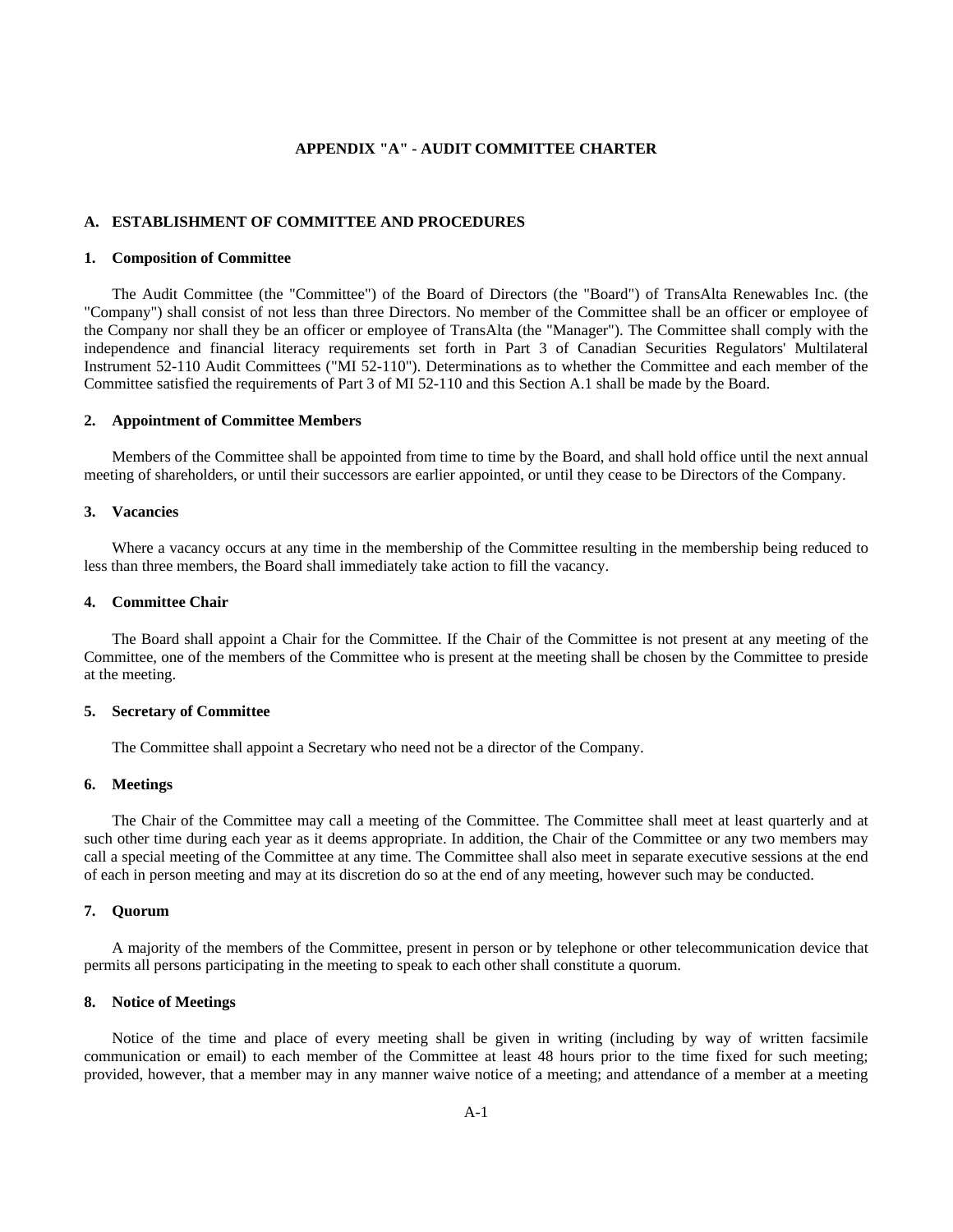constitutes a waiver of notice of the meeting, except where a member attends for the express purpose of objecting to the transaction of any business on the ground that the meeting is not lawfully called. Notice of every meeting shall also be provided to the external and internal auditors.

### **9. Attendance at Meetings**

At the invitation of the Chair of the Committee, other Board members and, officers of the Company or, if required, officers and employees of the Manager, the external auditors, and other experts or consultants may attend meetings of the Committee.

#### **10. Procedure, Records and Reporting**

Subject to any statute or the articles and by-laws of the Company, the Committee shall fix its own procedures at meetings, keep records of its proceedings and report to the Board generally at the next scheduled meeting of the Board.

# **11. Review of Charter and Evaluation of Committee**

The Committee shall evaluate its performance and review and assess the adequacy of its Charter at least annually or otherwise, as it deems appropriate, and if necessary propose changes to the Board for review and approval.

# **12. Outside Experts and Advisors**

The Committee Chair, on behalf of the Committee, or any of its members is authorized, at the expense of the Company, when deemed necessary or desirable, to retain independent counsel, outside experts and other advisors to advise the Committee independently on any matter. The retention of such counsel, expert or advisor in no way requires the Committee to act in accordance with the recommendations of such counsel, expert or advisor.

# **B. DUTIES AND RESPONSIBILITIES OF THE CHAIR**

The fundamental responsibility of the Chair of the Committee is to effectively manage the duties of the Committee.

The Chair is responsible for:

- (1) Ensuring that the Committee is properly organized so that it functions effectively and meets its obligations and responsibilities.
- (2) Establishing the frequency of Committee meetings, duly convening the same and confirming that quorum is present when required.
- (3) Working with management and the Manager on the development of agendas and related materials for the meetings.
- (4) Making suggestions and providing feedback to management and the Manager regarding information that is or should be provided to the Committee to permit it to properly make decisions when decisions are required.
- (5) Providing leadership to the Committee and assisting the Committee in reviewing and monitoring its responsibilities.
- (6) Reporting to the Board on the recommendations and decisions of the Committee.
- (7) Chair meetings of the Committee.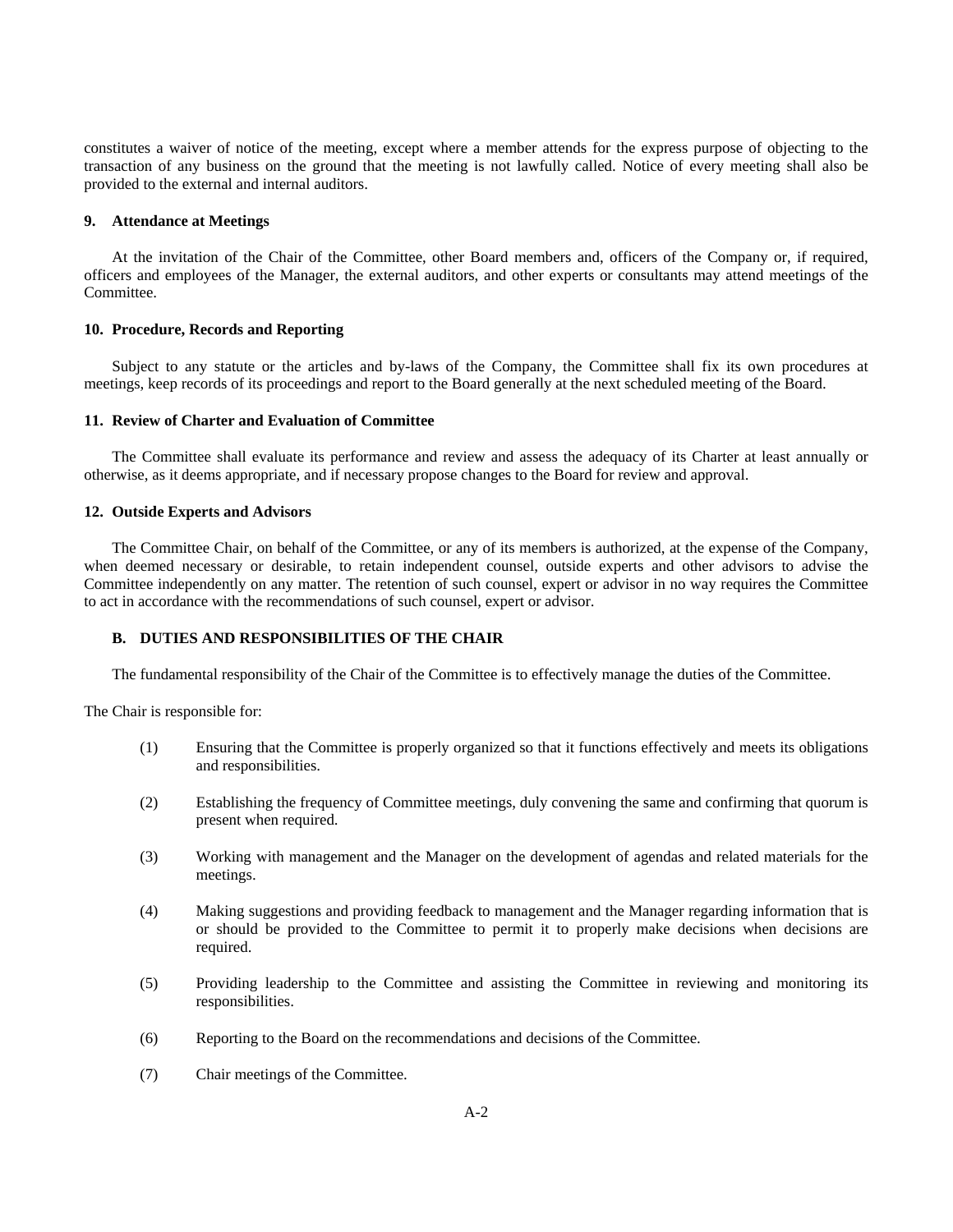# **C. MANDATE OF THE COMMITTEE**

The Committee provides assistance to the Board in fulfilling its oversight responsibilities with respect to: (i) the integrity of the Company's financial statements and financial reporting process; (ii) the systems of internal financial controls established by the Manager; (iii) the risk identification assessment conducted by the Manager and the programs established by the Manager in response to such assessment; (iv) the internal audit function; (v) compliance with accounting and finance based legal and regulatory requirements; and (vi) the external auditors' qualifications, independence and performance. In so doing, it is the Committee's responsibility to maintain an open avenue of communication between it and the external auditors, the internal auditors, management and the Manager of the Company.

The function of the Committee is oversight. Management and the Manager are responsible for the preparation, presentation and integrity of the interim and annual financial statements and related disclosure documents. Management and the Manager are also responsible for maintaining appropriate accounting and financial reporting policies and systems of internal controls and procedures to comply with accounting standards, applicable laws and regulations which provide reasonable assurances that assets are safeguarded and transactions are authorized, executed, recorded and reported properly.

The Committee's role is to provide meaningful and effective oversight so that the Company's assets are protected and safeguarded within reasonable business limits. The Committee reports to the Board on its risk oversight responsibilities.

# **D. DUTIES AND RESPONSIBILITIES OF THE COMMITTEE**

#### **1. Audit and Financial Matters**

# *A) Duties and Responsibilities Related to the External Auditors Qualifications*

- (a) The Committee shall have direct responsibility for the compensation and oversight of the external auditors including nominating the external auditors to the Board for appointment by the shareholders at the Company's general annual meeting. In performing its function, the Committee shall:
	- (i) review the experience and qualifications of the external auditors' senior personnel who are providing audit services to the Company and the quality control procedures of the external auditors, including obtaining confirmation that the external auditors are in compliance with required regulatory requirements;
	- (ii) review and approve annually the external auditors audit plan;
	- (iii) review and approve the basis and amount of the external auditors' fees and confirm with the Company's Chief Financial Officer that appropriate funding for payment of compensation to the external auditors has been provided for;
	- (iv) review and discuss with the external auditors all relationships that the external auditors and their affiliates have with the Company and its affiliates in order to determine the external auditors' independence, including, without limitation, (A) requesting, receiving and reviewing, at least annually, a formal written statement from the external auditors delineating all relationships that may reasonably be thought to bear on the independence of the external auditors with respect to the Company, (B) discussing with the external auditors any disclosed relationships or services that the external auditors believe may affect the objectivity and independence of the external auditors, and (C) recommending that the Board take appropriate action in response to the external auditors' report to satisfy itself of the external auditors' independence;
	- (v) inform the external auditors and the Manager that the external auditors shall have direct access to the Committee at all times, as well as the Committee to the external auditors;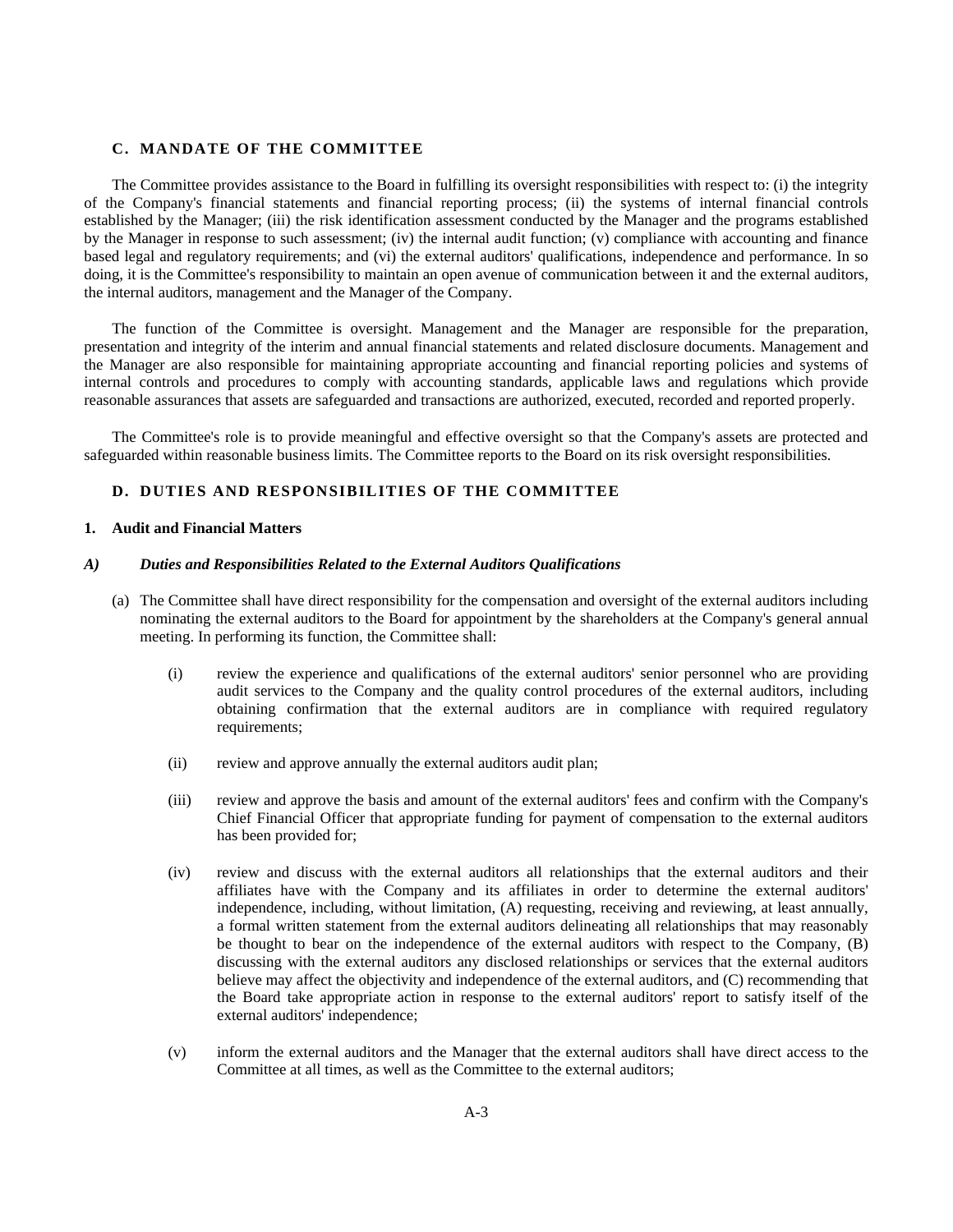- (vi) instruct the external auditors that they are ultimately accountable to the Committee as representatives of the shareholders of the Company; and
- (vii) at least annually, obtain and review the external auditors' report with respect to the auditing firm's internal quality control procedures, any material issues raised by the most recent internal quality control review or peer review of the auditing firm, any inquiry or investigation by governmental or professional authorities within the preceding five years undertaken respecting one or more independent audits carried out by the external auditors, and any steps taken to deal with any such issues.

#### *B) Duties and Responsibilities Related to Financial Reporting and the Audit Process*

- (b) Pre-approve all audit related services including all non-prohibited non-audit services to be provided by the external auditors. The Chair of the Committee may approve, between meetings, all audit related services including all nonprohibited non-audit services to be provided by the external auditors, and shall report to the Committee at its next scheduled meeting the exercise of this delegated authority;
- (c) Review with management, the Manager and the external auditors the Company's financial reporting documents and processes in connection with the annual audit and the preparation of the financial statements, including, without limitation, the annual audit plan of the external auditors, the judgment of the external auditors as to the quality, not just the acceptability, of and the appropriateness of the Company's accounting principles as applied in its financial reporting and the degree of aggressiveness, conservatism or discretion applied by the Company with respect to the accounting principles and underlying estimates adopted;
- (d) Review with management, the Manager and the external auditors all financial statements and financial disclosure; and
	- (i) recommend to the Board for approval the Company's audited annual financial statements including the notes thereto and the related "Management's Discussion and Analysis";
	- (ii) review any report or opinion to be rendered in connection therewith and report to the Board as required;
	- (iii) review with the external auditors the cooperation they received during the course of their review and their access to all records, data and information requested;
	- (iv) discuss with management, the Manager and the external auditors all significant transactions which are not a regular part of the Company's business;
	- (v) review the processes in the formulating of sensitive accounting estimates and the reasonableness of the estimates;
	- (vi) review with management, the Manager and the external auditors any changes in accounting principles, practices or policies considering their applicability to the business and financial impact;
	- (vii) review with management, the Manager and the external auditors alternative treatments of financial information within generally accepted accounting principles, the use of such alternative treatments and that preferred by the external auditors; and
	- (viii) satisfy itself that there are no unresolved issues between management, the Manager and the external auditors that could reasonably be expected to materially affect the financial statements;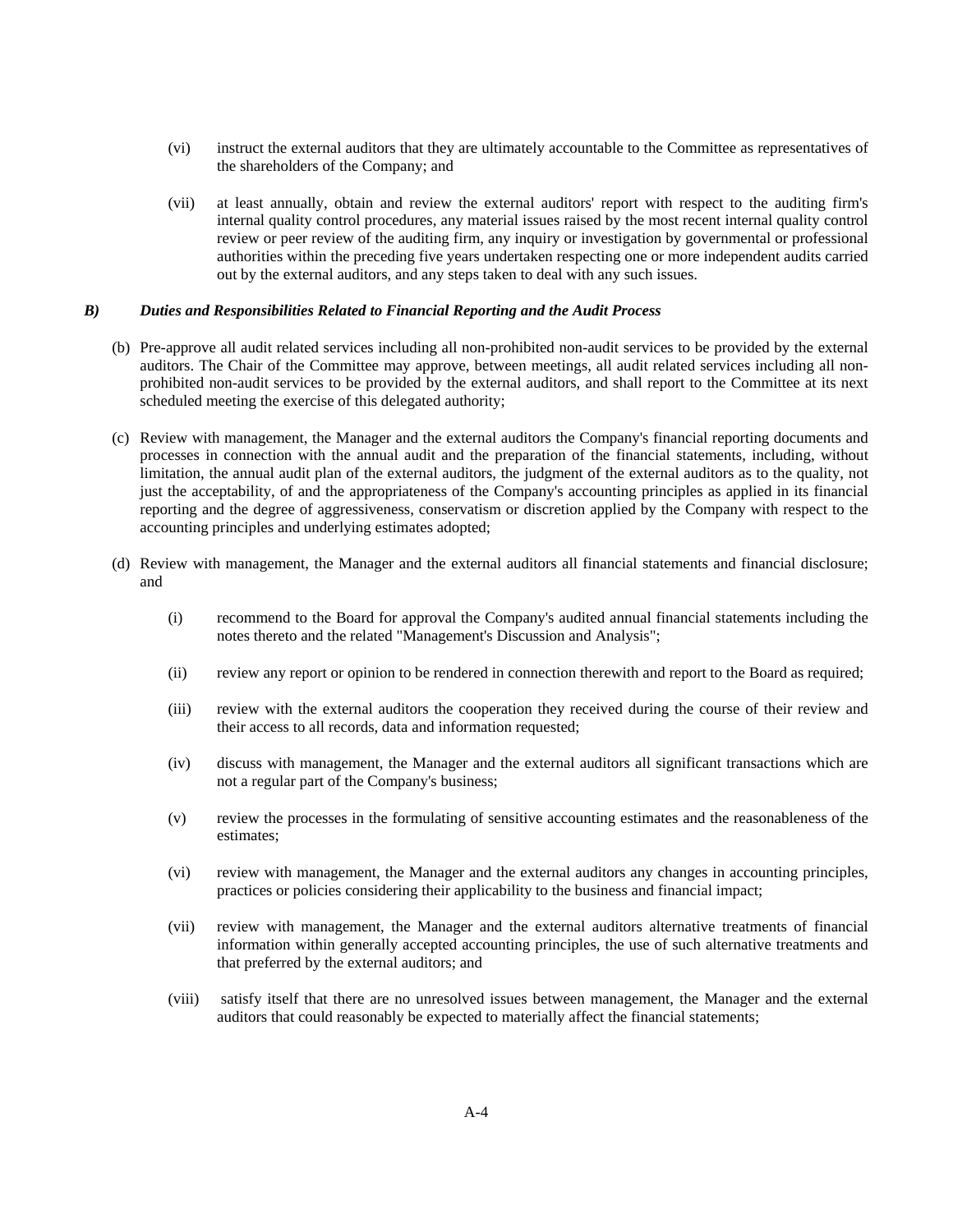- (e) Review with management, the Manager and the external auditors the Company's interim financial statements, including the notes thereto, the related "Management's Discussion and Analysis", the related earnings release, and approve their release to the public as required;
- (f) Review quarterly with management, the Manager, and as necessary, outside legal advisors and the Company's external auditors, the effectiveness of the Company's internal controls to confirm that the Company is in compliance with its policies and legal and regulatory requirements;
- (g) Discuss with management, the Manager and the external auditors any correspondence from or with regulators or governmental agencies, any employee complaints or any published reports that raise material issues regarding the Company's financial statements or accounting policies; and
- (h) Review with the CEO and Chief Financial Officer (the "CFO") the processes undertaken by them and the Manager, to satisfy the requirements for certification relating to the Company's periodic and annual reports to be filed with securities regulators, to confirm that the information required to be disclosed is recorded, processed, summarized and reported within the time periods specified for the reporting period. Obtain assurances from the CEO and CFO as to the adequacy and effectiveness of the Company's disclosure controls and procedures and systems of internal control over financial reporting and that any fraud involving any employees of the Manager or the officers of the Company is reported to the Committee.

# *C) Duties and Responsibilities Related to Financial Planning*

- (a) Review and recommend to the Board for approval the Company's issuance and redemption of all securities, bonds and other financial instruments (including the review of all public filings to effect any of the issuances or redemptions), financial commitments and limits, and any material changes underlying any of these commitments;
- (b) Review annually the Company's annual tax plan; and
- (c) Receive regular updates with respect to the Company's financial obligations, loans, credit facilities, credit position and financial liquidity.

#### **2. Governance**

- (a) On behalf of the Committee, the Chair shall review all public disclosure of material financial information extracted or derived from the Company's financial statements prior to dissemination to the public;
- (b) Review with management and the Manager at least annually the approach and nature of financial information and earnings guidance to be disclosed to analysts and rating agencies;
- (c) Review quarterly with management and the Manager, and, if necessary, outside legal advisors, significant legal, compliance or regulatory matters that may have a material effect on the Company's financial statements;
- (d) Discuss with the external auditors their perception of the Company's financial and accounting personnel, any recommendations which the external auditors may have, including those contained in the management letter, with respect to improving internal financial controls, choice of accounting principles or management reporting systems, and review all management letters from the external auditors together with written responses thereto;
- (e) Review with management and the Manager, the external auditors and, as necessary, external legal counsel, any litigation, claim or contingency, including tax assessments, that could have a material effect upon the financial position of the Company, and the manner in which these may be or have been disclosed in the financial statements;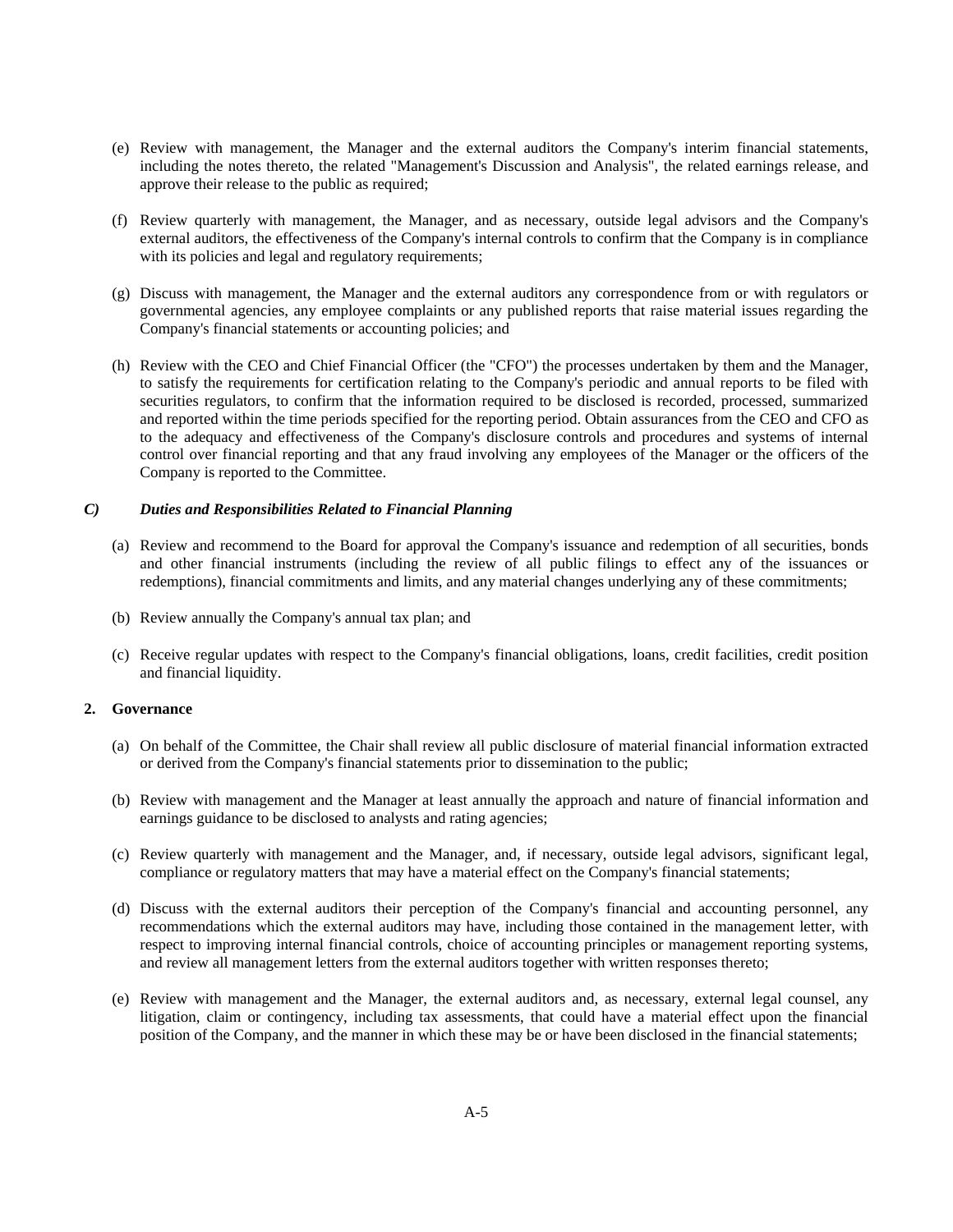- (f) Review annually the Company's and the Manager's IT systems, cyber security programs and receive an update on management's and the Manager's compliance programs for cyber threats and security;
- (g) Review annually the fees of the Manager to confirm compliance with the Management and Operational Services Agreement;
- (h) Review management's and the Manager's processes relating to the assessment of potential fraud, programs and controls to mitigate the risk of fraud and the processes put in place for monitoring the risks within targeted areas;
- (i) Require the Manager to maintain procedures for the confidential receipt, retention and treatment of complaints by employees, officers, contractors or other stakeholders of the Manager and those of the Company regarding accounting, internal and disclosure controls, auditing or legal violations;
- (j) Review all incidents, complaints or information reported through the Company's Ethics Help Line relating to the Company and follow-up with Management to confirm that the matter is investigated as required;
- (k) Review the Manager's policy with respect to its hiring policies for employees or former employees of the external auditors; and
- (l) Report annually to shareholders on the work of the Committee during the year.

# **3. Internal Audit**

- (a) Review and consider, as appropriate, any significant reports and recommendations made by management's and/or the Manager's internal audit team relating to the assets of the Company;
- (b) Review annually the scope and plans for the work of the internal audit group, with respect to the Company's assets and require management and/or the Manager to undertake the internal audit work required to safeguard the assets of the Company;
- (c) Recognize and advise management and/or the Manager that their internal auditors shall have unfettered access to the Committee, and shall meet in camera with such internal auditor; and
- (d) Review with management and the Manager the adequacy of the systems of internal control and procedures.

# **E. COMPLIANCE AND POWERS OF THE COMMITTEE**

- (a) The responsibilities of the Committee comply with applicable Canadian laws and regulations, such as the rules of the Canadian Securities Administrators, and with the disclosure and listing requirements of the Toronto Stock Exchange, as they exist on the date hereof. This Charter is reviewed annually to confirm compliance with such standards.
- (b) The Committee may, at the request of the Board or on its own initiative, investigate such other matters as are considered necessary or appropriate in carrying out its mandate.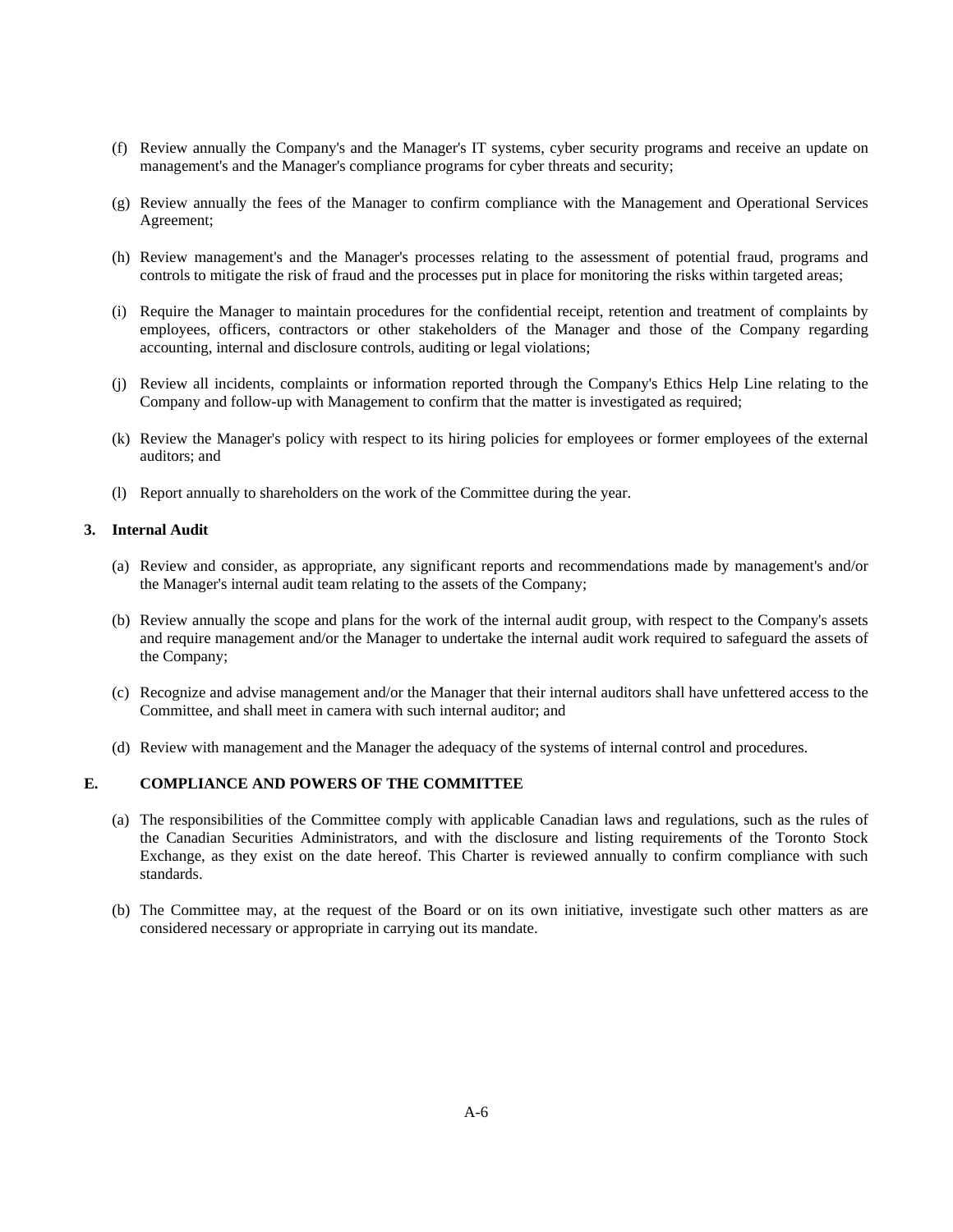## **APPENDIX "B" GLOSSARY OF TERMS**

This Annual Information Form includes the following defined terms:

"**AESO**" means the Alberta Electric System Operator.

"**Amortizing Term Loan**" means the \$200 million unsecured amortizing term loan from TransAlta.

"**AUC**" means the Alberta Utilities Commission.

"**BA Rate**" means, in respect of a Bankers' Acceptance being accepted by a lender on any date, the average annual yield for Canadian dollar bankers' acceptances (expressed as a rate per annum) as quoted on Reuters CDOR page (or such other page as may, from time to time, replace such page on that service for the purpose of displaying quotations for bankers' acceptances accepted by leading Canadian financial institutions).

"**BC Hydro**" means the British Columbia Hydro Power Authority.

"**Board**" means the board of directors of the Company.

"**CHD**" means Canadian Hydro Developers, Inc.

"**Common Shares**" means common shares in the capital of the Company.

"**Company**" means TransAlta Renewables Inc.

"**CPI**" means the consumer price index published monthly in Statistics Canada Publication 62-001-X "The Consumer Price Index".

"**Credit Facility**" means the \$100 million unsecured working capital credit facility between TransAlta, as lender, and the Company, as borrower, dated August 9, 2013.

"**Demand Registration**" means a written request, pursuant to the terms of the Investor Liquidity Agreement, from TransAlta and any direct or indirect transferee of TransAlta who shall become party to the Investor Liquidity Agreement to the Company to file a prospectus under applicable Canadian securities laws qualifying the distribution to the public of all or a part of the Common Shares held by TransAlta and any direct or indirect transferee of TransAlta who shall become party to the Investor Liquidity Agreement.

"**EcoENERGY**" means EcoENERGY for Renewable Power, an incentive program, sponsored by the Canadian federal government to encourage the development of clean power generation projects.

"**EcoLogo**" means Environment Canada's Environmental Choice program. EcoLogo certification is granted to products with environmental performance that meet or exceed all government, industrial safety and performance standards; thus, offering public assurance that the facilities from which power is generated are low impact and nonpolluting.

"**FIT**" means feed-in-tariff, a government policy mechanism used to support the adoption of renewable power.

"**Governance and Cooperation Agreement**" means the governance and cooperation agreement between the Company and TransAlta dated August 9, 2013.

"**Initial Assets**" means the certain wind and hydroelectric power generation assets held by Western Sustainable Power and CHD to be acquired by the Company pursuant to the Purchase and Sale Agreement.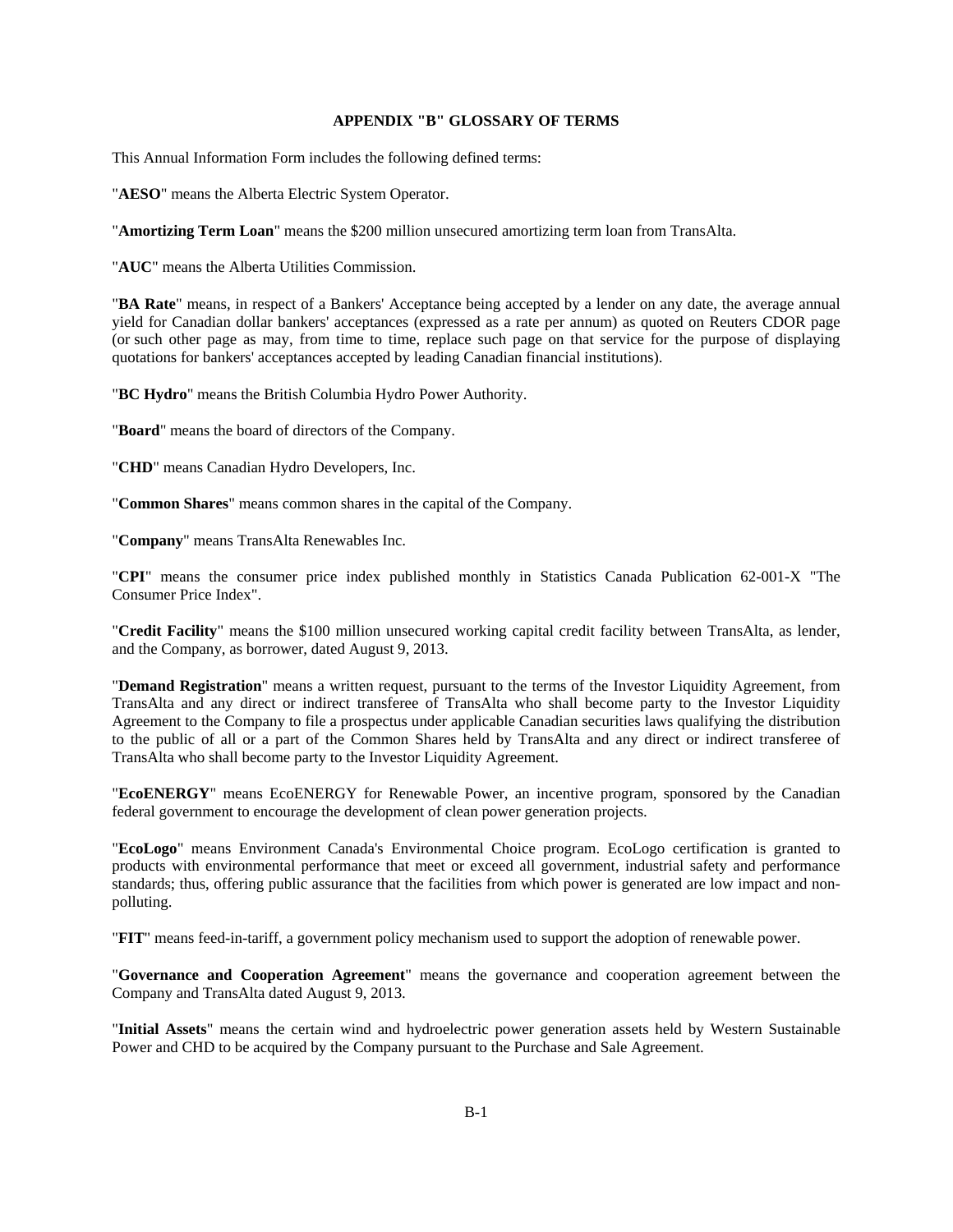"**Investor Liquidity Agreement**" means the investor liquidity agreement between TransAlta and the Company dated August 9, 2013.

"**IFRS**" means the International Financial Reporting Standards as issued by the International Accounting Standards Board.

"**kW**" means kilowatt, or 1,000 watts.

"**Management and Operational Services Agreement**" means the management, administrative and operational services agreement between the Company and TransAlta dated August 9, 2013.

"**Merchant Facilities**" means those generating facilities that formed part of the Initial Assets and whose power had been sold on a merchant basis prior to August 9, 2013.

"**Merchant Subsidiaries**" means certain subsidiaries of the Company that were Merchant Facilities immediately prior to August 9, 2013, and "**Merchant Subsidiary**" is any one of them.

"**MSA**" means the Market Surveillance Administrator of the Province of Alberta.

"**MW**" means megawatt, or 1,000 kW.

"**NI 52-110**" means National Instrument 52-110 *Audit Committees*.

"**PPA**" means power purchase agreement.

"**Preferred Shares**" means preferred shares in the capital of the Company, issuable in one or more series.

"**Purchase and Sale Agreement**" means the purchase and sale agreement dated August 9, 2013 between the Company and TransAlta pursuant to which the Company acquired all of the issued and outstanding shares of Canadian Hydro Developers and Western Sustainable Power.

"**RECs**" means all right, title, interest and benefit in and to any credit, reduction right, offset, allocated pollution right, emission reduction allowance, renewable attribute or other proprietary or contractual right, whether or not tradable, resulting from the actual or assumed displacement or reduction of emissions, or other environmental characteristic, from the production of one MWh of electrical energy from a facility utilizing certified renewable energy technology.

 "**SGER**" means the Specified Gas Emitters Regulation, a greenhouse gas regulatory scheme launched by the Government of Alberta.

"**TransAlta**" means TransAlta Corporation.

"**TransAlta PPA**" means the power purchase agreements between TransAlta and the Company providing for the purchase by TransAlta, for a fixed price, all of the power produced by the Merchant Facilities. The price payable by TransAlta for output is \$30.00/MWh for wind facilities and \$45.00 per MWh for hydro facilities, which amounts are adjusted annually for changes in the consumer price index.

"**TSX**" means the Toronto Stock Exchange.

"**Western Sustainable Power**" means Western Sustainable Power Inc.

"**WPPI**" means the wind power production incentive of the Canadian federal government to encourage the development of clean power generation projects in Canada.